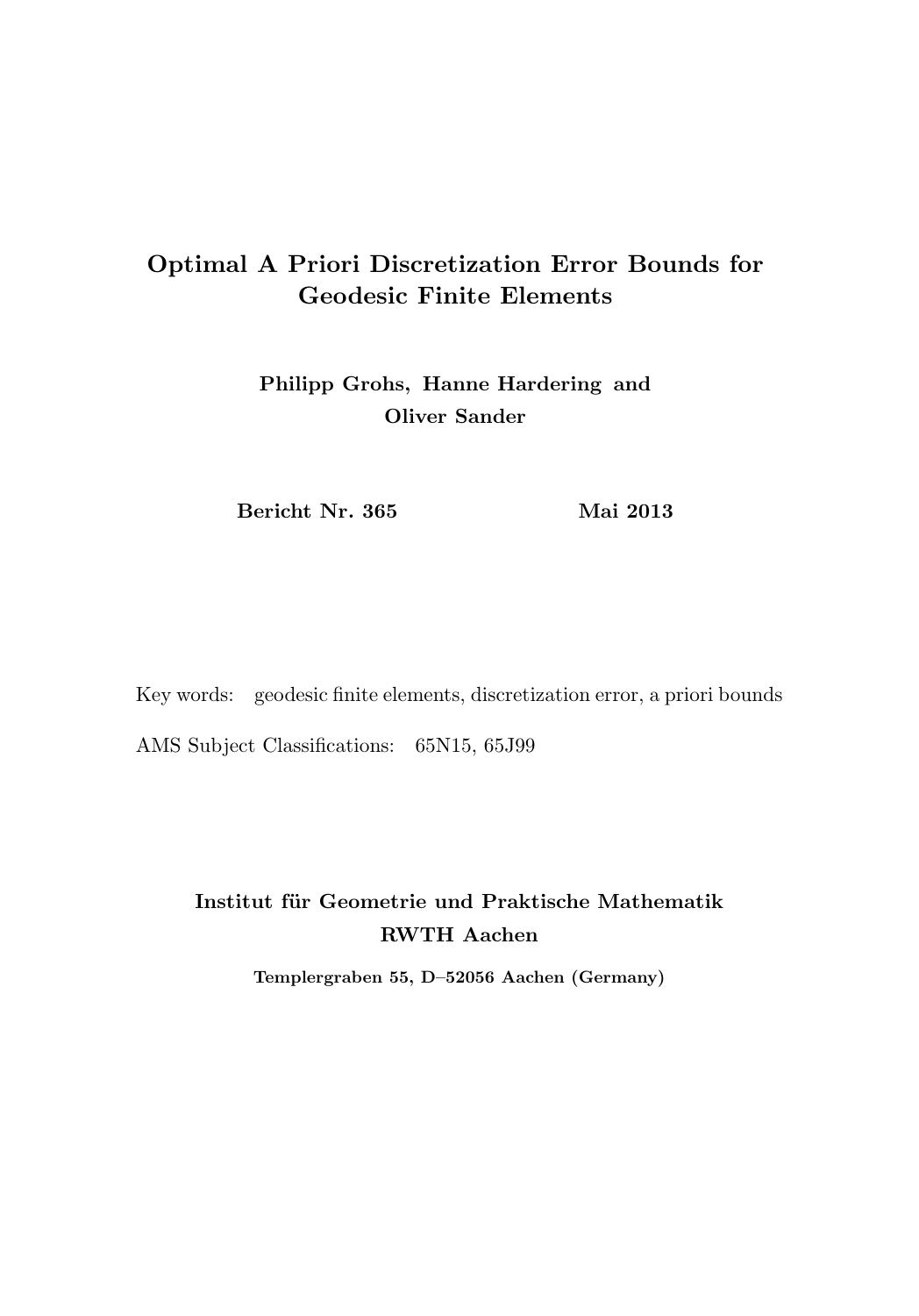# Optimal A Priori Discretization Error Bounds for Geodesic Finite Elements

Philipp Grohs, Hanne Hardering and Oliver Sander

May 14, 2013

#### Abstract

We prove optimal bounds for the discretization error of geodesic finite elements for variational partial differential equations for functions that map into a nonlinear space. For this we first generalize the well-known Céa lemma to nonlinear function spaces. In a second step we prove optimal interpolation error estimates for pointwise interpolation by geodesic finite elements of arbitrary order. These two results are both of independent interest. Together they yield optimal a priori error estimates for a large class of manifold-valued variational problems. We measure the discretization error both intrinsically using an  $H^1$ -type Finsler norm, and with the  $H^1$ -norm using embeddings of the codomain in a linear space. To measure the regularity of the solution we propose a nonstandard smoothness descriptor for manifold-valued functions, which bounds additional terms not captured by Sobolev norms. As an application we obtain optimal a priori error estimates for discretizations of smooth harmonic maps using geodesic finite elements, yielding the first high order scheme for this problem.

## 1 Introduction

This article investigates the numerical discretization of partial differential equations (PDEs) for functions whose codomain is a nonlinear Riemannian manifold  $M$ . Such problems arise, for example, in Cosserattype material models [\[38,](#page-36-0) [47\]](#page-37-0), liquid crystal physics [\[2,](#page-35-0) [28\]](#page-36-1), and in image processing [\[52,](#page-37-1) [53\]](#page-37-2). Further we mention variational splines in manifolds [\[30\]](#page-36-2), multi-body dynamics [\[31\]](#page-36-3), and the investigation of harmonic maps into manifolds [\[14\]](#page-35-1). In signal processing of manifold-valued signals (see, e.g., [\[40\]](#page-36-4)) any generalization of a linear variational method leads to a variational problem with values in a manifold.

The numerical approximation of solutions to such PDEs is difficult, because the relevant function spaces do not possess a linear structure. Therefore, standard discretization methods like finite elements cannot be used. Instead, various ad hoc methods have been proposed in the literature to discretize individual PDEs with particular codomains M. For example, to compute harmonic maps into the unit sphere  $S^2$ , [Bartels and Prohl](#page-35-2) [\[6,](#page-35-3) [7\]](#page-35-2) embedded  $S^2$  into  $\mathbb{R}^3$ , and used first-order Lagrangian finite elements, constraining only the vertex values to be in  $S^2$ . In the literature on geometrically exact shells, the direction of the shell surface normal is frequently expressed as a set of angles, and the angles are discretized separately using finite elements [\[56\]](#page-37-3). For Cosserat continua (with values in  $\mathbb{R}^3 \times SO(3)$ ), an alternative approach, used by Münch [\[36\]](#page-36-5) and Müller [\[35\]](#page-36-6), interpolates rotation vectors in  $\mathfrak{so}(3)$  instead of in the group of rotations SO(3). Finally, Simo et al. [\[48,](#page-37-4) [49\]](#page-37-5) did not interpolate rotations at all. Rather, they kept the orientation at each quadrature point as a history variable, and updated it with linear interpolants of the corrections coming from a Newton method.

All these approaches have their shortcomings. [Bartels and Prohl](#page-35-2) rely on an isometric embedding with corresponding projection, which is not always cheaply available in spaces other than  $S<sup>2</sup>$  (as an example we mention the space SPD(3) of symmetric positive definite  $3 \times 3$  matrices, frequently used in applications [\[18\]](#page-35-4)). Also, it is unclear whether their method can achieve higher than first-order convergence. The approach used by Münch and Müller fails when values close to the cut locus of the identity on  $SO(3)$ are involved. Also, the dependence on a fixed tangent space of the codomain breaks objectivity. For the approach by Simo and coworkers [\[48\]](#page-37-4), Crisfield and Jelenic [\[11\]](#page-35-5) showed that it introduces a spurious dependence of the solution on the initial iterate and the parameters of the path-following mechanism.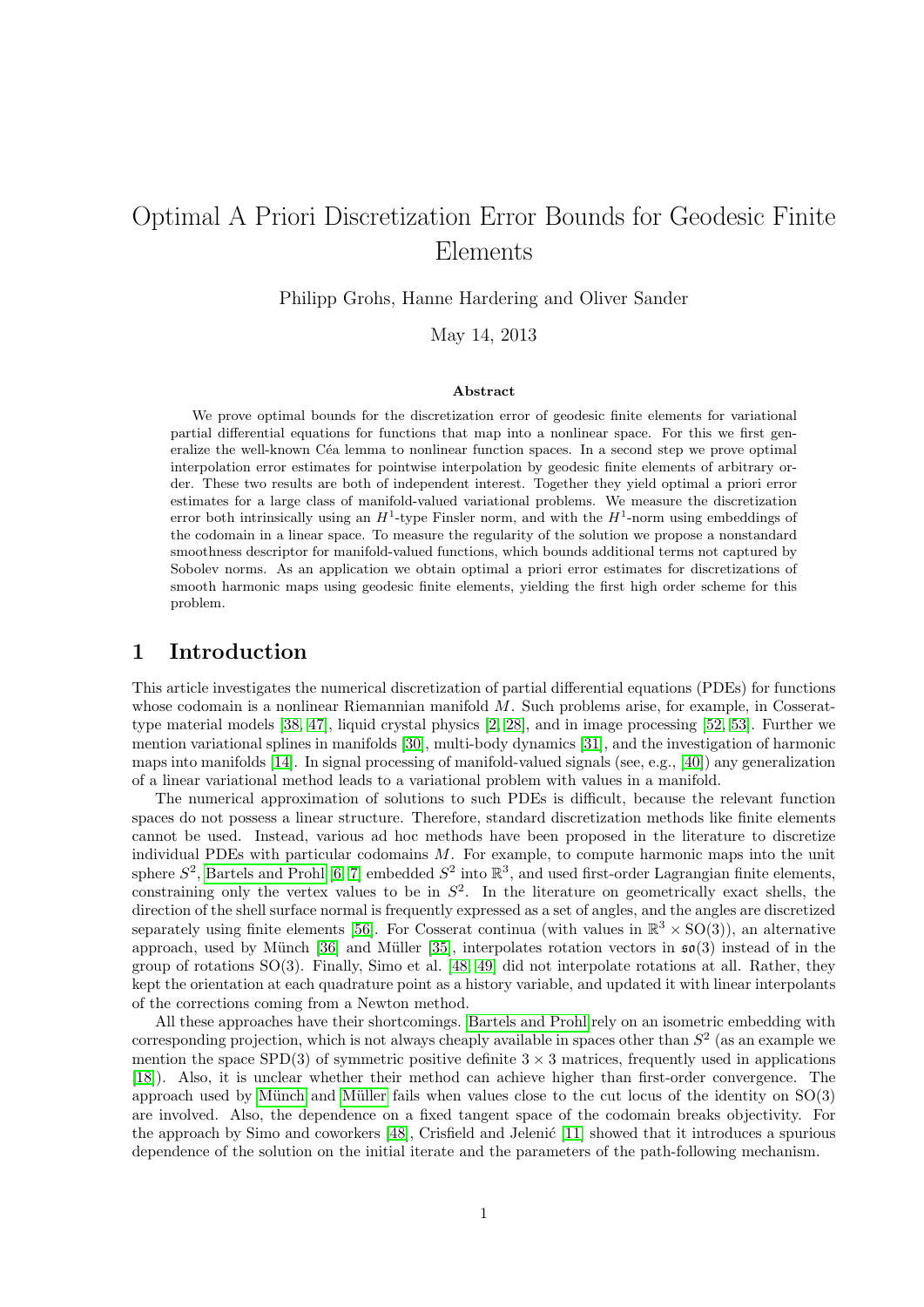With the notable exception of [Bartels and Prohl,](#page-35-2) who proved weak convergence of their discrete solutions to weakly harmonic maps (see also Remark [7.3](#page-32-0) below), no analytical investigations of any of the above discretization methods appear in the literature. Hence it is generally unknown whether these methods converge, and whether the nominal rate of of the approximation spaces is actually achieved. For the numerical approximation of explicitly given functions with values in a manifold, several theoretical results have been achieved in the recent years [\[13,](#page-35-6) [21,](#page-35-7) [22,](#page-35-8) [25,](#page-36-7) [40,](#page-36-4) [55,](#page-37-6) [57\]](#page-37-7). These methods are based on subdivision schemes, and it is unclear how they can be used for solving PDEs.

Recently, geodesic finite elements (GFE) have been introduced for partial differential equations with nonlinear codomains [\[42,](#page-36-8) [43,](#page-36-9) [44\]](#page-36-10). Based on the Karcher mean (or Riemannian center of mass), they form a natural generalization of Lagrangian finite elements of arbitrary order to the case where the codomain M is a nonlinear Riemannian manifold. Geodesic finite elements do not rely on an embedding of  $M$  into a linear space, and form a conforming discretization in the sense that geodesic finite element functions are  $H^1$ -functions [\[44,](#page-36-10) Thm. 5.1]. Also, they are equivariant under isometries of M. In mechanics, this leads to the desirable property that discretizations of objective problems are again objective.

In [\[42,](#page-36-8) [43,](#page-36-9) [44\]](#page-36-10), numerical studies of the discretization error were performed. These studies involved geodesic finite elements of order up to three for functions mapping into the unit sphere  $S<sup>2</sup>$  and the special orthogonal group SO(3). In all cases optimal convergence orders in the  $L^2$ - and  $H^1$ -norms were observed. However, no analytical investigation of the discretization error was given at all. We make up for this with the present article, providing a complete, intrinsic convergence theory for geodesic finite elements for problems of variational type.

By "variational type" we mean the following setting. For a domain  $\Omega \subset \mathbb{R}^d$  and M a Riemannian manifold, we look at minimization problems

<span id="page-2-1"></span>
$$
u: \Omega \to M, \qquad u = \underset{w \in H}{\arg \min} \mathfrak{J}(w), \tag{1}
$$

with  $\mathfrak{J}: H \to \mathbb{R}$  a nonlinear functional. The domain H of  $\mathfrak{J}$  is a set of functions  $\Omega \to M$  of  $H^1$  smoothness, which we discuss in detail in later sections. By construction, GFE functions are  $H<sup>1</sup>$  functions, and the set  $V^h$  of GFE functions for a given grid is a subset of H. We can therefore formulate a discrete problem by restricting  $\mathfrak{J}$  to  $V^h$ . The discrete solution is

<span id="page-2-2"></span>
$$
u^{h} = \underset{w^{h} \in V^{h}}{\arg \min} \mathfrak{J}(w^{h}),\tag{2}
$$

i.e., we minimize the original energy functional over a finite-dimensional subset of the original set H.

As in the linear case, assessing the error of this numerical procedure is done in two steps. First, under an ellipticity assumption on the energy  $\mathfrak{J}$ , we show that  $u^h$  is a quasioptimal solution in the approximation space  $V^h$ , that is, the error between  $u^h$  and u is comparable to the approximation power of the space  $V^h$  (inspired by the linear theory we call such a result a Céa lemma). As it turns out, such a result can be proved easily in general metric spaces, using only certain convexity properties of the energy along geodesics, see Theorem [3.1.](#page-12-0) However, for the crucial  $H^1$ -type distance this convexity is difficult to verify in practice. We therefore also give a more elaborate result (Theorem [3.3\)](#page-14-0), which allows to bound the  $H<sup>1</sup>$  distance using variations of the energy along geodesic homotopies. The results are independent of the construction of geodesic finite elements, and also cover other discretization methods.

Then, in a second step, the approximation power of the GFE spaces is assessed. In Theorem [5.4](#page-24-0) we find that, provided that the solution u has a certain smoothness, the best approximation error of u in  $V^h$  decays like a power of the mesh size  $h$ . We obtain the same orders as in the corresponding linear cases. All our arguments are completely intrinsic and the dependence of the approximation quality on the geometry of M turns out to only consist of iterated covariant derivatives of the logarithm mapping of M.

Combining these two results yields optimal convergence orders for the discretization error of geodesic finite element discretizations of general nonlinear elliptic variational problems [\(1\)](#page-2-1) in Theorems [6.1](#page-26-0) and [6.2.](#page-27-0) Compared to known results in the linear setting, the only important additional restriction of our results is that we require the solution  $u$  to have bounded first derivatives. As an application we give optimal a priori

<span id="page-2-0"></span><sup>&</sup>lt;sup>1</sup>Similar results are shown in previous work by Grohs [\[24\]](#page-36-11) for univariate nonlinear interpolation functions and the  $L^{\infty}$ norm, albeit with different methods.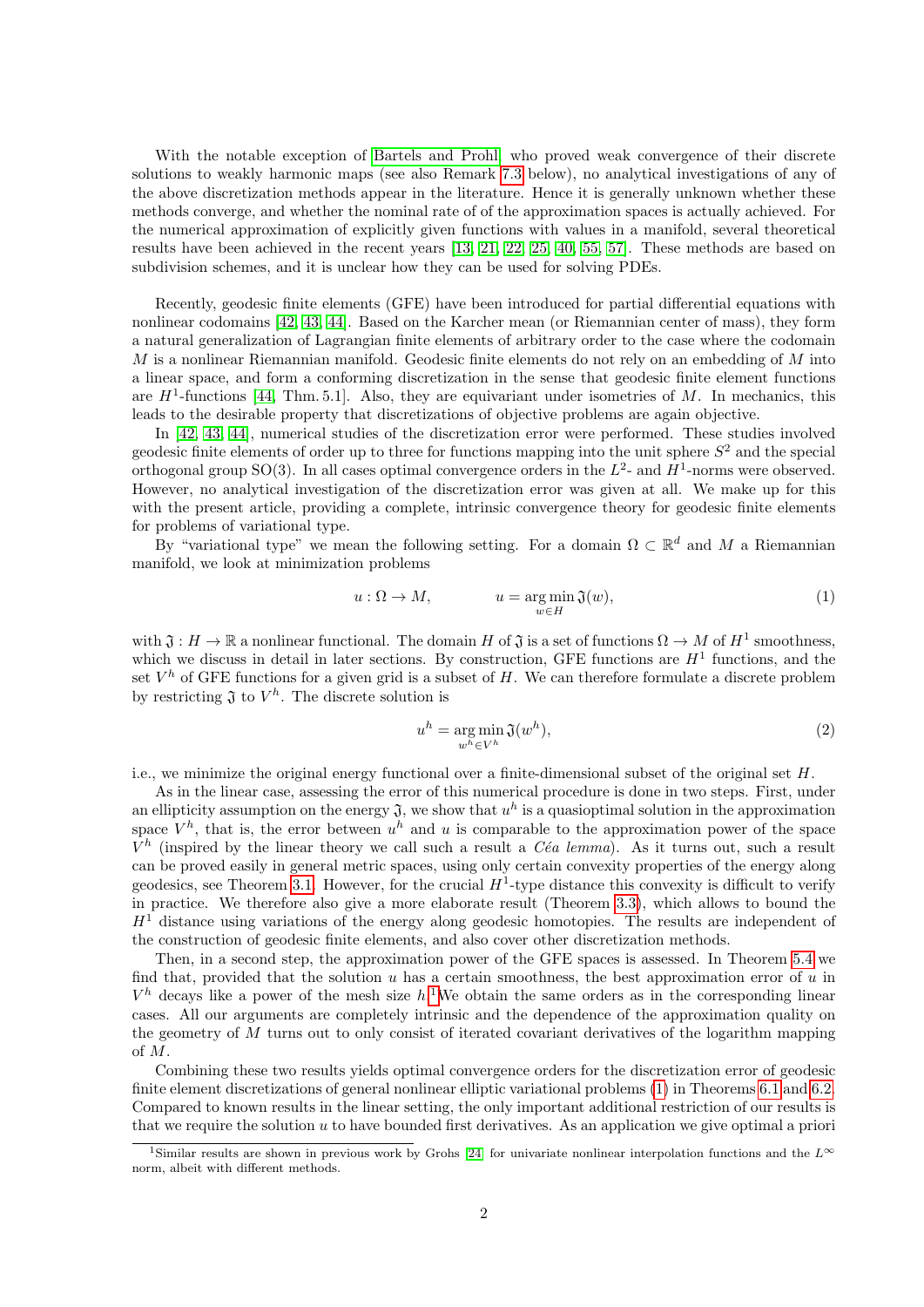error estimates for GFE discretizations of harmonic maps in Theorem [7.1](#page-31-0) under certain assumptions of the sectional curvature of M.

We would like to emphasize that the two aforementioned results, viz. the nonlinear Céa lemmas and the approximation error estimate are highly interesting in their own right. For instance, the Céa lemmas apply to general approximation spaces other than GFE spaces, for example, the interpolation method used in [\[35,](#page-36-6) [36\]](#page-36-5). The approximation error estimates are also useful in the general context of approximating manifold-valued functions (see, e.g., [\[4,](#page-35-9) [40\]](#page-36-4)).

A delicate issue is the proper choice of error measures in a nonlinear function space. In classical a priori bounds in linear spaces, a Sobolev-type half-norm |u| of the solution u bounds the error  $||u - u^h||$ . Since there is no subtraction defined on the set H, we need to replace  $||u - u^h||$  by a suitable distance metric in the function space H. We present two such metrics in Section [2.2,](#page-5-0) which reduce to  $||u - u^h||_{H^1}$ if  $M$  is a linear space.

To generalize the term  $|u|$ , the covariant Sobolev half-norm is an obvious choice. However, in our expression for the interpolation error, terms appear that cannot be controlled by a Sobolev half-norm alone. In Section [2.4](#page-8-0) we therefore introduce a slightly stronger concept, which we call the *smoothness* descriptor. We show that it provides information that is comparable to the actual Sobolev (half-)norms, but it does differ from them even in linear spaces. The question of whether our bounds also hold for covariant Sobolev norms is open.

We have structured the article as follows. In Chapter [2](#page-3-0) we discuss the nonlinear spaces made up by functions  $\Omega \to M$  of Sobolev smoothness. We propose two distance notions, and introduce the smoothness descriptor. In Chapter [3](#page-11-0) we prove different forms of a nonlinear Céa lemma. Only then geodesic finite elements are introduced in Chapter [4.](#page-15-0) The second important part of the proof, the interpolation error bound, is shown in Chapter [5.](#page-18-0) This allows us to state a priori bounds for the discretization error for the discrete problem [\(2\)](#page-2-2) in Chapter [6.](#page-26-1) Finally, in Chapter [7](#page-30-0) we apply our results to harmonic maps and some of their generalizations. Under some regularity and curvature assumptions we obtain optimal error bounds for discrete harmonic maps of all approximation orders.

# <span id="page-3-0"></span>2 Nonlinear Function Spaces

Describing regularity of functions with a nonlinear codomain is a much less unified field than the corresponding linear theory. We introduce the notions that will be used in this article.

## <span id="page-3-1"></span>2.1 Sobolev Spaces

Let  $\Omega \subset \mathbb{R}^d$  be open and bounded with Lipschitz boundary. On  $\Omega$  we use canonical coordinates  $x^1, \ldots, x^d$ . We use the notation  $\partial^{\vec{k}}$  for the (weak) partial derivative of a d-variate function with respect to the multiindex  $\vec{k} = (k_1, ..., k_d) \in \mathbb{N}_0^d$ , i.e.,

$$
\partial^{\vec{k}} = \frac{\partial^{|\vec{k}|}}{\left(\partial x^d\right)^{k_d} \dots \left(\partial x^1\right)^{k_1}},
$$

where we have written  $|\vec{k}| := k_1 + \cdots + k_d$ . For a function  $v : \Omega \to \mathbb{R}$  and an integrability parameter  $p \in [1,\infty)$  we define the usual Sobolev half norms and norms

<span id="page-3-2"></span>
$$
|v|_{W^{k,p}}^p := \int_{\Omega} \sum_{|\vec{k}|=k} |\partial^{\vec{k}} v(x)|^p dx, \qquad ||v||_{W^{k,p}}^p := \sum_{j=0}^k |v|_{W^{j,p}}^p. \tag{3}
$$

We denote by  $W^{k,p}(\Omega,\mathbb{R}^N)$  the set of functions  $\Omega \to \mathbb{R}^N$  for which this quantity is finite componentwise. This set of functions forms a linear space. As an extension the space  $W^{k,\infty}(\Omega,\mathbb{R}^N)$  is defined as the set of all functions  $\Omega \to \mathbb{R}^N$  for which

$$
||v||_{W^{k,\infty}} := \sum_{|\vec{k}| \leq k} \sup_{x \in \Omega} |\partial^{\vec{k}} v(x)| dx
$$

is finite. For a simpler notation we will sometimes write  $H^k(\Omega,\mathbb{R}^N)$  for  $W^{k,2}(\Omega,\mathbb{R}^N)$ .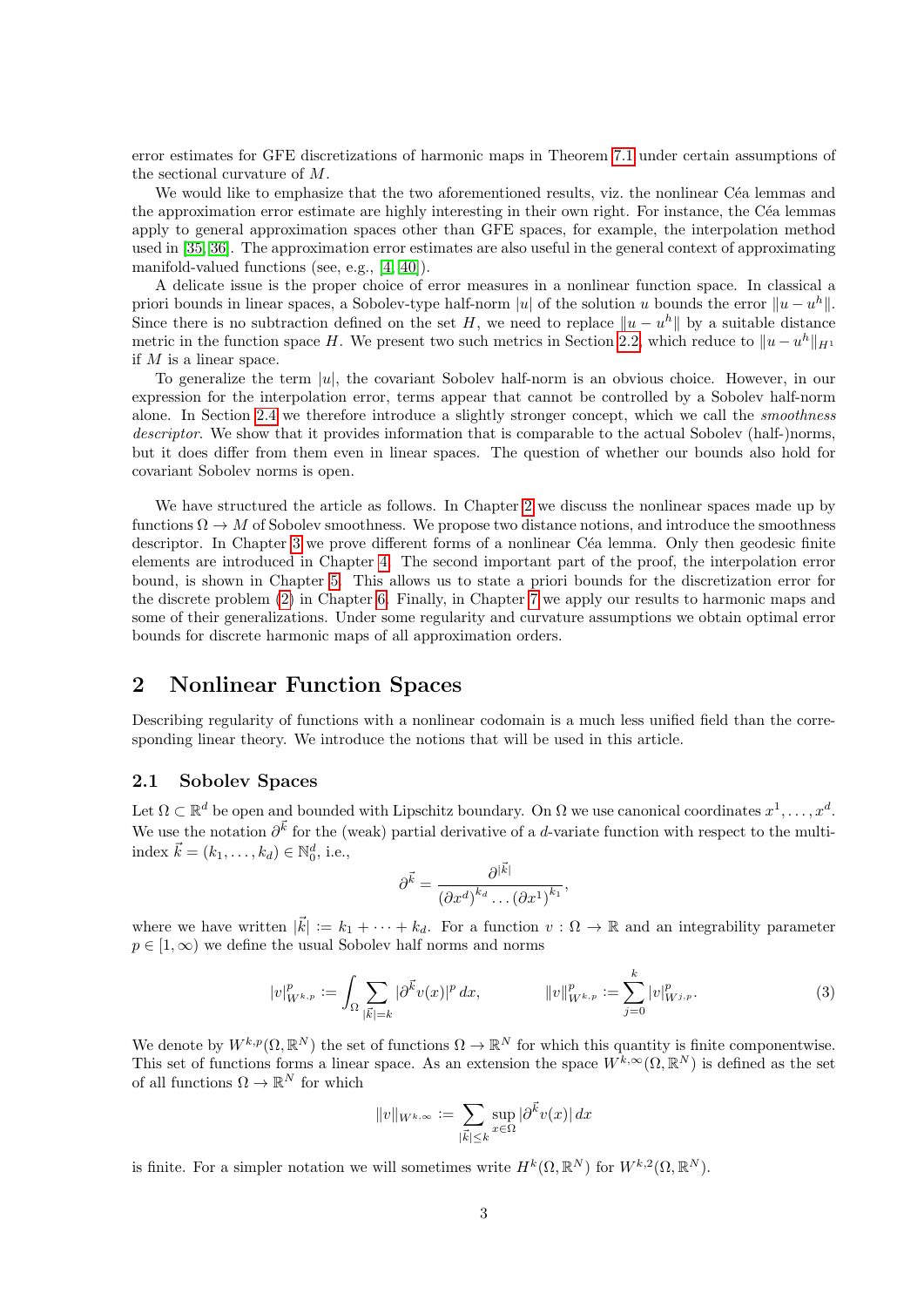Let now  $(M, g)$  be an *n*-dimensional Riemannian manifold with scalar product  $\langle \cdot, \cdot \rangle_q$  and induced distance dist :  $M \times M \to \mathbb{R}^+$ . The following definition of a Sobolev space for functions with values in M is standard (see, e.g.,  $[45]$ ).

<span id="page-4-0"></span>**Definition 2.1.** Let  $i : M \to \mathbb{R}^N$  be an isometric embedding (which always exists by [\[37\]](#page-36-12)),  $k \in \mathbb{N}_0$  and  $p \in \mathbb{N} \cup \{\infty\}$ . Define

$$
W^{k,p}(\Omega, M) := \{ v \in W^{k,p}(\Omega, \mathbb{R}^N) : v(x) \in i(M), \ a.e. \} .
$$

Again we will write  $H^k(\Omega, M)$  for  $W^{k,2}(\Omega, M)$ . We shall also use the notation  $C(\Omega, M)$  to denote continuous functions from  $\Omega$  to  $M$ .

For nonlinear M these spaces obviously do not form vector spaces. However, under certain smoothness conditions the manifold structure of  $M$  is inherited. The following result is proved in [\[39\]](#page-36-13).

**Lemma 2.1.** If  $k > d/p$ , the spaces  $W^{k,p}(\Omega, M)$  are Banach manifolds.

Unfortunately, this lemma excludes the important case of  $W^{1,2}(\Omega,M)$  with  $d\geq 2$ . However, even when  $W^{k,p}(\Omega, M)$  is not a manifold we can still consider vector fields that are attached to a general continuous M-valued function.

**Definition 2.2.** Let  $u \in C(\Omega, M)$ . We say that  $W : \Omega \to TM$  is a vector field along u if  $W(x) \in T_{u(x)}M$ for all  $x \in \Omega$ . The set of all vector fields along u is denoted by  $u^{-1}TM$ .

For each continuous  $u : \Omega \to M$ , the set  $u^{-1}TM$  forms a linear space which we now equip with two norms. The first is of  $L^p$ -type.

**Definition 2.3.** Let  $u \in C(\Omega, M)$ . For a vector field  $W \in u^{-1}TM$ , and  $p \in [1, \infty]$  we set

$$
|W|_{L^p}^p := \int_{\Omega} |W(x)|_{g(u(x))}^p dx,
$$

with the obvious modifications for  $p = \infty$ .

The second one is a  $W^{1,2}$ -type norm, involving derivatives with respect to x. With  $\frac{D}{dx^{\alpha}}$  we denote the covariant partial derivative along u with respect to  $x^{\alpha}$ . In coordinates on  $\Omega$  and M it reads

$$
\frac{D}{dx^{\alpha}}W^{l}(x) := \frac{dW^{l}}{dx^{\alpha}}(x) + \Gamma^{l}_{ij}(u(x))\frac{du^{i}}{dx^{\alpha}}W^{j}(x),
$$

where we sum over repeated indices and denote with  $\Gamma_{ij}^l$  the Christoffel symbols associated to the metric of M.

<span id="page-4-1"></span>**Definition 2.4.** Let  $u \in W^{1,\infty}(\Omega, M)$  and assume that the coordinate functions associated to the vector field  $W \in u^{-1}TM$  are in  $H^1(\Omega,\mathbb{R})$ . We set

<span id="page-4-2"></span>
$$
|W|_{H^1}^2 := |W|_{L^2}^2 + \int_{\Omega} |\nabla_x W(x)|_g^2 dx := |W|_{L^2}^2 + \sum_{\alpha=1}^d \int_{\Omega} \left| \frac{D}{dx^{\alpha}} W(x) \right|_{g(u(x))}^2 dx.
$$
 (4)

For this norm we can show the following version of the Poincaré inequality.

<span id="page-4-3"></span>**Lemma 2.2** (Poincaré Inequality). Let  $u \in W^{1,\infty}(\Omega, M)$ , and assume that  $W \in u^{-1}TM$  with  $W|_{\partial\Omega} = 0$ . Then we have

$$
|W|_{L^2}^2 \le C_1(\Omega) \sum_{\alpha=1}^d \int_{\Omega} \left| \frac{D}{dx^{\alpha}} W(x) \right|_{g(u(x))}^2 dx,
$$

with  $C_1(\Omega)$  the Poincaré constant of the domain  $\Omega$ .

*Proof.* By the Poincaré inequality for  $f : x \mapsto |W(x)|_{q(u(x))} \in \mathbb{R}$  we get

$$
|W|_{L^2}^2 = \int_{\Omega} |W(x)|_{g(u(x))}^2 dx = ||f||_{L^2}^2 \leq C_1 \sum_{\alpha=1}^d \left\| \frac{df}{dx^{\alpha}} \right\|_{L^2}^2.
$$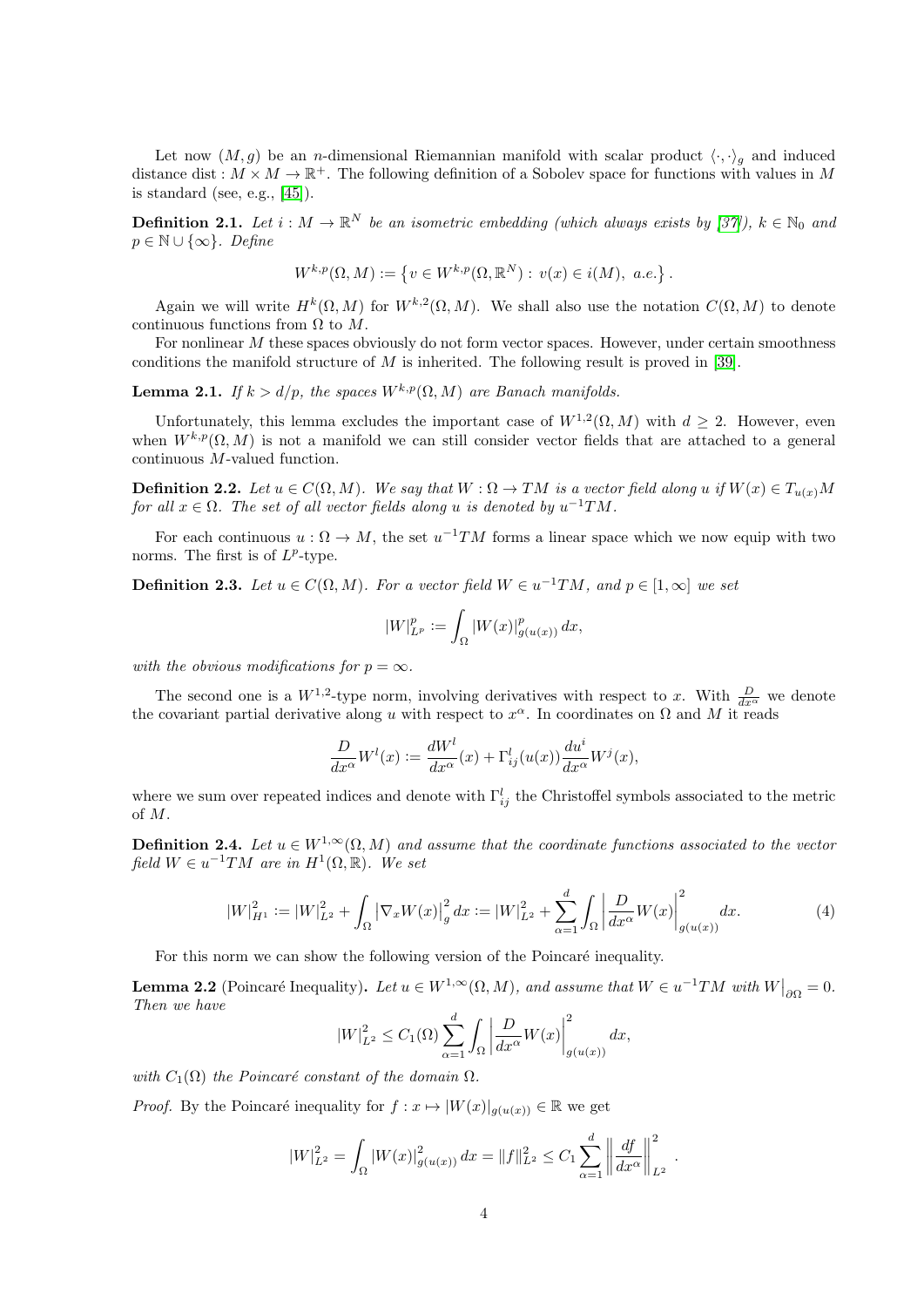Using the Cauchy inequality for  $g$  we may then calculate

$$
\left|\frac{df}{dx^{\alpha}}(x)\right| = \frac{\langle W(x), \frac{D}{dx^{\alpha}}W\rangle_{g(u(x))}}{|W(x)|_{g(u(x))}} \le \left|\frac{D}{dx^{\alpha}}W(x)\right|_{g(u(x))},
$$

 $\Box$ 

and the assertion follows.

We will frequently work with functions whose derivatives are bounded by a fixed constant  $K > 0$ . We therefore introduce the notation

<span id="page-5-1"></span>
$$
H_K = H_K(\Omega, M) := \left\{ v \in W^{1, \infty}(\Omega, M) : \max_{\alpha = 1 \dots, d} \left| \frac{d}{dx^{\alpha}} v(x) \right|_{g(v(x))} \le K \right\}.
$$
 (5)

Note that functions in  $H_K$  are necessarily continuous.

#### <span id="page-5-0"></span>2.2 Distance Measures in Nonlinear Function Spaces

To quantify the error between a function  $u \in W^{k,p}(\Omega,M)$  and an approximation v of u in the same space, we need a distance measure on the nonlinear function space  $W^{k,p}(\Omega, M)$ . There are several ways to construct such a distance. The most natural one uses the embedding  $i$  used in Definition [2.1](#page-4-0) to define the space  $W^{k,p}(\Omega, M)$ .

Definition 2.5. For all  $u, v \in W^{k,p}(\Omega, M)$  define

<span id="page-5-3"></span>
$$
dist_{\text{emb},W^{k,p}}(u,v) := ||i(u) - i(v)||_{W^{k,p}}.
$$
\n(6)

Since  $i$  is an isometry, the definition yields a distance metric. Also, it naturally degenerates to the standard Sobolev distance if M is a linear space.

This distance is convenient to evaluate, and defined even for functions  $u, v$  of little smoothness. However, aesthetically it is somewhat unpleasing, because it depends on the embedding i. A purely intrinsic distance can be defined using minimizing paths.

**Definition 2.6.** Let H be a set of functions  $\Omega \to M$ , and  $u, v \in H$ . Suppose there is at least one continuously differentiable path  $\gamma$  from u to v in H. We denote by  $\dot{\gamma} : \Omega \times [0,1] \to M$  the push-forward of  $\frac{d}{dt}$  along  $\gamma$ , i.e., the vector field defined by

$$
\dot{\gamma}(x,t) := \frac{d}{dt}\gamma(x,t) \in T_{\gamma(x,t)}M.
$$

For each  $\gamma(t) \in H$  let there be a norm  $|\cdot|_G$  on the space of vector fields along  $\gamma(t)$ , and define

$$
\text{dist}_G(u, v) := \inf_{\gamma \text{ path from } u \text{ to } v} \int_0^1 |\dot{\gamma}(t)|_G \, dt.
$$

For each norm  $\lvert \cdot \rvert_G$  we obtain a corresponding distance.

<span id="page-5-2"></span>Definition 2.7. For each  $u, v \in C(\Omega, M)$  define

$$
\operatorname{dist}_{L^2}(u,v) := \inf_{\gamma \text{ path from } u \text{ to } v} \int_0^1 |\dot{\gamma}(t)|_{L^2} dt = \left( \int_{\Omega} \operatorname{dist}(u(x), v(x)) dx \right)^{1/2}
$$

and

$$
\mathrm{dist}_{L^{\infty}}(u,v) := \inf_{\gamma \text{ path from } u \text{ to } v} \int_0^1 |\dot{\gamma}(t)|_{L^{\infty}} dt = \sup_{x \in \Omega} \mathrm{dist}(u(x), v(x)).
$$

Finally, for each  $u, v \in W^{1,\infty}(\Omega, M)$  define

<span id="page-5-4"></span>
$$
dist_{W^{1,2}}(u,v) := \inf_{\gamma \text{ path from } u \text{ to } v} \int_0^1 |\dot{\gamma}(t)|_{H^1} dt. \tag{7}
$$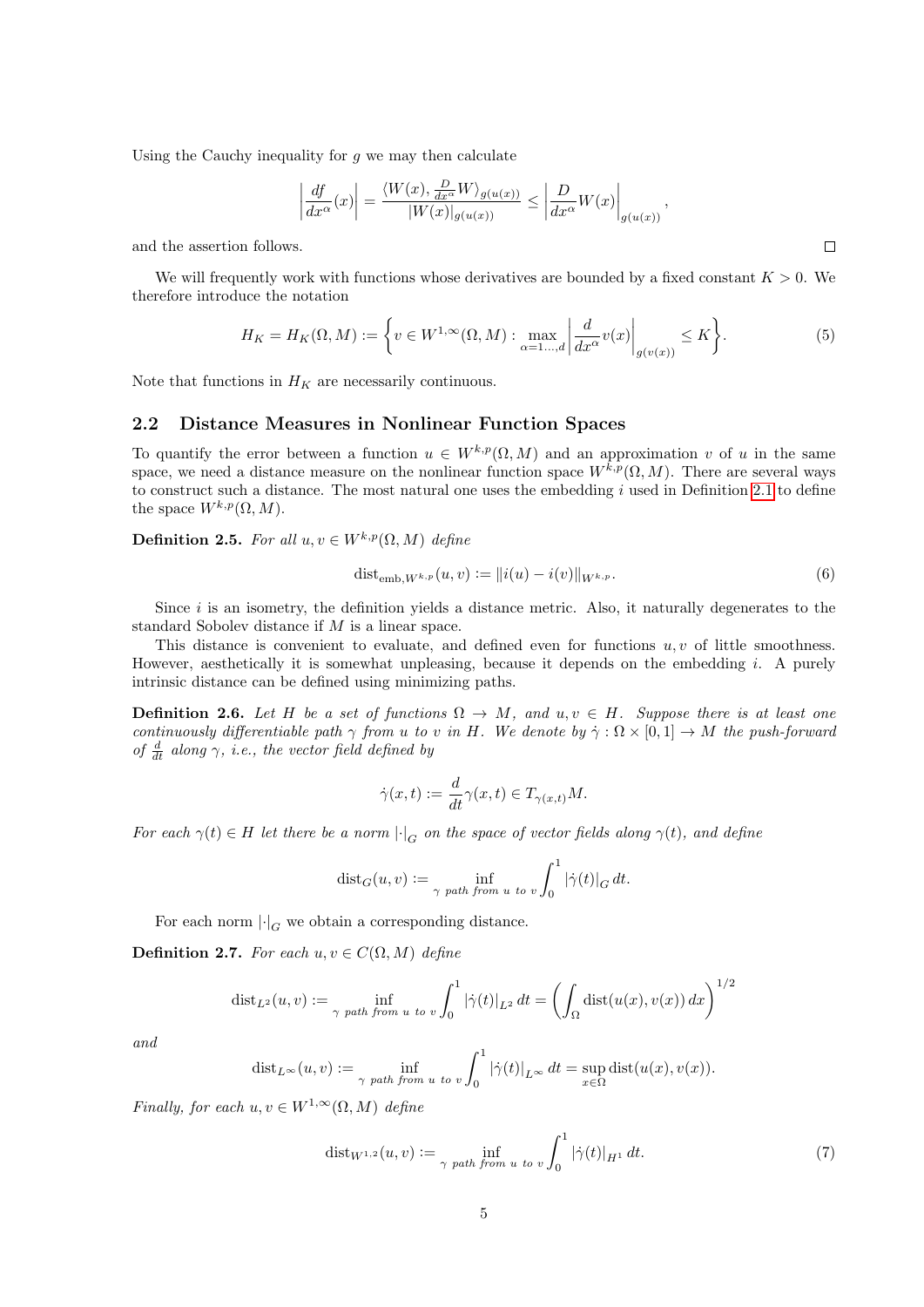The minimizing curves with respect to  $dist_{L^2}$  are called *geodesic homotopies*. They have the following useful property.

Remark 2.1. Let  $\gamma : [0,1] \to C(\Omega, M)$  be a geodesic homotopy. Then for each  $x \in \Omega$ , the curve  $\gamma(x, \cdot)$  is a geodesic on M.

Two functions that can be connected by a geodesic homotopy are called *geodesically homotopic*.

Defining distance using minimizing paths is a very elegant way of defining a distance, but it can be difficult to work with. Inside our proofs we will therefore frequently use a third error measure. It has a lot less mathematical structure than the two distance notions introduced above. However, we show below that it bounds both the embedded and the path-induced distance from above.

For the definition we need the exponential map  $exp(\cdot, \cdot)$  of M, as well as its inverse  $log(\cdot, \cdot)$ . For both maps, the first argument denotes the base point  $p \in M$ . That is,  $\exp(p, \cdot) : T_pM \to M$  and  $log(p, \cdot) : M \supset U \to T_pM$ .

**Definition 2.8.** Let  $u, v \in W^{1,\infty}(\Omega, M)$ . Define the quantity

<span id="page-6-0"></span>
$$
D_{1,2}(u,v)^2 := \int_{\Omega} |\log(u(x),v(x))|_{g(u(x))}^2 dx + \sum_{\alpha=1}^d \int_{\Omega} \left| \frac{D}{dx^{\alpha}} \log(u(x),v(x)) \right|_{g(u(x))}^2 dx.
$$
 (8)

In the linear case, this definition coincides with the usual  $H^1$  error. It is, however, not a metric, since it is neither symmetric nor does it fulfill the triangle inequality.

The following lemma states that  $D_{1,2}(u, v)$  provides an upper bound for  $||i(u)-i(v)||_{H^1}$  for  $u, v \in H_K$ as defined in [\(5\)](#page-5-1). In the following we will write  $A \leq B$  to say that a quantity A is bounded by a quantity B times a constant. If also the converse estimate holds we will sometimes write  $A \sim B$ .

<span id="page-6-1"></span>**Lemma 2.3.** For  $u \in H_K$  and M isometrically embedded into Euclidean space we have the estimate

$$
||i(u) - i(v)||_{H^1} \lesssim D_{1,2}(u,v),
$$

with the implicit constant only depending on  $K$ , the embedding i, and the geometry of  $M$ .

*Proof.* For simplicity we abuse notation and write  $i(u) = u$ ,  $i(v) = v$ . Clearly we have

$$
|u(x) - v(x)| \leq \text{dist}(u(x), v(x)) = |\log(u(x), v(x))|_{g(u(x))} \quad \text{for almost all } x \in \Omega,
$$

which takes care of the first term in the definition of  $\|\cdot\|_{H^1}$ . For the term associated with the derivative we put  $v(x) = \exp(u(x), \log(u(x), v(x)))$  and compute, using the notation  $\partial_1 \exp(p, w) = \frac{d}{dp} \exp(p, w)$ ,  $\partial_2 \exp(p, w) = \frac{d}{dw} \exp(p, w)$  that

$$
\frac{d}{dx^{\alpha}}v(x) = \partial_1 \exp(u(x), \log(u(x), v(x))) \frac{d}{dx^{\alpha}}u(x) + \partial_2 \exp(u(x), \log(u(x), v(x))) \frac{D}{dx^{\alpha}} \log(u(x), v(x)).
$$

Then, since  $\partial_1 \exp(p, 0)w = w$  for all  $p \in M$ ,  $w \in T_pM$ , we have

$$
\frac{d}{dx^{\alpha}}u(x) = \partial_1 \exp(u(x), 0) \frac{d}{dx^{\alpha}}u(x).
$$

Hence, we can write the difference  $\frac{d}{dx^{\alpha}}u(x) - \frac{d}{dx^{\alpha}}v(x)$  as a sum of the terms

$$
\mathcal{I} := \left[ \partial_1 \exp(u(x), 0) - \partial_1 \exp(u(x), \log(u(x), v(x))) \right] \frac{d}{dx^{\alpha}} u(x)
$$

and

$$
\text{II}:=\partial_2\exp\big(u(x),\log(u(x),v(x))\big)\frac{D}{dx^\alpha}\log(u(x),v(x)).
$$

The quantity II can be bounded in modulus by  $\frac{D}{dx^{\alpha}}\log(u(x), v(x))$ , up to a constant. By the Lipschitz continuity of  $\partial_1$  exp in its second argument and the fact that  $\left|\frac{d}{dx^{\alpha}}u(x)\right| \leq K$  by assumption, we can bound I up to a constant by  $|\log(u(x), v(x))|$ . This proves the statement.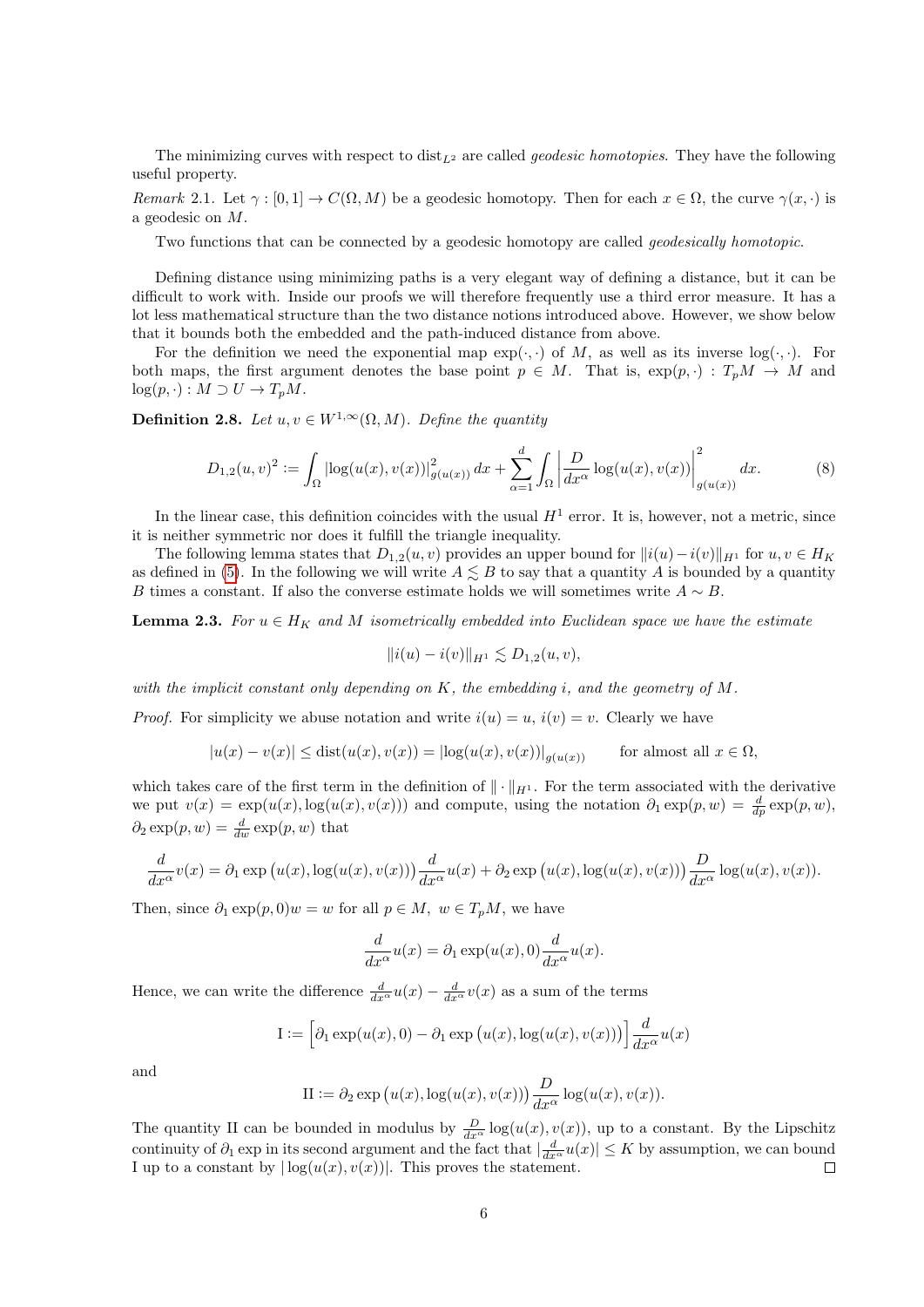Using a uniformity property of geodesic homotopies (which we prove in the following section), we can show that  $D_{1,2}$  also bounds the distance dist<sub>W1,2</sub> introduced in Definition [2.7.](#page-5-2)

<span id="page-7-4"></span>**Lemma 2.4.** For each  $u, v \in H_K$  we have

$$
dist_{W^{1,2}}(u, v) \leq C_2D_{1,2}(u, v),
$$

where  $C_2$  is the constant defined in  $(9)$ .

*Proof.* Let  $\Gamma$  a geodesic homotopy ( $L^2$ -geodesic) from u to v. Then

$$
\operatorname{dist}_{W^{1,2}}(u,v) \leq \int_0^1 |\dot{\Gamma}(t)|_{H^1} dt \leq \sup_{t \in [0,1]} |\dot{\Gamma}(t)|_{H^1} \leq C_2 \inf_{t \in [0,1]} |\dot{\Gamma}(t)|_{H^1} \leq C_2 |\dot{\Gamma}(0)|_{H^1} = C_2 D_{1,2}(u,v).
$$

# <span id="page-7-2"></span> $2.3$   $H^1$ -Uniformity of Geodesic Homotopies

The curves that induce the  $dist_{W^{1,2}}$ -distance are difficult to work with. The following result shows that geodesic homotopies are in some sense similar to these curves, provided the derivatives are bounded by a constant K. This will allow us to work with geodesic homotopies, and still obtain bounds in the  $dist_{W^{1,2}}$ -distance.

<span id="page-7-3"></span>**Lemma 2.5.** Assume that  $u, v \in H_K(\Omega, M)$  and that  $\Gamma$  is a geodesic homotopy from u to v. Then

<span id="page-7-0"></span>
$$
\sup_{t \in [0,1]} |\dot{\Gamma}(\cdot,t)|_{H^1} \le C_2 \inf_{t \in [0,1]} |\dot{\Gamma}(\cdot,t)|_{H^1}
$$
  

$$
C_2 = \sqrt{2} + 2^{d/2} C_3 \|\text{Rm}\|_{g} K \text{ dist}_{L^{\infty}}(u,v),
$$
 (9)

with

where  $\|\text{Rm}\|_q$  is the maximum norm of the Riemann curvature tensor Rm [\[12\]](#page-35-10), and  $C_3$  only depends on the geometry of M.

*Proof.* Since  $t \mapsto \Gamma(x, t)$  is a geodesic we have that

$$
|\dot{\Gamma}(x,t)|^2 = \text{dist}(u(x), v(x))^2
$$
, for almost all  $x \in \Omega$ ,

independent of t. Hence

<span id="page-7-1"></span>
$$
\left|\dot{\Gamma}(\cdot,t)\right|_{H^1}^2 = \text{dist}_{L^2}(u,v)^2 + U^2(t),\tag{10}
$$

where we have defined

$$
U^{2}(t) := \sum_{\alpha=1}^{d} \int_{\Omega} \left| \frac{D}{dx^{\alpha}} \dot{\Gamma}(x, t) \right|_{g(\Gamma(x, t))}^{2} dx.
$$

We note that

$$
\frac{D}{dx^{\alpha}}\frac{d}{dt}\Gamma(x,t) = \frac{D}{dt}\frac{d}{dx^{\alpha}}\Gamma(x,t),
$$

as well as the fact that

$$
J^{\alpha}(x,t) := \frac{d}{dx^{\alpha}} \Gamma(x,t)
$$

satisfies the Jacobi differential equation

$$
\frac{D^2}{dt^2}J^{\alpha}(x,t) = \text{Rm}(J^{\alpha}(x,t), \dot{\Gamma}(x,t))\dot{\Gamma}(x,t).
$$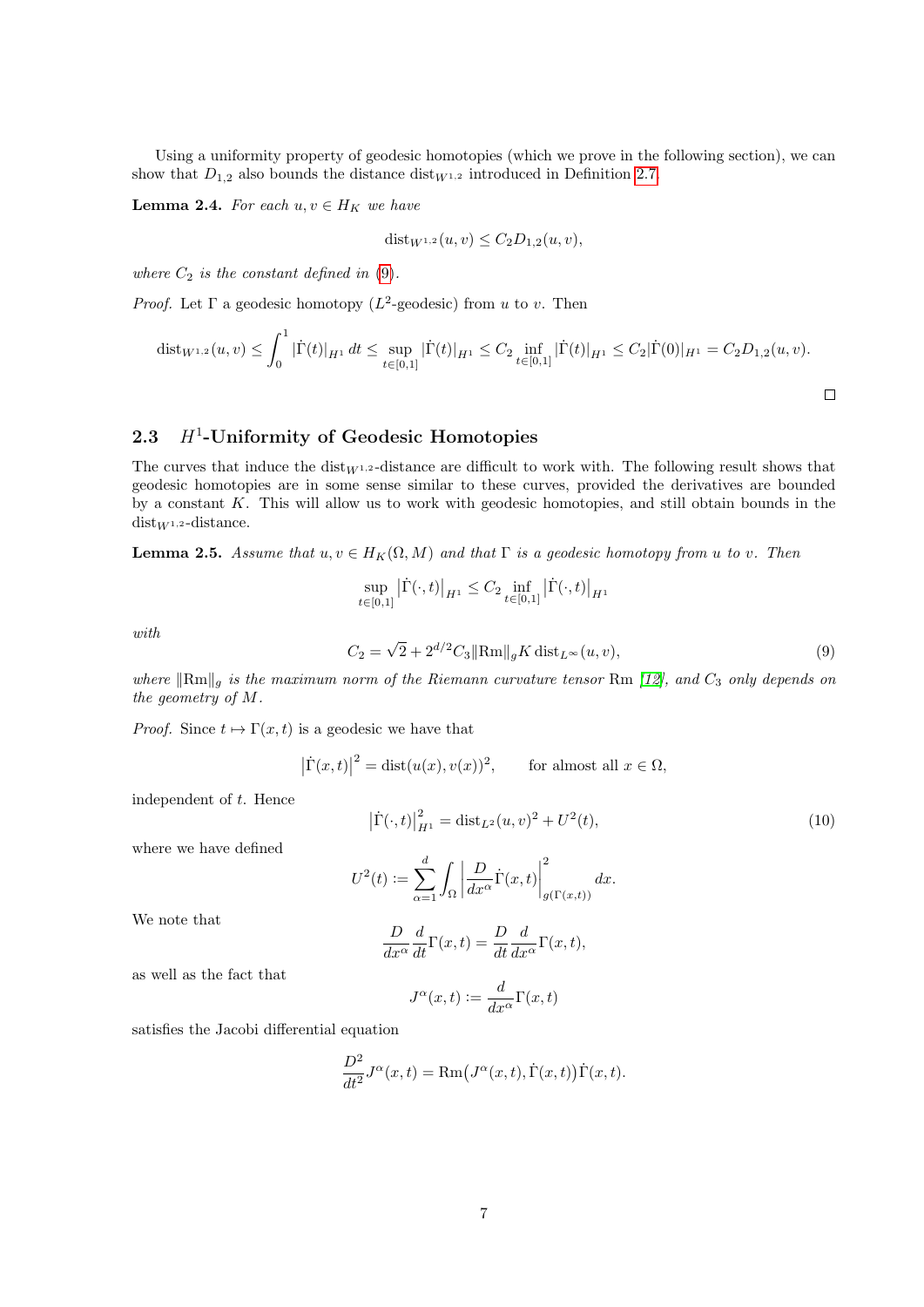Using this we can write for every  $\alpha = 1, \ldots, d$ 

$$
\frac{d}{dt} \left\langle \frac{D}{dx^{\alpha}} \dot{\Gamma}(x,t), \frac{D}{dx^{\alpha}} \dot{\Gamma}(x,t) \right\rangle_{g(\Gamma(x,t))} = 2 \left\langle \frac{D}{dt} \frac{D}{dx^{\alpha}} \dot{\Gamma}(x,t), \frac{D}{dx^{\alpha}} \dot{\Gamma}(x,t) \right\rangle_{g(\Gamma(x,t))}
$$
\n
$$
= 2 \left\langle \frac{D^2}{dt^2} J^{\alpha}(x,t), \frac{D}{dx^{\alpha}} \dot{\Gamma}(x,t) \right\rangle_{g(\Gamma(x,t))}
$$
\n
$$
= 2 \left\langle \text{Rm} \left( J^{\alpha}(x,t), \dot{\Gamma}(x,t) \right) \dot{\Gamma}(x,t), \frac{D}{dx^{\alpha}} \dot{\Gamma}(x,t) \right\rangle_{g(\Gamma(x,t))}
$$
\n
$$
\leq 2 \|\text{Rm}\|_{g} |J^{\alpha}(x,t)|_{g(\Gamma(x,t))} \left| \frac{D}{dx^{\alpha}} \dot{\Gamma}(x,t) \right|_{g(\Gamma(x,t))} \left| \dot{\Gamma}(x,t) \right|_{g(\Gamma(x,t))}^{2}.
$$

For simplicity we shall omit the subscript  $g(\Gamma(x,t))$  from now on.

Since we can write  $J^{\alpha}$  as

$$
J^{\alpha}(x,t) = \frac{d}{dx^{\alpha}} \exp(u(x), t \log(u(x), v(x))),
$$

we see that there exists a uniform constant  $C_3$ , only depending on the geometry of M such that

$$
|J^{\alpha}(x,t)| \leq C_3 \max\left(\left|\frac{d}{dx^{\alpha}}u(x)\right|, \left|\frac{d}{dx^{\alpha}}v(x)\right|\right) \leq C_3 K.
$$

We can use the previous considerations to bound the time derivative of  $U^2$ . Together with the Cauchy-Schwarz inequality we have

$$
\left| \frac{d}{dt} U^2(t) \right| \leq 2C_3 \|\text{Rm}\|_{g} K \operatorname{dist}_{L^{\infty}}(u, v) \sum_{\alpha=1}^{d} \left( \int_{\Omega} \left| \frac{D}{dx^{\alpha}} \dot{\Gamma}(x, t) \right|^2 dx \right)^{1/2} \operatorname{dist}_{L^2}(u, v)
$$
  

$$
\leq 2^{(d+1)/2} C_3 \|\text{Rm}\|_{g} K \operatorname{dist}_{L^{\infty}}(u, v) \operatorname{dist}_{L^2}(u, v) U(t).
$$

We divide by  $U(t)$  to get

$$
\left|\frac{dU(t)}{dt}\right| = \left|\frac{\frac{d}{dt}U^2(t)}{2U(t)}\right| \le 2^{(d-1)/2}C_3 \|\text{Rm}\|_g K \text{ dist}_{L^\infty}(u, v) \text{ dist}_{L^2}(u, v).
$$

The results above imply that

<span id="page-8-1"></span>
$$
|U(t_2) - U(t_1)| \le 2^{(d-1)/2} C_3 ||\text{Rm}||_g K \text{ dist}_{L^\infty}(u, v) \text{ dist}_{L^2}(u, v)
$$
\n(11)

for any  $t_1, t_2 \in [0, 1]$ .

Now we can use [\(10\)](#page-7-1) together with [\(11\)](#page-8-1) to see that for  $t_1, t_2 \in [0, 1]$  we have

$$
\frac{|\dot{\Gamma}(\cdot,t_1)|_{H^1}}{|\dot{\Gamma}(\cdot,t_2)|_{H^1}} \leq \sqrt{2} \frac{\text{dist}_{L^2}(u,v) + U(t_1)}{\text{dist}_{L^2}(u,v) + U(t_2)} \n\leq \sqrt{2} \left[ 1 + \frac{|U(t_2) - U(t_1)|}{\text{dist}_{L^2}(u,v) + U(t_2)} \right] \n\leq \sqrt{2} \left[ 1 + \frac{2^{(d-1)/2}C_3 \|\text{Rm}\|_g K \, \text{dist}_{L^{\infty}}(u,v) \, \text{dist}_{L^2}(u,v)}{\text{dist}_{L^2}(u,v) + U(t_2)} \right] \n\leq \sqrt{2} + 2^{d/2} C_3 \|\text{Rm}\|_g K \, \text{dist}_{L^{\infty}}(u,v),
$$

which finally proves the desired estimate.

#### <span id="page-8-0"></span>2.4 The Smoothness Descriptor

We have given one definition of Sobolev regularity of functions  $u : \Omega \to M$  in Section [2.1.](#page-3-1) A natural alternative is the covariant Sobolev norm

$$
|u|_{H_{cov}^k} := \sum_{\dim \vec{\beta}=k} \left( \int_{\Omega} \left| \mathcal{D}^{\vec{\beta}} u(x) \right|^2_{g(u(x))} \right)^{1/2} dx, \qquad \|u\|_{H_{cov}^k} = \sum_{i=1}^k |u|_{H_{cov}^i}.
$$

 $\Box$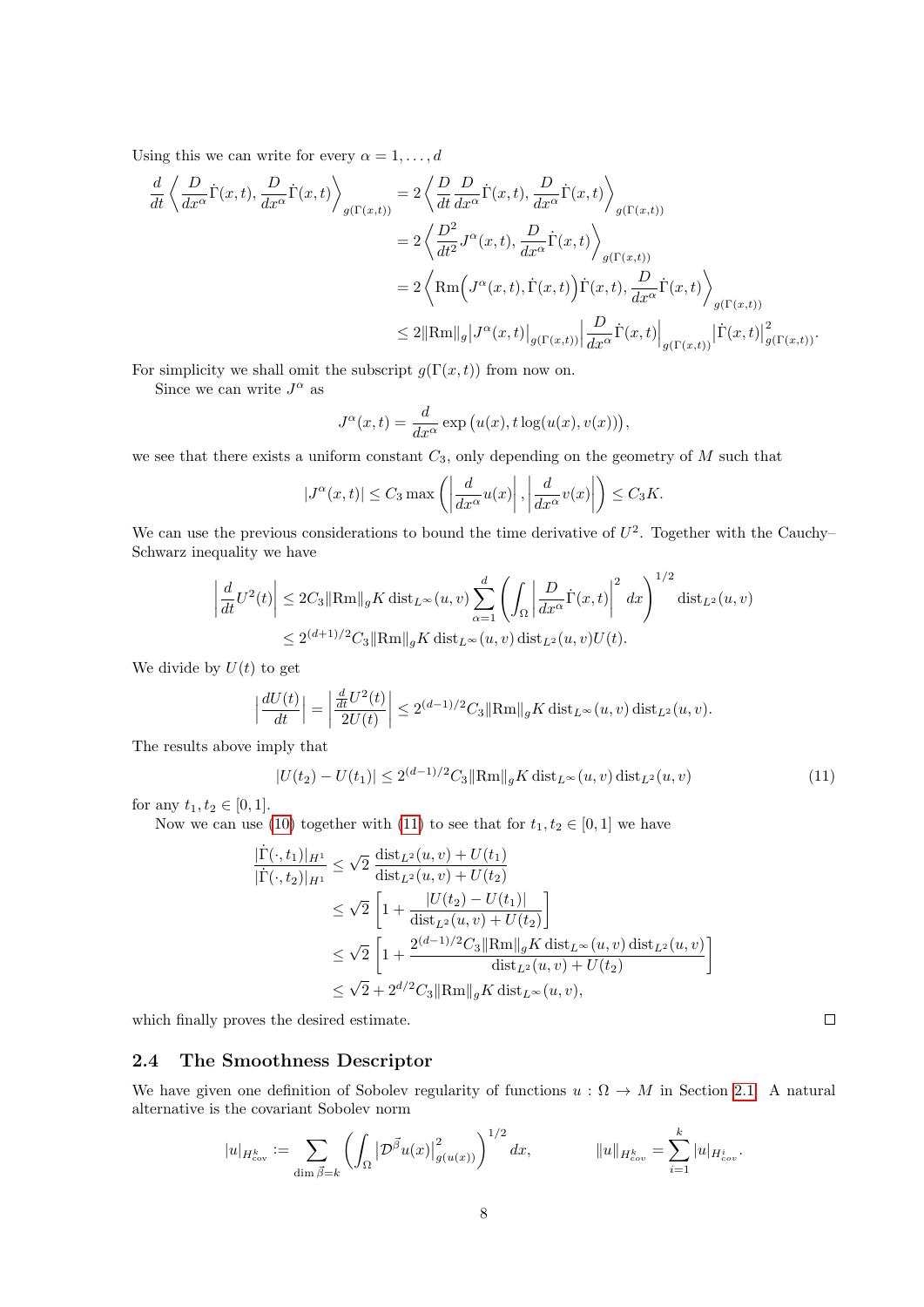Here the symbol  $\mathcal{D}^{\vec{\beta}}u$  means covariant partial differentiation along u with respect to the multi-index  $\bar{\beta}$ in the sense that

<span id="page-9-0"></span>
$$
\mathcal{D}^{\vec{\beta}}u := \frac{D}{dx^{\beta_k}} \dots \frac{D}{dx^{\beta_2}} \frac{d}{dx^{\beta_1}} u, \qquad \vec{\beta} \in \{1, \dots, d\}^k, \ k \in \mathbb{N}_0. \tag{12}
$$

Additionally we define  $\mathcal{D}^{\vec{\beta}}u:=1$  (a constant function  $\Omega\to\mathbb{R}$ ) if  $\dim\vec{\beta}=0$ . For a shorter notation we introduce the symbol

$$
[d] := \{1, \ldots, d\}.
$$

Note that [\(12\)](#page-9-0) differs from the usual multi-index notation, which cannot be used because covariant partial derivatives do not commute.

Clearly, for linear  $M$ , these definitions coincide with the usual Sobolev half norms and norms  $(3)$ . However, they cannot control all terms appearing in the nonlinear Bramble–Hilbert-Lemma in Section [5](#page-18-0) (details are given in Remark [5.1\)](#page-21-0). Therefore, we define the following alternative.

**Definition 2.9** (Smoothness Descriptor). For a function  $u : \Omega \to M$ ,  $k \geq 1$  and  $p \in [1,\infty]$ , define the homogeneous k-th order smoothness descriptor

$$
\dot{\Theta}_{p,k,\Omega}(u):=\sum_{\stackrel{\scriptstyle \vec\beta_j\in[d]^{m_j},\ j=1,...,k}{\sum_{j=1}^k m_j=k}}\Bigg(\int_\Omega\prod_{j=1}^k\bigg|{\cal D}^{\vec\beta_j}u(x)\bigg|^p_{g(u(x))}dx\Bigg)^{1/p},
$$

with the usual modifications for  $p = \infty$ . Further, we define the L<sup>p</sup> part

$$
\dot{\Theta}_{p,0,\Omega}(u) := \min_{q \in M} \left( \int_{\Omega} \left| \operatorname{dist}(u(x), q) \right|^p dx \right)^{1/p},
$$

and the corresponding inhomogeneous smoothness descriptor

$$
\Theta_{p,k,\Omega}(u):=\sum_{i=0}^k\dot{\Theta}_{p,i,\Omega}(u).
$$

We will be mostly dealing with the case  $p = 2$ , for which we will omit the parameter p in the notation, i.e.,

$$
\dot{\Theta}_{k,\Omega} := \dot{\Theta}_{2,k,\Omega} \quad and \quad \Theta_{k,\Omega} := \Theta_{2,k,\Omega}.
$$

Note that we use a superposed dot to denote homogeneous quantities.

Remark 2.2. A function u with  $\Theta_{k,\Omega}(u) < \infty$  must be uniformly continuous if  $k > d/2$ . Furthermore, in that case we have

$$
\mathrm{diam}(u):=\sup_{x,y\in\Omega}\mathrm{dist}(u(x),u(y))\lesssim\Theta_{k,\Omega}(u).
$$

Both these assertions are direct consequences of the Sobolev embedding theorem.

To better present the smoothness descriptors Θ we discuss their relationships to other measures of regularity. For simplicity we restrict our analysis to the case  $p = 2$ . First, it follows directly from the definition that the smoothness descriptor Θ is a stronger notion than the covariant Sobolev norm.

Lemma 2.6.  $\|u\|_{H_{cov}^k(\Omega,M)}\leq \Theta_{k,\Omega}(u).$ 

*Proof.* The proof follows immediately by noting that all terms which occur in the definition of  $||u||_{H_{\text{cov}}^k(\Omega,M)}$ also occur in the definition of  $\Theta_{k,\Omega}(u)$ .

In the other direction we show that the Sobolev norm with respect to an embedding also bounds Θ from above, if  $k$  is sufficiently large.

<span id="page-9-1"></span>**Lemma 2.7.** Let i be an isometric embedding of M into a Euclidean space. For  $k > \frac{d}{2}$  we have  $\Theta_{k,\Omega}(u) \lesssim$  $||i \circ u||_{H^k}^k$ .

Note that the smoothness descriptor is bounded by the k-th power of the corresponding norm.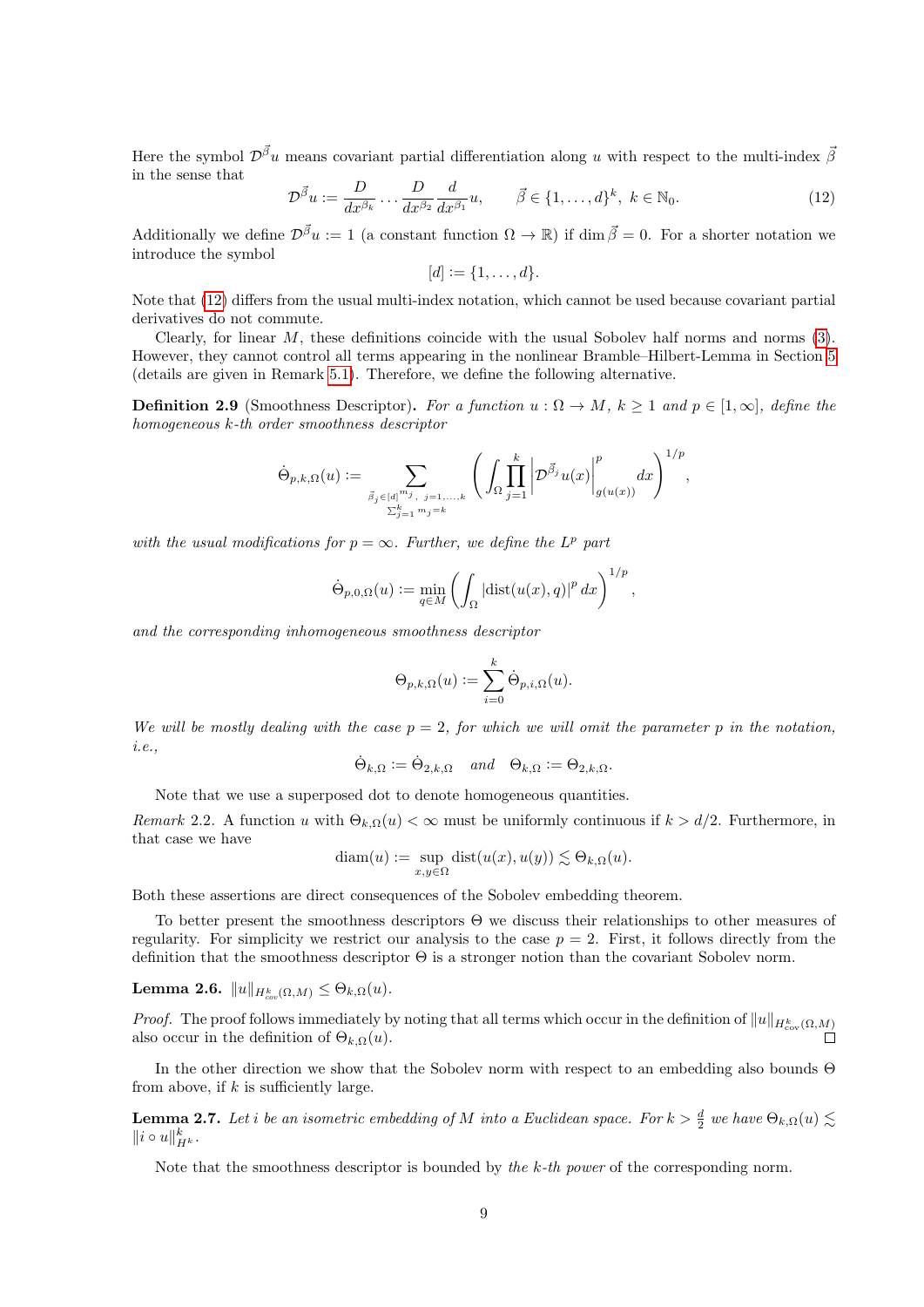*Proof.* Identify u with  $i \circ u$  for simplicity. We need to estimate terms of the form

<span id="page-10-0"></span>
$$
\left(\int_{\Omega} \prod_{j=1}^{k} \left| \mathcal{D}^{\vec{\beta}_j} u(x) \right|_{g(u(x))}^2 dx \right)^{\frac{1}{2}} \tag{13}
$$

with  $\vec{\beta}_j \in [d]^{m_j}$ ,  $j = 1, \ldots, k$ , and  $\sum_{j=1}^k m_j \leq k$ . It will be no loss of generality to assume the most difficult case  $\sum_{j=1}^{k} m_j = k$ . First we deduce from the definition of the covariant derivative that any term of the form [\(13\)](#page-10-0) can be estimated by a finite linear combination of terms of the form

<span id="page-10-1"></span>
$$
\left(\int_{\Omega} \prod_{j=1}^{k} \left| \partial^{\vec{k}_j} u(x) \right|_{g(u(x))}^2 dx\right)^{\frac{1}{2}},\tag{14}
$$

with  $\sum_{j=1}^{k} |\vec{k}_j| = k$ .

Now, for any values  $p_j, j \in 1, \ldots, k$  with  $\sum_{j=1}^k \frac{1}{p_j} \leq \frac{1}{2}$ , by Hölder's inequality we can bound [\(14\)](#page-10-1) by

$$
\bigg(\int_\Omega \prod_{j=1}^k \left|\partial^{\vec{k}_j}u(x)\right|^2_{g(u(x))}dx\bigg)^{\frac{1}{2}}\leq \prod_{j=1}^k\bigg(\int_\Omega \left|\partial^{\vec{k}_j}u(x)\right|_{g(u(x))}^{p_j}dx\bigg)^{\frac{1}{p_j}}\leq \prod_{j=1}^k\|u\|_{W^{\lfloor \vec{k}_j\rfloor, p_j}}.
$$

We make the specific choice

$$
\frac{1}{p_j} = \frac{1}{2} - \frac{k - |\vec{k}_j|}{d} + \frac{(k-1)(k - d/2)}{kd}.
$$

With this choice and  $|\vec{k}| = k$  we have that

$$
\sum_{j=1}^{k} \frac{1}{p_j} = \frac{k}{2} - \frac{k(k-1)}{d} + \frac{(k-d/2)(k-1)}{d} = \frac{1}{2}.
$$

We shall now use the Sobolev embedding theorem which states that

$$
||u||_{W^{l,p}} \lesssim ||u||_{W^{k,2}}
$$

whenever

$$
\frac{1}{2} - \frac{k-l}{d} < \frac{1}{p}.
$$

Setting  $l = |\vec{k}_j|$  and  $p = p_j$  for each  $j = 1, ..., k$  we arrive at the desired statement.

A result similar to Lemma [2.7](#page-9-1) can also be established for  $p \neq 2$ . In summary, our smoothness descriptor is an appropriate covariant way to measure smoothness of an M-valued function.

We finally show that the smoothness descriptor has a particular homogeneity property, also enjoyed by conventional Sobolev seminorms in linear spaces.

**Definition 2.10.** Let  $T_1, T_2$  be two domains in  $\mathbb{R}^d$ , and  $\mathcal{F}: T_1 \to T_2$  a  $C^{\infty}$ -diffeomorphism. For  $l \in \mathbb{N}_0$ we say that  $\mathcal F$  scales with h of order l if we have

$$
\sup_{x \in T_2} \left| \partial^{\vec{k}} \mathcal{F}^{-1}(x) \right| \lesssim h^{|\vec{k}|} \qquad \text{for all } \vec{k} \in \mathbb{N}_0^d, \ |\vec{k}| = 0, \dots, l,
$$
\n(15a)

$$
|\det(\nabla \mathcal{F}(x))| \sim h^{-d} \qquad \text{for all } x \in T_1 \text{ (where } \nabla \mathcal{F} \text{ is the Jacobian of } \mathcal{F}\text{)},\tag{15b}
$$

$$
\sup_{x \in T_1} \left| \frac{d}{dx^{\alpha}} \mathcal{F}(x) \right| \lesssim h^{-1} \qquad \text{for all } \alpha = 1, \dots, d. \tag{15c}
$$

Such an  $\mathcal F$  will be used to move finite element functions to the reference element and back, without losing approximation orders, see Section [5](#page-18-0) below.

<span id="page-10-4"></span><span id="page-10-3"></span><span id="page-10-2"></span> $\Box$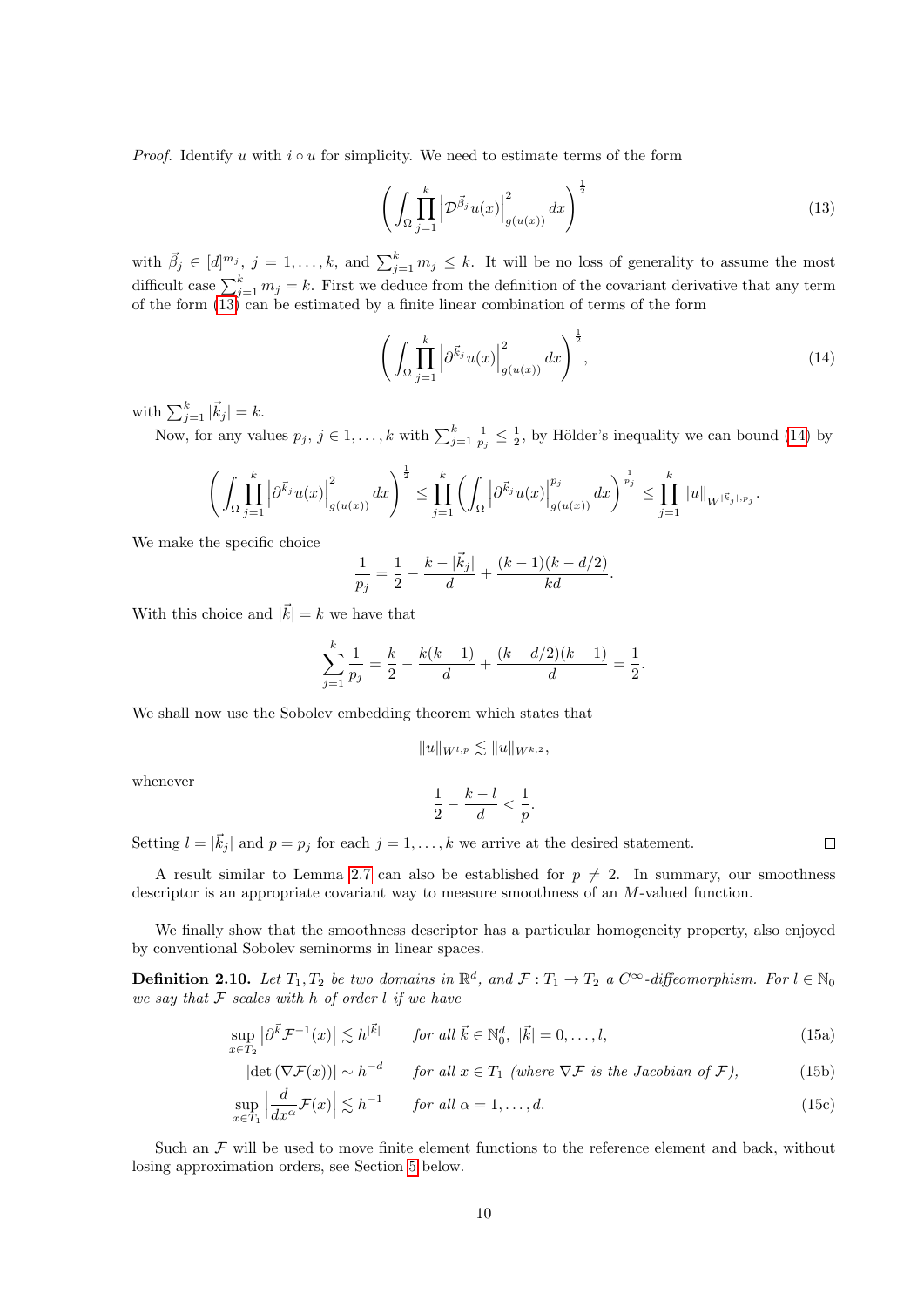<span id="page-11-2"></span>**Lemma 2.8.** Let  $T_1, T_2$  be two domains in  $\mathbb{R}^d$ , and  $\mathcal{F}: T_1 \to T_2$  a map that scales with h of order l. Then for any  $u: T_1 \to M$ ,  $k \leq l$  and  $p \in [1, \infty]$  we have

$$
\dot{\Theta}_{p,k,T_2}(u \circ \mathcal{F}^{-1}) \lesssim h^{-d/p} h^k \Theta_{p,k,T_1}(u).
$$

Note that we bound the homogeneous smoothness descriptor by the inhomogeneous one.

*Proof.* It follows directly from the chain rule and the product rule that for any  $m \in \mathbb{N}_0$  and  $\vec{\beta} \in [d]^m$  the expression  $\mathcal{D}^{\vec{\beta}}$   $(u \circ \mathcal{F}^{-1})$  can be written as a linear combination of terms of the form

$$
\mathcal{D}^{\vec{\tau}}u(\mathcal{F}^{-1}(x))\prod_{i=1}^{l}\partial^{\vec{k}_{i}}(\mathcal{F}^{-1})^{j_{i}}(x)
$$

with  $\vec{\tau} \in [d]^n$ ,

$$
\sum_{i=1}^l |\vec{k}_i| = m, \quad n \le m, \ l \le m,
$$

and  $(\mathcal{F}^{-1})^{j_i}$  denoting the j<sub>i</sub>-th coordinate of  $\mathcal{F}^{-1}$ . Using the scaling assumption [\(15a\)](#page-10-2) we can therefore estimate the quantity

$$
\left|\mathcal{D}^{\vec{\beta}}\left(u\circ\mathcal{F}^{-1}\right)\right|_{g\left(u\left(\mathcal{F}^{-1}\left(x\right)\right)\right)}
$$

by terms of the form

$$
\left|\mathcal{D}^{\vec{\tau}}u(\mathcal{F}^{-1}(x))\prod_{i=1}^l\partial^{\vec{k}_i}(\mathcal{F}^{-1})^{j_i}(x)\right|_{g(u(\mathcal{F}^{-1}(x)))}\lesssim h^m\left|\mathcal{D}^{\vec{\tau}}u(\mathcal{F}^{-1}(x))\right|_{g(u(\mathcal{F}^{-1}(x)))}.
$$

Therefore, every integrand

$$
\prod_{j=1}^k \left| \mathcal{D}^{\vec{\beta}_j} \left( u \circ \mathcal{F}^{-1} \right) (x) \right|_{g(u(\mathcal{F}^{-1}(x)))}^p
$$

in the definition of the homogeneous smoothness descriptor  $\dot{\Theta}_{p,k,T_2}(u \circ \mathcal{F}^{-1})$  can be estimated pointwise by terms of the form

<span id="page-11-1"></span>
$$
h^{pk} \prod_{j=1}^{k} \left| \mathcal{D}^{\vec{\tau}_j} u \left( \mathcal{F}^{-1}(x) \right) \right|_{g(u(\mathcal{F}^{-1}(x)))}^p
$$
 (16)

with

$$
\vec{\tau}_j \in [d]^{n_j}, \quad n_j \in \mathbb{N}_0, \ \sum_{j=1}^k n_j \leq k.
$$

Now, integrating [\(16\)](#page-11-1) over  $T_2$ , and using the substitution  $y = \mathcal{F}^{-1}(x)$ , introduces an additional factor  $h^{-d/p}$ . Together with the scaling assumption [\(15b\)](#page-10-3) we obtain the desired estimate.  $\Box$ 

Remark 2.3. The attentive reader will have noticed that only properties [\(15a\)](#page-10-2) and [\(15b\)](#page-10-3) have been used for the proof of Lemma [2.8.](#page-11-2) We will require the third assumption [\(15c\)](#page-10-4) later, when we use scaling to derive local element-wise interpolation error estimates in Theorem [5.3](#page-22-0) below.

# <span id="page-11-0"></span>3 Ellipticity and Céa's Lemma

Recall that we are trying to approximate the solution  $u$  of the variational problem

<span id="page-11-3"></span>
$$
u = \underset{w \in H}{\arg \min} \mathfrak{J}(w) \tag{17}
$$

by a minimizer v on a set  $V \subset H$ 

<span id="page-11-4"></span>
$$
v = \underset{w \in V}{\arg \min} \mathfrak{J}(w),\tag{18}
$$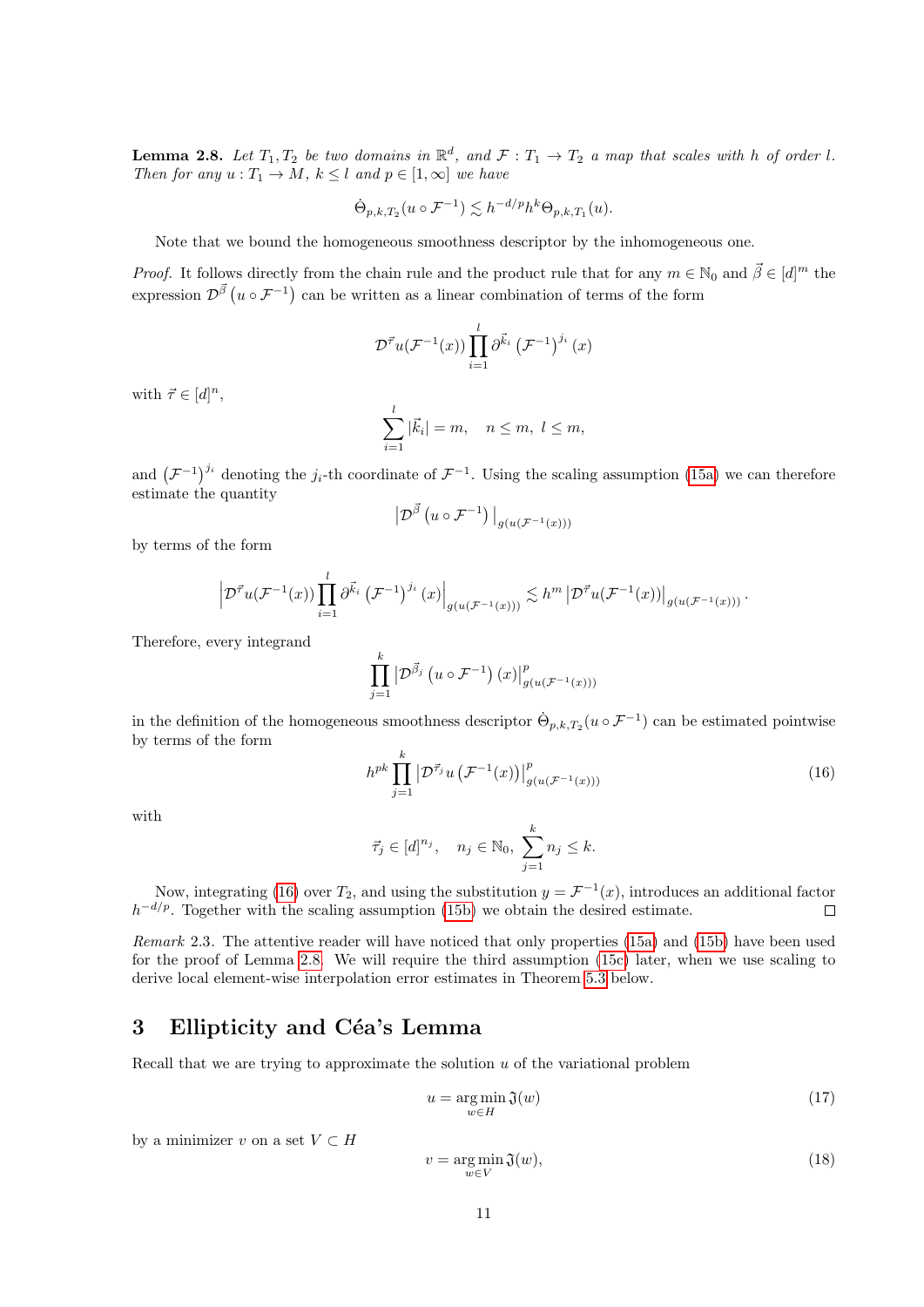where  $H$  is a suitable set of functions, possibly fulfilling Dirichlet conditions. The classical linear Céa lemma assumes that  $H$  is a Hilbert space, and gives an estimate for the error between  $v$  and  $u$  in terms of the optimal approximation error inf $w \in V \|u - w\|_H$  of the approximation space V [\[8\]](#page-35-11). In this section we show analogous results when H consists of manifold-valued functions.

We proceed in two steps. Céa-type lemmas can be formulated and proved elegantly in general metric spaces. We show this in Section [3.1,](#page-12-1) and also give a reformulation for the case that  $H$  has a smooth structure with a Finsler norm. These results require certain convexity or ellipticity properties of the energy along distance-realizing curves. They are of independent interest, but they also illustrate some of the ideas of the subsequent section. There we allow variations over certain nonminimizing curves. The resulting Céa lemma is the basis of the discretization error bounds for geodesic finite elements in Chapter [6.](#page-26-1)

#### <span id="page-12-1"></span>3.1 Céa's Lemma Based on Variations Along Curves

We start in an abstract setting. Suppose H is a metric space with distance function dist( $\cdot, \cdot$ ), and u and v are solutions of the minimization problems  $(17)$  and  $(18)$ , respectively. We will refer to v as a quasioptimal solution if

$$
dist(u, v) \le C \inf_{w \in V} dist(u, w)
$$

for a constant  $C > 0$ .

The main assumption leading to quasioptimality is a notion of strong convexity along curves. The following definition is taken from [\[3\]](#page-35-12).

**Definition 3.1.** A functional  $\mathfrak{J}: H \to \mathbb{R}$  is called  $\lambda$ -convex along the curve  $\gamma : [0,1] \to H$  if there is a  $\lambda > 0$  such that

$$
\mathfrak{J}(\gamma(t)) \le (1-t)\,\mathfrak{J}(\gamma(0)) + t\,\mathfrak{J}(\gamma(1)) - \frac{1}{2}\lambda t(1-t)\,\mathrm{dist}(\gamma(0), \gamma(1))^2
$$

for all  $t \in [0,1]$ .

With this assumption, a metric version of the Céa Lemma follows almost immediately.

<span id="page-12-0"></span>**Theorem 3.1.** Assume that H is a metric space, and let  $\mathfrak{J}: H \to \mathbb{R}$ . Suppose that  $u \in H$  is a minimizer of  $\mathfrak J$  and let V be a subset of H for which the minimization problem

$$
v \mathrel{\mathop:}= \argmin_{w \in V} \mathfrak{J}(w)
$$

has a solution. Assume that there exists a curve  $\gamma$  with  $\gamma(0) = u$  and  $\gamma(1) = v$ , along which the energy  $\mathfrak J$  is  $\lambda$ -convex. Further, assume that  $\mathfrak J$  is quadratically bounded around u in the sense that there is a constant  $\Lambda > 0$  such that

<span id="page-12-2"></span>
$$
\mathfrak{J}(w) - \mathfrak{J}(u) \le \frac{\Lambda}{2} \operatorname{dist}(u, w)^2 \tag{19}
$$

for all  $w \in V$ . Then

$$
dist(u, v) \le \sqrt{2} \sqrt{\frac{\Lambda}{\lambda}} \inf_{w \in V} dist(u, w).
$$

*Proof.* Inserting  $t = \frac{1}{2}$  into the definition of  $\lambda$ -convexity yields that

$$
dist(u, v)^{2} \leq \frac{4}{\lambda} \left( \mathfrak{J}(v) - \mathfrak{J}(u) \right).
$$

Since  $v$  is a minimizer on  $V$ , we can write

$$
dist(u, v)^2 \leq \frac{4}{\lambda} \inf_{w \in V} \left( \mathfrak{J}(w) - \mathfrak{J}(u) \right).
$$

By [\(19\)](#page-12-2), the right-hand-side can be bounded as desired.

 $\Box$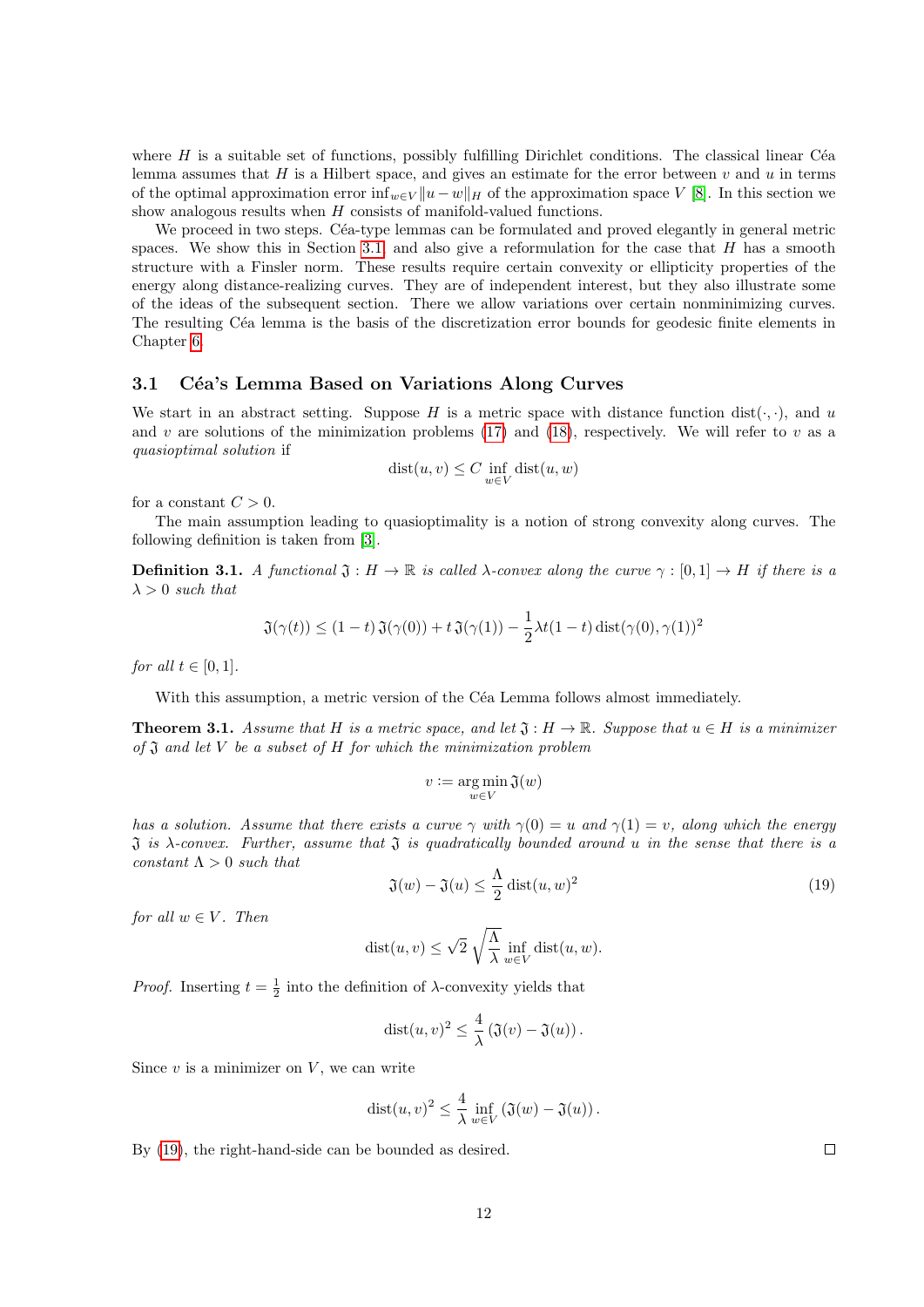A slightly more involved argument allows to get rid of the factor  $\sqrt{2}$ .

We now consider the case that  $H$  has a differentiable structure, which implies that we can have curves  $\gamma : [0,1] \to H$  with well-defined tangent vectors  $\dot{\gamma}$ . We also assume that there is a norm || defined on these tangent vectors. The following alternative condition on  $\mathfrak{J}$  is frequently convenient.

<span id="page-13-0"></span>**Definition 3.2.** We say that J is elliptic along a differentiable curve  $\gamma : [0,1] \rightarrow H$  if it is twice continuously differentiable along  $\gamma$ , and if there exist positive constants  $\lambda, \Lambda$  such that

<span id="page-13-2"></span>
$$
\lambda |\dot{\gamma}(t)|^2 \le \frac{d^2}{dt^2} \mathfrak{J}(\gamma(t)) \le \Lambda |\dot{\gamma}(t)|^2 \tag{20}
$$

for all  $t \in [0, 1]$ .

This concept is related to convexity in the following way. Assume that for each pair  $w_1, w_2 \in H$  there is a differentiable path from  $w_1$  to  $w_2$ , parametrized by arc length, that realizes the distance dist $(w_1, w_2)$ . We call such paths *(constant-speed) geodesics*.

<span id="page-13-1"></span>**Lemma 3.1.** Let  $\mathfrak J$  be elliptic in the sense of Definition [3.2](#page-13-0) along a given constant speed geodesic  $\gamma$ :  $[0,1] \rightarrow H$ . Then  $\mathfrak J$  is  $\lambda$ -convex along that curve. If additionally  $\gamma(0)$  is a minimizer of  $\mathfrak J$ , then  $\gamma$  is quadratically bounded in the sense of [\(19\)](#page-12-2) along  $\gamma$ , with constant  $\Lambda$ .

In particular, we see that the requirements of Theorem [3.1](#page-12-0) are strictly weaker, because they are implied by ellipticity, but require no smoothness.

*Proof.* Set  $f := \mathfrak{J}(\gamma) : [0,1] \to \mathbb{R}$ . By the ellipticity assumption f is twice continuously differentiable. We first show that the lower bound on  $f''$  implies that  $\mathfrak J$  is  $\lambda$ -convex along  $\gamma$ . Pick  $0 \le t \le 1$  and apply Taylor's formula to  $f$  at  $t$ . This gives

and

$$
f(0) \ge f(t) + f'(t)(0 - t) + \frac{1}{2}\lambda |\dot{\gamma}(s_1)|^2 (0 - t)^2
$$

$$
f(1) \ge f(t) + f'(t)(1-t) + \frac{1}{2}\lambda |\dot{\gamma}(s_2)|^2 (1-t)^2,
$$

where  $0 \leq s_1 \leq t$  and  $t \leq s_2 \leq 1$ . Since  $\gamma$  is a constant speed geodesic we have  $|\dot{\gamma}(s_1)|^2 = |\dot{\gamma}(s_2)|^2 =$  $dist(\gamma(0), \gamma(1))^2$ . Multiply the first inequality by t, the second one by  $1-t$ , and add them to obtain the assertion.

Next we show that  $f''(t) \leq \Lambda |\dot{\gamma}(t)|^2$  implies  $\mathfrak{J}(\gamma(1)) - \mathfrak{J}(\gamma(0)) \leq \frac{\Lambda}{2} \text{dist}(\gamma(0), \gamma(1))^2$ . Using that  $f'(0) = 0$  by assumption we can directly compute

$$
\mathfrak{J}(\gamma(1)) - \mathfrak{J}(\gamma(0)) = \int_0^1 f'(t) dt - \int_0^1 f'(0) dt = \int_0^1 \int_0^t f''(s) ds dt
$$
  
= 
$$
\int_0^1 (1-t) f''(t) dt \le \int_0^1 (1-t) \Lambda |\dot{\gamma}(t)|^2 dt = \frac{\Lambda}{2} \text{dist}(\gamma(0), \gamma(1))^2.
$$

As an immediate consequence of Theorem [3.1](#page-12-0) together with Lemma [3.1](#page-13-1) we get the following result.

**Theorem 3.2.** Let H be a Banach manifold with norm  $|\cdot|$ , and  $\mathfrak{J}: H \to \mathbb{R}$  a functional. Assume that  $u \in H$  is a minimizer of  $\mathfrak J$ , and that  $\mathfrak J$  is elliptic along constant speed geodesics, with constants  $\lambda, \Lambda$ . For  $a V \subset H$  set

$$
v:=\mathop{\arg\min}\limits_{w\in V} \mathfrak{J}(w),
$$

assuming that this is well-defined. Then we have that

$$
dist(u, v) \le \sqrt{2} \sqrt{\frac{\Lambda}{\lambda}} \inf_{w \in V} dist(u, w).
$$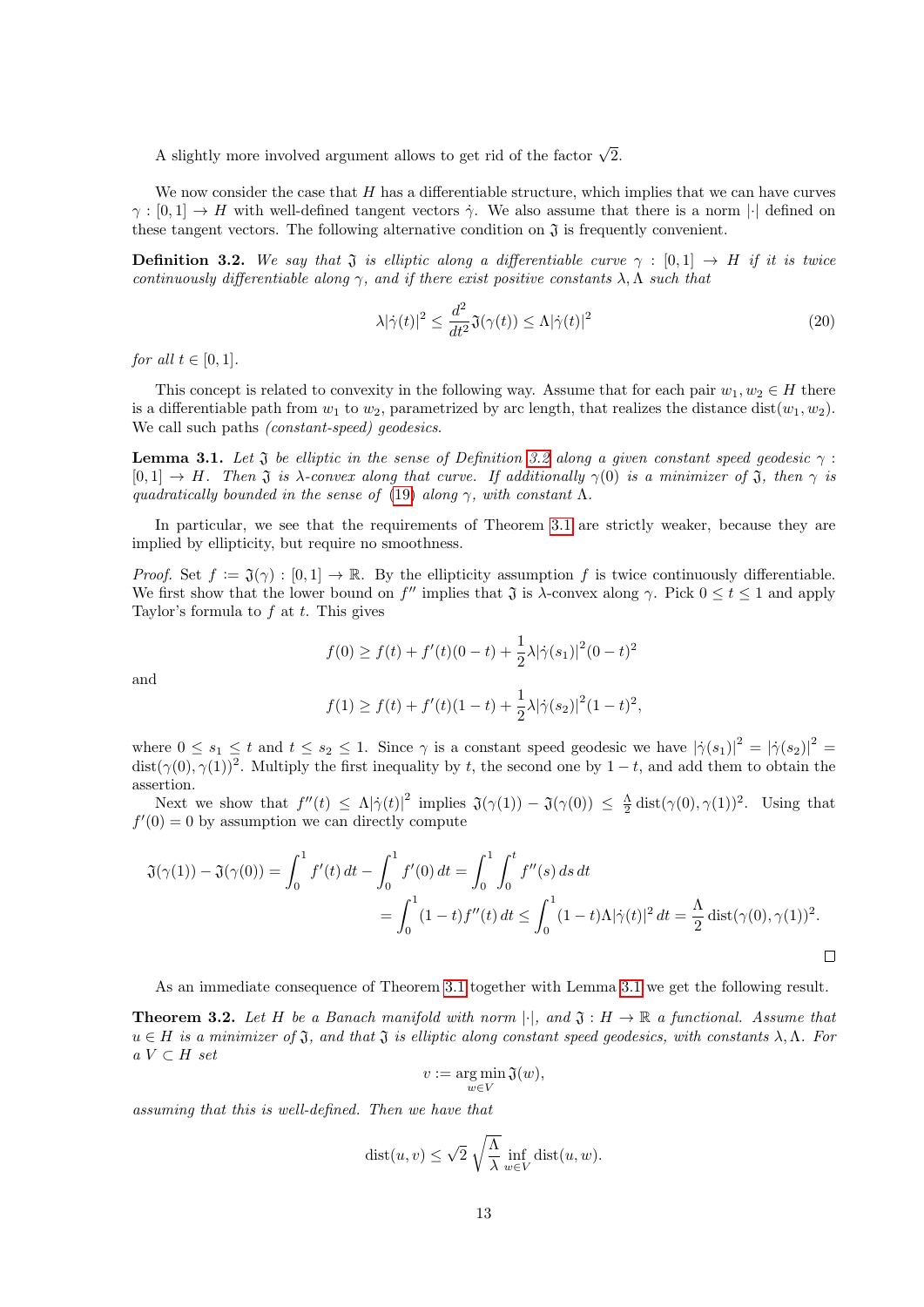Using this theorem for the space  $W^{1,2}(\Omega,M)$  together with the norm  $|\cdot|_{H^1}$  defined in Definition [2.4](#page-4-1) yields the following corollary, provided that  $W^{1,2}(\Omega,M)$  is a Banach manifold. Unfortunately the latter only holds for  $d = 1$ .

**Corollary 3.1.** Assume that  $W^{1,2}(\Omega,M)$  is a Banach manifold, and let  $\mathfrak{J}: W^{1,2}(\Omega,M) \to \mathbb{R}$ . Assume that  $u \in W^{1,2}(\Omega,M)$  is a minimizer of  $\mathfrak{J}$ , and that  $\mathfrak{J}$  is elliptic along constant speed geodesics in  $W^{1,2}(\Omega,M)$ , starting in u. Let  $V \subset W^{1,2}(\Omega,M)$  and

> $v = \underset{w \in V}{\arg \min}$ (the "discrete" solution).

Then we have that

$$
\mathrm{dist}_{W^{1,2}}(u,v) \leq \sqrt{2} \sqrt{\frac{\Lambda}{\lambda}} \inf_{w \in V} \mathrm{dist}_{W^{1,2}}(u,w).
$$

This corollary is the natural extension of the standard Céa lemma to nonlinear function spaces.

#### <span id="page-14-1"></span>3.2 Céa's Lemma Using Geodesic Homotopies

When trying to apply the results of the previous section we encounter two problems. First, for the energies  $\mathfrak J$  and domains  $\Omega$  of our interest we consider variational problem formulations in  $W^{1,2}(\Omega,M)$ and in general this space does not possess the structure of a Banach manifold [\[16,](#page-35-13) [26,](#page-36-14) [27\]](#page-36-15). Hence the results based on Banach manifolds cannot be used. Secondly, even if the space  $W^{1,2}(\Omega,M)$  turns out to be a Banach manifold, it is difficult to work with constant speed geodesics in these spaces. In particular it is not easy to verify ellipticity properties along these curves for important energies, such as the harmonic energy.

To overcome these issues we generalize the approach somewhat. Instead of geodesics in  $W^{1,2}$  we now consider geodesic homotopies. However, we still obtain bounds in terms of a  $W^{1,2}$ -like measure, namely the quantity  $D_{1,2}$  introduced in [\(8\)](#page-6-0). While this quantity is of little interest in itself, the result will allow to bound the discretization error of geodesic finite elements in terms of the embedded distance [\(6\)](#page-5-3) and the geodesic distance [\(7\)](#page-5-4). The proof is based on the  $H^1$ -uniformity of geodesic homotopies shown in Section [2.3.](#page-7-2) The price we pay is that we additionally have to assume the existence of a constant  $K > 0$ such that  $u \in H_K$  (the first weak derivatives are bounded by K), and  $V \subset H_K$ .

<span id="page-14-0"></span>**Theorem 3.3.** Let  $H \subset W^{1,2}(\Omega,M)$ ,  $\mathfrak{J}: H \to \mathbb{R}$  and  $K > 0$ . Assume that  $u \in H \cap H_K(\Omega,M)$  is a stationary point of  $\mathfrak J$  w.r.t. variations along geodesic homotopies in  $H \cap H_K(\Omega, M)$  starting in u.

For a second constant  $L > 0$  denote

$$
H_L^u := \{ v : \operatorname{dist}_{L^{\infty}}(u, v) \le L \},
$$

and assume that  $\mathfrak{J}: H_K \cap H_L^u \cap H \to \mathbb{R}$  is elliptic along geodesic homotopies that start in u. Let  $V \subset H_K \cap H_L^u \cap H$  and

$$
v:=\mathop{\arg\min}\limits_{w\in V}\mathfrak{J}(w).
$$

Then we have that

$$
D_{1,2}(u, v) \le C_2^2 \sqrt{\frac{\Lambda}{\lambda}} \inf_{w \in V} D_{1,2}(u, w),
$$

with  $C_2$  the uniformity constant [\(9\)](#page-7-0), only depending on d, the product KL and the curvature of M. *Proof.* For  $w \in V$  define

$$
f_w(t) := \mathfrak{J}(\Gamma(t))
$$

with  $\Gamma : [0,1] \to H_K \cap H_L^u \cap H$  a geodesic homotopy from u to w. We have

$$
\mathfrak{J}(w) - \mathfrak{J}(u) = \int_0^1 f'_w(t) dt - \int_0^1 f'_w(0) dt = \int_0^1 \int_0^t f''_w(s) ds dt = \int_0^1 (1-t) f''_w(t) dt.
$$

By the ellipticity assumption [\(20\)](#page-13-2) we have

$$
\lambda \int_0^1 (1-t) |\dot{\Gamma}(t)|_{H^1}^2 dt \le \mathfrak{J}(w) - \mathfrak{J}(u) \le \Lambda \int_0^1 (1-t) |\dot{\Gamma}(t)|_{H^1}^2 dt.
$$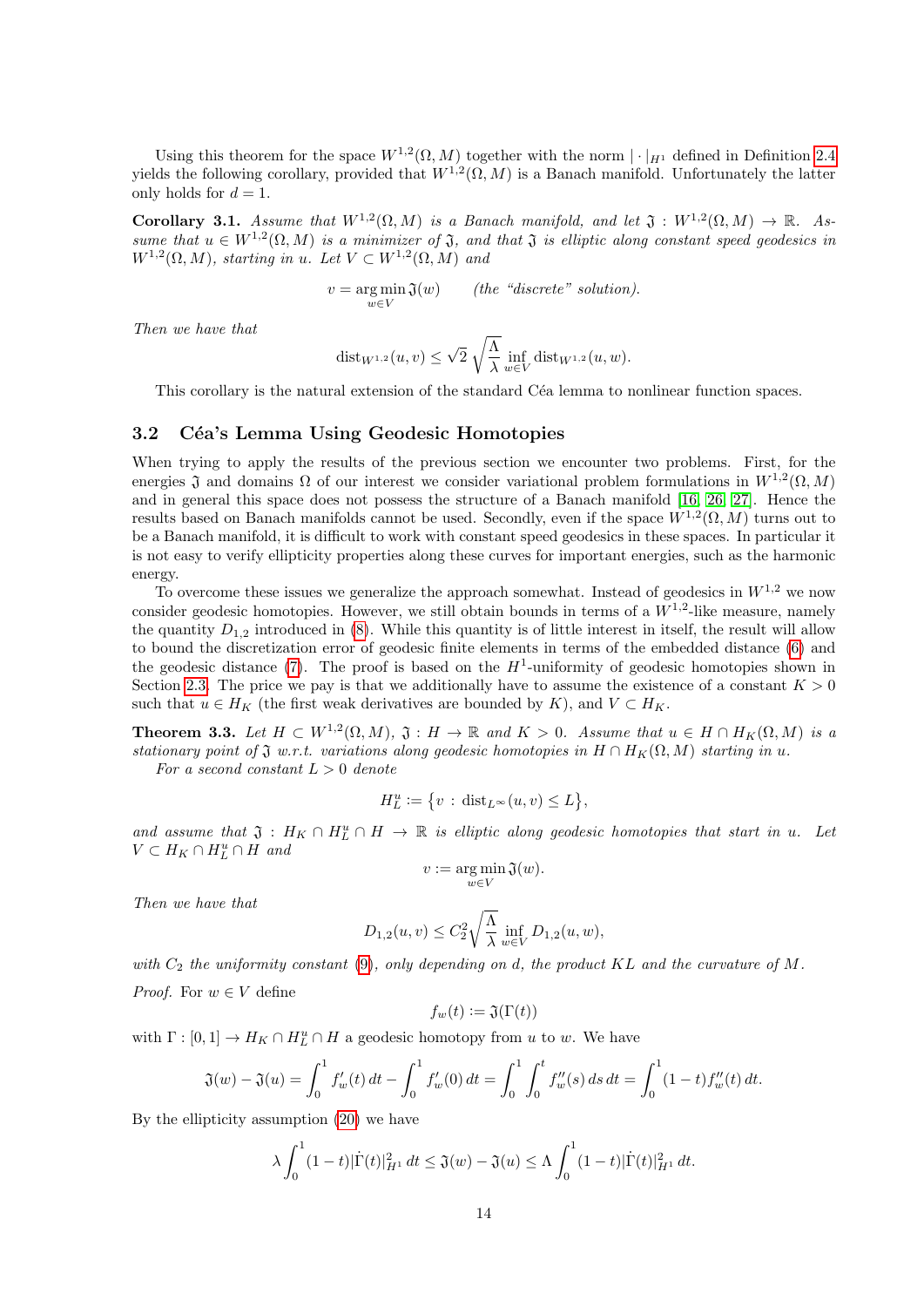Now we use Lemma [2.5](#page-7-3) which shows that

$$
\frac{\lambda}{C_2^2}|\dot{\Gamma}(0)|_{H^1}^2 \le \mathfrak{J}(w) - \mathfrak{J}(u) \le \Lambda C_2^2|\dot{\Gamma}(0)|_{H^1}^2,
$$

where the constant  $C_2$  depends only on d, K, L and the curvature of M. Noting further that

$$
D_{1,2}(u,w)^2 = |\dot{\Gamma}(0)|_{H^1}^2
$$

immediately yields that

$$
D_{1,2}(u,v)^2 \leq \frac{C_2^2}{\lambda} \big[\mathfrak{J}(v) - \mathfrak{J}(u)\big] \leq \frac{C_2^2}{\lambda} \big[\mathfrak{J}(w) - \mathfrak{J}(u)\big]
$$

for all  $w \in V$ . Furthermore we have

$$
\mathfrak{J}(w) - \mathfrak{J}(u) \le C_2^2 \Lambda D_{1,2}^2(u, w).
$$

Together, we obtain that

$$
D_{1,2}(u, v) \le C_2^2 \sqrt{\frac{\Lambda}{\lambda}} \inf_{w \in V} D_{1,2}(u, w).
$$

Replacing  $|\dot{\Gamma}(0)|_{H^1}^2$  by  $|\dot{\Gamma}(1)|_{H^1}^2$  in the arguments above shows the following corollary.

Corollary 3.2. With the notation of the previous theorem, we also have the estimate

$$
D_{1,2}(v, u) \le C_2^2 \sqrt{\frac{\Lambda}{\lambda}} \inf_{w \in V} D_{1,2}(w, u).
$$

The restriction that  $u \in H_K$  does not appear in the linear theory. The question whether Theorem [3.3](#page-14-0) can be shown without it is open.

Remark 3.1. Requiring that the approximation space  $V$  consists only of functions with derivatives bounded by K may lead to a restriction when considering families of approximation spaces  $V^h$  associated with a mesh width  $h > 0$ . If  $V^h$  are chosen as GFE spaces as introduced in Section [4](#page-15-0) we show in Theorem [6.2](#page-27-0) that the condition  $V^h \subset H_K$  can be dispensed with, provided that u is sufficiently regular.

# <span id="page-15-0"></span>4 Geodesic Finite Elements

In Chapter [3](#page-11-0) very little has been required from the approximation spaces  $V$ . For the theory based on distance-realizing curves in Section [3.1](#page-12-1) only the existence of a minimizer of  $\mathfrak{J}$  in V was asked. In Section [3.2](#page-14-1) we additionally needed that the approximating functions that make up  $V$  have their derivatives bounded by a constant  $K$ .

In this section we present geodesic finite elements (GFE) as one particular example of a suitable space V. They have originally been introduced in [\[43,](#page-36-9) [44\]](#page-36-10), but for completeness we give a brief review. The definition consists of two parts. First, nonlinear interpolation functions are constructed that interpolate values given on a reference element. Then, for a given grid, these interpolation functions are pieced together to form global finite element functions.

#### 4.1 Geodesic Interpolation

Let  $T_{\text{ref}}$  be an open bounded subset of  $\mathbb{R}^d$ , which we will call reference element. Particular instances are the reference simplex  $\{x \in \mathbb{R}^d \mid x^\alpha \geq 0, \alpha = 1, \ldots, d, \sum_{\alpha=1}^d x^\alpha \leq 1\}$ , and the reference cube  $[0, 1]^d$ . On  $T_{\text{ref}}$  we assume the existence of a set of Lagrangian interpolation polynomials, i.e., a set of Lagrange nodes  $a_i \in T_{\text{ref}}, i = 1, \ldots, m$ , and corresponding polynomial functions  $\lambda_i : T_{\text{ref}} \to \mathbb{R}$  of order p such that

$$
\lambda_i(a_j) = \delta_{ij} \qquad \text{for all } 1 \le i, j \le m,
$$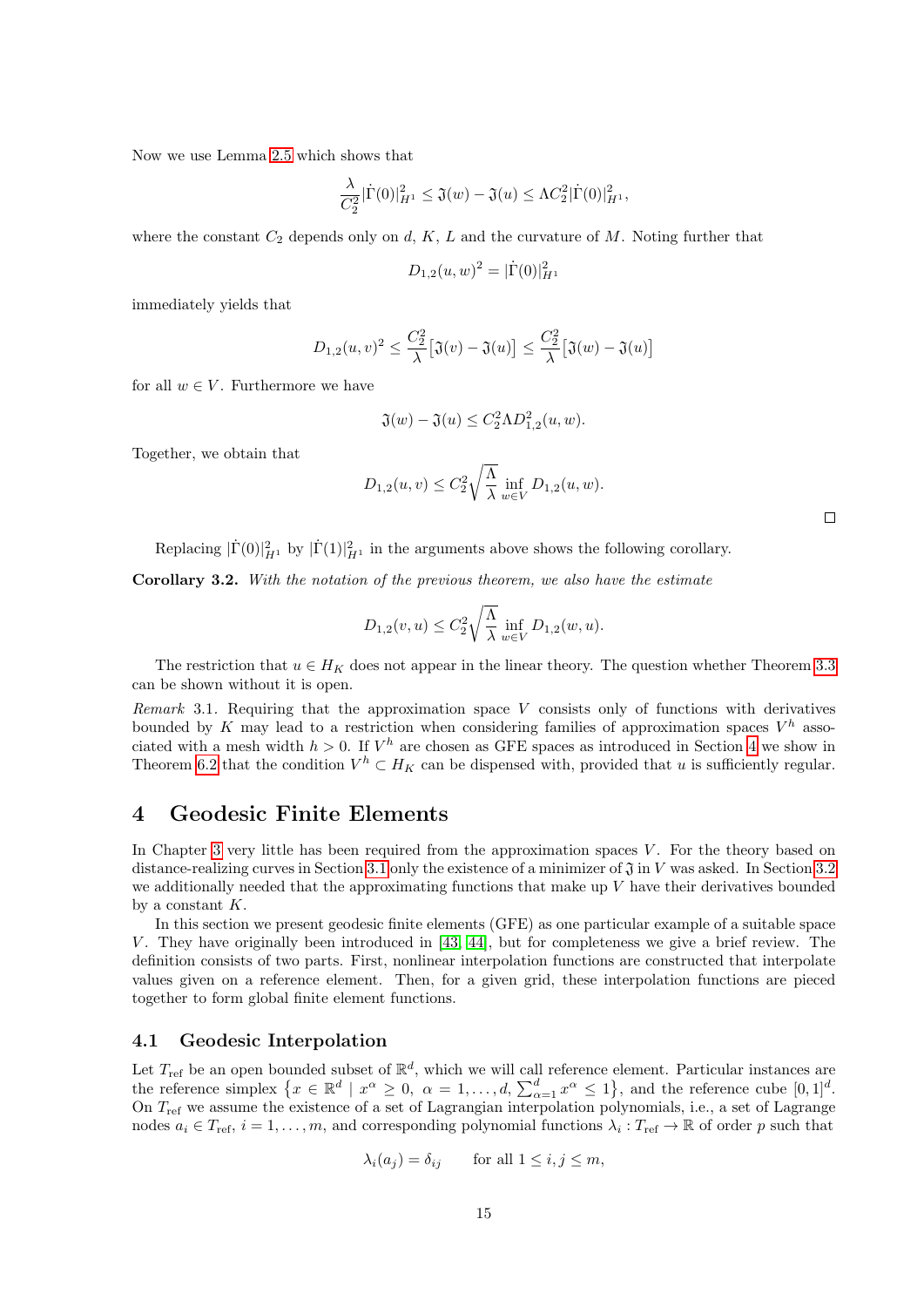and

<span id="page-16-3"></span><span id="page-16-1"></span>
$$
\sum_{i=1}^{m} \lambda_i \equiv 1. \tag{21}
$$

We now generalize Lagrange interpolation to values in a manifold. Let  $v_i \in M$ ,  $i = 1, \ldots, m$  be given values at the Lagrange nodes  $a_i \in T_{\text{ref}}$ . We want to construct a function  $\Upsilon_v : T_{\text{ref}} \to M$  such that  $\Upsilon_v(a_i) = v_i$  for all  $i = 1, ..., m$ . The following definition was given and motivated in [\[44\]](#page-36-10).

**Definition 4.1.** Let  $\{\lambda_i, i = 1, \ldots, m\}$  be a set of p-th order scalar Lagrangian shape functions, and let  $v_i \in M$ ,  $i = 1, \ldots, m$  be values at the corresponding Lagrange nodes. We call

$$
\Upsilon : M^m \times T_{ref} \to M
$$
  

$$
\Upsilon(v_1, \dots, v_m; x) = \underset{q \in M}{\text{arg min}} \sum_{i=1}^m \lambda_i(x) \operatorname{dist}(v_i, q)^2
$$
 (22)

p-th order geodesic interpolation on M.

For fixed coefficients  $v_1, \ldots, v_m$  we set  $\Upsilon_v(\cdot) := \Upsilon(v_1, \ldots, v_m; \cdot)$  and obtain the desired function.

It is easy to verify that this definition reduces to  $p$ -th order Lagrangian interpolation if M is a linear space and dist $(\cdot, \cdot)$  the standard distance. For the nonlinear case and  $p = 1$ , well-posedness of the definition under certain restrictions on the  $v_i$  is a classic result by Karcher [\[34\]](#page-36-16). For  $p \ge 2$ , where the  $\lambda_i$ can become negative, well-posedness has been proved in [\[44\]](#page-36-10). The interpolation function  $\Upsilon$  is infinitely differentiable both as a function of the  $v_i$  and of the local coordinates x. This and several other features is discussed in [\[43,](#page-36-9) [44\]](#page-36-10).

Since the values of  $\Upsilon_v$  are defined as solutions of a minimization problem, we can also characterize them by the corresponding first-order optimality condition (see, for instance, [\[34\]](#page-36-16)). We will make use of this representation in the interpolation error bound in Chapter [5.](#page-18-0)

**Lemma 4.1.** For any  $q \in M$  denote by  $log(q, \cdot) : M \supset U \to T_qM$  the inverse of the exponential map of M at q. Then  $q^* := \Upsilon(v_1, \ldots, v_m; x)$  is (locally uniquely) characterized by the first-order condition

<span id="page-16-2"></span>
$$
\sum_{i=1}^{m} \lambda_i(x) \log(q^*, v_i) = 0 \in T_{q^*} M.
$$
\n(23)

Interpolation error bounds for geodesic finite elements are based on the fact that the shape functions  $\lambda_i$  are exact on polynomials of degree no greater than p, meaning that

<span id="page-16-0"></span>
$$
\sum_{i=1}^{m} \lambda_i(x) q(a_i) = q(x) \tag{24}
$$

for all polynomials  $q: T_{ref} \to \mathbb{R}$  of degree less than or equal to p. Using this we can prove the following technical property.

<span id="page-16-4"></span>**Lemma 4.2.** For all multi-indices  $\vec{l}$  with  $|\vec{l}| \leq p$  and all functions  $f : T_{ref} \to \mathbb{R}$  we have

$$
\sum_{i=1}^{m} \lambda_i(x) (a_i - x)^{\vec{l}} f(x) = 0.
$$

*Proof.* We start by fixing some arbitrary  $x_* \in T_{\text{ref}}$ . Then we can write

$$
\sum_{i=1}^{m} \lambda_i(x) (a_i - x_*)^{\vec{l}} f(x_*) = \sum_{i=1}^{m} \lambda_i(x) p_{x_*}(a_i)
$$

where

$$
p_{x_*}(y) := (y - x_*)^{\vec{l}} f(x_*)
$$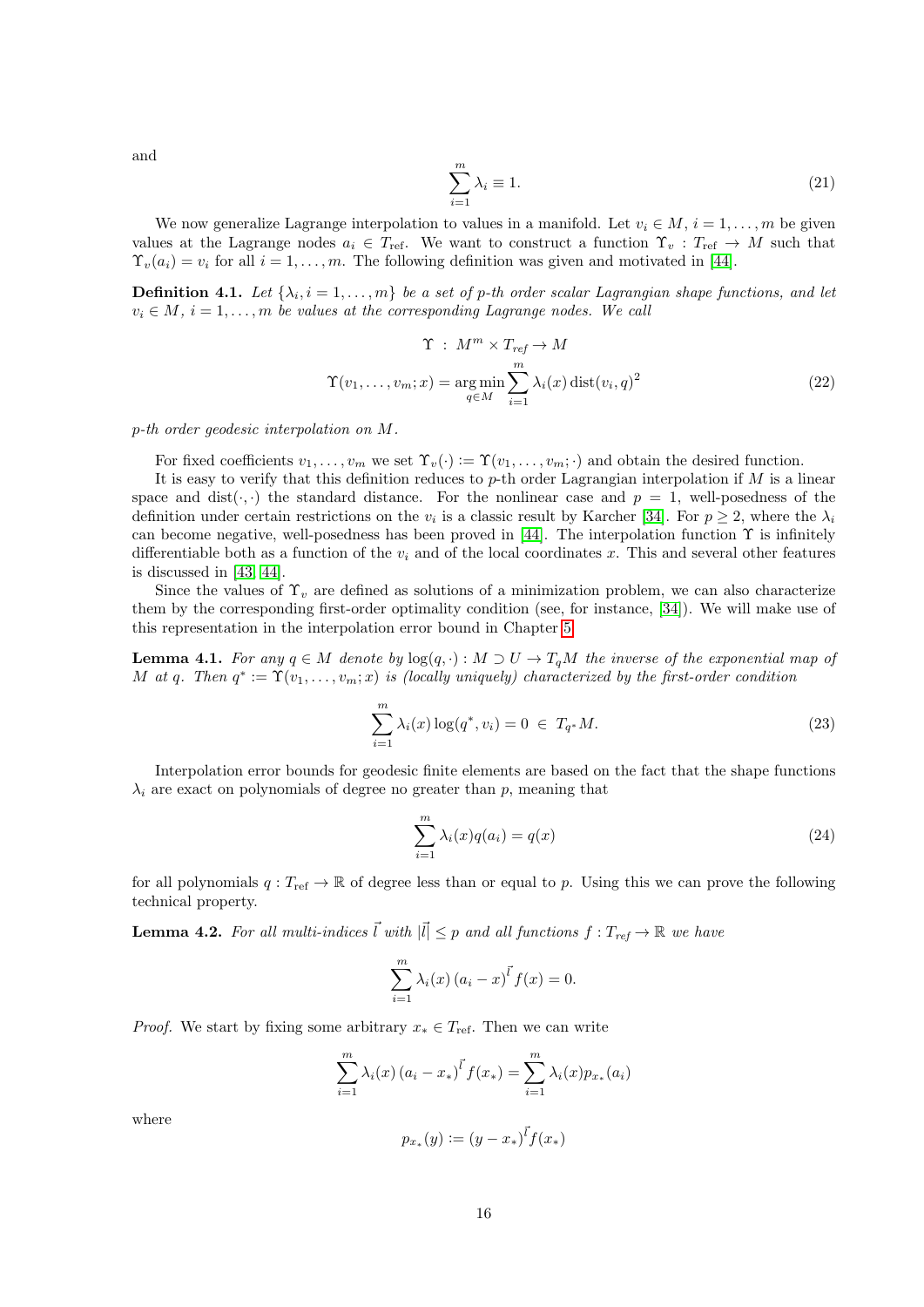is a polynomial of degree  $|\vec{l}|$ . By [\(24\)](#page-16-0) we get

$$
\sum_{i=1}^{m} \lambda_i(x) (a_i - x_*)^{\vec{l}} f(x_*) = p_{x_*}(x).
$$

Since by definition  $p_{x_*}(x_*)=0$ , this implies

$$
\sum_{i=1}^{m} \lambda_i(x_*) (a_i - x_*)^{\vec{l}} f(x_*) = 0,
$$

which, by the arbitrariness of  $x_*$ , implies the statement.

#### 4.2 Geodesic Finite Element Functions

Let now  $\Omega$  be a domain in  $\mathbb{R}^d$ . Suppose we have a conforming grid G for  $\Omega$  with elements not necessarily restricted to simplices. Let  $n_i \in \Omega$ ,  $i = 1, \ldots, |n|$  be a set of Lagrange nodes such that for each element T of G there are m nodes  $a_{T,i}$  contained in T, and such that the p-th order interpolation problem on T is well posed.

**Definition 4.2** (Geodesic Finite Elements). Let G be a conforming grid on  $\Omega$ , and let M be a Riemannian manifold. We call  $v^h : \Omega \to M$  a geodesic finite element function for M if it is continuous, and for each element  $T \in \mathcal{G}$  the restriction  $v^h|_T$  is a geodesic interpolation in the sense that

$$
v^h|_T(x) = \Upsilon(v_{T,1}, \ldots, v_{T,m}; \mathcal{F}_T(x)),
$$

where the  $\mathcal{F}_T: T \to T_{ref}$  are element mappings (typically affine or multilinear), and the  $v_{T,i}$  are values in M corresponding to the Lagrange nodes  $a_{T,i}$ . The space of all such functions  $v^h$  will be denoted by  $V_{p,Q}^M$ .

This definition reduces to standard (vector-valued) Lagrangian finite elements if  $M$  is a linear space with the usual Euclidean distance.

The following property is crucial for our analysis, because we always assume that the approximation space  $V$  is a subset of the solution space. The proof is given in [\[43\]](#page-36-9) and [\[44\]](#page-36-10).

**Theorem 4.1.**  $V_{p,G}^M(\Omega) \subset H^1(\Omega,M)$  for all  $p \geq 1$ .

While this holds for all grids  $G$  and all polynomial orders  $p$ , we note that geodesic finite element spaces are generally not nested. This means that in general  $V_{p,G}^M \not\subset V_{p+1,G}^M$  and  $V_{p,G}^M \not\subset V_{p,G}^M$  if  $\mathcal{G}'$  is a uniform refinement of  $G$ . See [\[44,](#page-36-10) Chap. 4] for a brief discussion.

Remark 4.1. In numerical algorithms one uses the algebraic representation of  $V_{p,\mathcal{G}}^M$ , that is, a function  $v^h \in V_{p,Q}^M$  is identified with a set of nodal coefficients  $\bar{v} \in M^{[n]}$ . However, note that  $V_{p,Q}^M$  is not globally homeomorphic to  $M^{[n]}$ ; in fact, it is not even globally a manifold. This is so because for certain sets of coefficients there is more than one interpolation function (see [\[42\]](#page-36-8) for a simple example). On the other hand, it is shown in [\[44\]](#page-36-10) that for many  $\bar{v} \in M^{n}$  there is only a single interpolating function  $v^h$ , and then there is a diffeomorphism mapping a neighborhood of  $\bar{v}$  in  $M^{|n|}$  to a neighborhood of  $v^h$  in  $V_{p,\mathcal{G}}^M$ . In this sense the space  $V_{p,Q}^M$  contains many small "manifold patches". Its global structure, however, remains unclear.

To prove quasi-optimality in Theorem [3.3](#page-14-0) we had to make the assumption that the discrete space  $V$ contains only functions with first derivatives bounded by a global constant  $K$ . While it is obvious that each GFE function has bounded first derivatives, a global bound for all functions of a space  $V_{p,\mathcal{G}}^M$  exists only if  $M$  has finite diameter. This global bound depends on the grid size  $h$ . The specific nature of this dependence will allow us in Theorem [6.2](#page-27-0) to circumvent the restriction  $V \subset H_K$  and obtain discretization error bounds without constraints on the ansatz space. For later use there we therefore state the following simple result, which holds for all orders  $p$ , and for  $M$  with bounded or unbounded diameter.

<span id="page-17-0"></span>**Lemma 4.3.** Let G be such that  $\mathcal{F}_T$  scales with h of order p for each element T of G. Then for each function  $v^h \in V_{p,\mathcal{G}}^M$  we have

$$
\Theta_{\infty,1,\Omega}(v^h) \le Ch^{-1},
$$

where the constant C depends on the values of  $v^h$  at the Lagrange nodes.

 $\Box$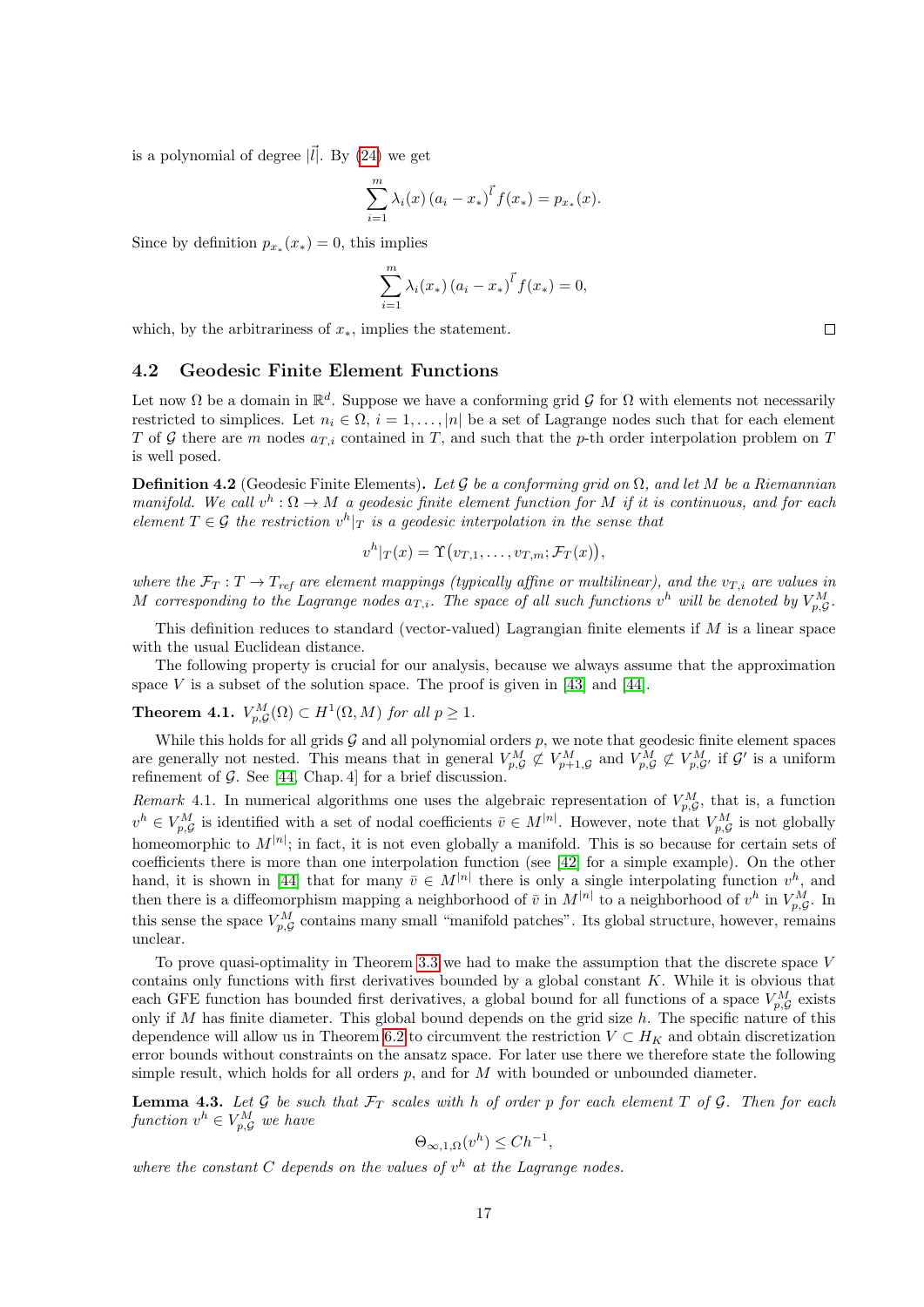In order to assess the approximation properties of the spaces  $V_{p,\mathcal{G}}^M$ , we finally construct the pointwise interpolation operator mapping continuous functions with values in M to elements in  $V_{p,Q}^M$ . As in the classical linear case we first define the interpolant on a reference element. We start by fixing the reference element  $T_{\text{ref}}$  with Lagrangian interpolation nodes  $a_i$  and corresponding local basis functions  $\lambda_i$ ,  $i =$  $1, \ldots, m$ . Given a function  $u : T_{\text{ref}} \to M$  its local Lagrangian interpolant on  $T_{\text{ref}}$  is defined by

$$
\mathbb{I}_{T_{\text{ref}}} u(x) := \Upsilon(u(a_1), \ldots, u(a_m); x).
$$

Likewise, for a general element T with associated mapping  $\mathcal{F}_T : T \to T_{\text{ref}}$ , the local Lagrangian interpolant is given by

$$
\mathbb{I}_{T}u(x) = \mathbb{I}_{T_{\text{ref}}}\left(u \circ \mathcal{F}_{T}^{-1}\right)\left(\mathcal{F}_{T}(x)\right), \quad x \in T.
$$

With these notions at hand we can define the *geodesic Lagrange interpolant* of a continuous function  $u : \Omega \to M$ .

**Definition 4.3.** For each continuous function  $u : \Omega \to M$  define the geodesic Lagrange interpolant  $\mathbb{I}_{\mathcal{G}}u \in V_{p,\mathcal{G}}^{M}$  by

$$
\mathbb{I}_{\mathcal{G}}u(x) = \mathbb{I}_{T}u(x), \quad x \in T, \ T \in \mathcal{G}.
$$

Note that unlike in the linear case, this interpolant is not always unique.

# <span id="page-18-0"></span>5 Interpolation Error Estimates

The goal of this section is to derive estimates of optimal order for the interpolation error between a function  $u : \Omega \to M$  and its interpolant  $\mathbb{I}_{q} u$ . To motivate our proof, we briefly review how interpolation error estimates can be obtained in the linear case  $M = \mathbb{R}$ . There, we start with an error bound on the reference element.

<span id="page-18-1"></span>**Theorem 5.1.** Let  $u: T_{ref} \to \mathbb{R}$  satisfy  $u \in H^k(T_{ref})$  with  $k > d/2$ . Then we have

$$
||u - \mathbb{I}_{T_{ref}} u||_{H^1(T_{ref})} \lesssim |u|_{H^k(T_{ref})}.
$$

In order to turn Theorem [5.1](#page-18-1) into an estimate for a small element T, say,  $T = hT_{\text{ref}}$  with  $\mathcal{F}_T(x) := h^{-1}x$ and a function  $u: T \to \mathbb{R}$  we use the fact that the Sobolev seminorm satisfies the subhomogeneity property

<span id="page-18-2"></span>
$$
|u \circ \mathcal{F}_T^{-1}|_{H^k(T_{\text{ref}})} \lesssim h^k h^{-d/2} |u|_{H^k(T)}.
$$
\n
$$
(25)
$$

We obtain the factor  $h^k$  from the k-fold application of the chain rule to  $u \circ \mathcal{F}_T^{-1}(x) = u(hx)$ , and the factor  $h^{-d/2}$  from the integral transformation formula.

Then, denoting  $v := u \circ \mathcal{F}_T^{-1} : T_{\text{ref}} \to \mathbb{R}$  and using  $\frac{d}{dx^{\alpha}} \mathcal{F}_T = h^{-1}$  for all  $\alpha = 1, \ldots, d$ , we get

$$
|u - \mathbb{I}_T u|_{H^1(T)}^2 = h^{-2} \sum_{\alpha=1}^d \int_T \left| \left( \frac{d}{dx^{\alpha}} v - \frac{d}{dx^{\alpha}} \mathbb{I}_{T_{\text{ref}}} v \right) \right|^2 \circ \mathcal{F}_T(x) dx = h^{-2} h^d |v - \mathbb{I}_{T_{\text{ref}}} v|_{H^1(T_{\text{ref}})}^2.
$$

We can now invoke Theorem [5.1](#page-18-1) and get the estimate

$$
|u - \mathbb{I}_T u|_{H^1(T)}^2 \lesssim h^{-2} h^d |u \circ \mathcal{F}_T^{-1}|_{H^k(T_{\text{ref}})}^2
$$

which, together with [\(25\)](#page-18-2) yields the classical estimate

$$
||u - \mathbb{I}_T u||_{H^1(T)} \lesssim h^{k-1} |u|_{H^k(T)}.
$$

To obtain a similar result for nonlinear codomains M we first need a generalization of Theorem [5.1.](#page-18-1) We prove such a result in Section [5.1,](#page-19-0) where the norm on the left becomes the quantity  $D_{1,2}$ , and the norm on the right becomes the smoothness descriptor Θ. Then, in Section [5.2](#page-23-0) we assemble these local estimates to establish optimal approximation rates for the geodesic finite element spaces  $V_{p,G}^M$ . This works because the smoothness descriptor  $\Theta$  also has the subhomogeneity property [\(25\)](#page-18-2) (Lemma [2.8\)](#page-11-2).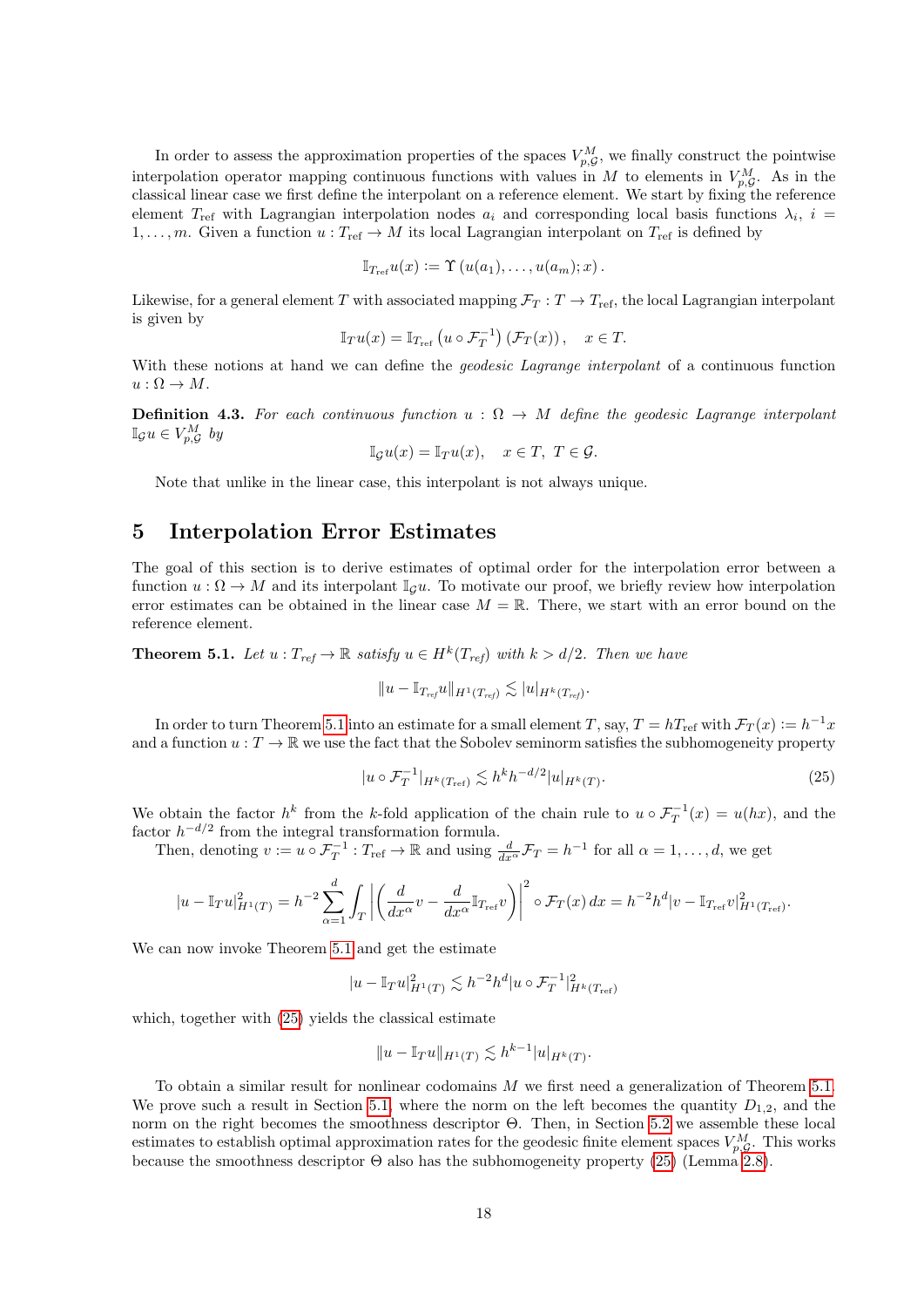### <span id="page-19-0"></span>5.1 Nonlinear Elementwise Estimates

In this section we prove a nonlinear generalization of the linear element-wise approximation result of Theorem [5.1.](#page-18-1) We cope with the implicit definition [\(22\)](#page-16-1) of the interpolant by a clever use of the equilibrium condition [\(23\)](#page-16-2).

Let  $\log(p, \cdot) : M \to T_pM$  be the inverse of the exponential map at p. Denote by  $\nabla_1$ ,  $\nabla_2$  the covariant derivative of a bivariate function with respect to the first and second argument, respectively. In particular, for  $l \in \mathbb{N}$  we will require the derivatives

$$
\nabla_2^l \log(p, q) : (T_q M)^l \to T_p M
$$

and

$$
\nabla_2^l \nabla_1 \log(p, q) : T_p M \otimes (T_q M)^l \to T_p M;
$$

more precisely their norms

$$
\|\nabla_2^l \log(p, q)\| = \sup_{v_1, \dots, v_l \in T_q M} \frac{\left|\nabla_2^l \log(p, q) (v_1, \dots, v_l)\right|_{g(p)}}{\prod_{i=1}^l |v_i|_{g(q)}}
$$

and

$$
\|\nabla_2^l \nabla_1 \log(p, q)\| = \sup_{\substack{v_1, \dots, v_l \in T_q M \\ w \in T_p M}} \frac{\left|\nabla_2^l \nabla_1 \log(p, q) (w, v_1, \dots, v_l)\right|_{g(p)}}{|w|_{g(p)} \prod_{i=1}^l |v_i|_{g(q)}}
$$

Now we can state and prove a nonlinear elementwise approximation result.

<span id="page-19-3"></span>**Theorem 5.2.** Let  $u \in W^{k,2}(T_{ref}, M)$ , and  $\mathbb{I}_{T_{ref}} u$  its p-th order geodesic interpolation. For  $k > d/2$  and  $p \geq k - 1$ , we have

<span id="page-19-1"></span>
$$
\int_{T_{ref}} \left| \log(\mathbb{I}_{T_{ref}} u(x), u(x)) \right|_{g(\mathbb{I}_{T_{ref}} u(x))}^2 dx \lesssim \mathcal{C}_{1,u}^2(T_{ref}) \dot{\Theta}_{k, T_{ref}}(u)^2,
$$
\n(26)

.

and for any  $\alpha = 1, \ldots, d$ 

<span id="page-19-2"></span>
$$
\int_{T_{ref}} \left| \frac{D}{dx^{\alpha}} \log(\mathbb{I}_{T_{ref}} u(x), u(x)) \right|_{g(\mathbb{I}_{T_{ref}} u(x))}^2 dx \lesssim \left( \mathcal{C}_{1,u}^2(T_{ref}) + \mathcal{C}_{2,u}^2(T_{ref}) \right) \dot{\Theta}_{k,T_{ref}}(u)^2,
$$
\n(27)

where

$$
\mathcal{C}_{1,u}(T_{ref}) := \sup_{1 \leq l \leq k} \sup_{\substack{p \in \mathbb{I}_{T_{ref}} u(T_{ref}) \\ q \in u(T_{ref})}} \left\| \nabla_2^l \log (p, q) \right\|
$$

and

$$
C_{2,u}(T_{ref}) := \sup_{1 \leq l \leq k} \sup_{\substack{p \in \mathbb{I}_{T_{ref}}u(T_{ref}) \\ q \in u(T_{ref})}} \left\| \nabla_2^l \nabla_1 \log (p, q) \right\|.
$$

The implicit constants are independent of u and M and only depend on the basis functions  $\lambda_i$ .

Note that the left hand sides of [\(26\)](#page-19-1) and [\(27\)](#page-19-2) make up the quantity  $D_{1,2}(\mathbb{I}_{T_{\text{ref}}}u, u)$ .

Proof. We split the proof into eight steps.

**Step 1** We first prove [\(26\)](#page-19-1). Using the balance law [\(23\)](#page-16-2) we obtain for any  $x \in T_{ref}$  that

$$
\sum_{i=1}^{m} \lambda_i(x) \log \left( \mathbb{I}_{T_{\text{ref}}} u(x), u(a_i) \right) = 0.
$$

Adding a zero we rewrite this as

$$
\log(\mathbb{I}_{T_{\text{ref}}}u(x),u(x)) = \log(\mathbb{I}_{T_{\text{ref}}}u(x),u(x)) - \sum_{i=1}^{m} \lambda_i(x) \log(\mathbb{I}_{T_{\text{ref}}}u(x),u(a_i)),
$$

and call the right hand side  $\varepsilon(x) \in T_{\mathbb{I}_{T_{ref}}u(x)}M$ . To obtain [\(26\)](#page-19-1), we need to control the  $L^2$ -norm of the function  $\varepsilon$ .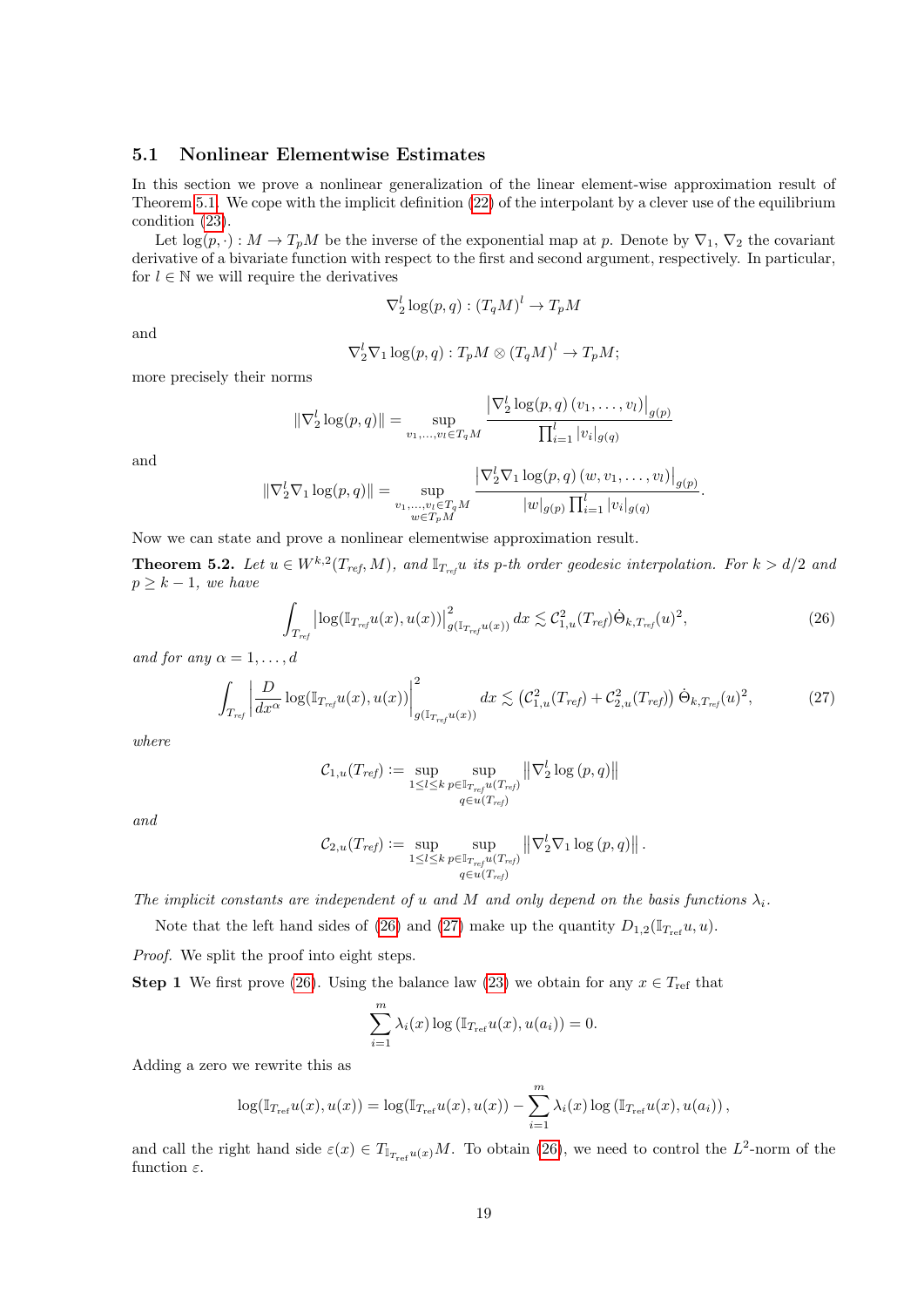<span id="page-20-6"></span>Step 2 Next we define the helper function

$$
G(x, y) := \log (\mathbb{I}_{\Delta} u(x), u(y)),
$$

and perform a Taylor expansion of G in its second argument around  $y = x$  (note that for fixed x, the function  $G$  takes its values in a vector space).

In what follows we shall use the notation  $\partial_y^{\vec{k}}G(x, y)$  for the partial derivatives of G with respect to its second argument and the multi-index  $\vec{k}$ . The Taylor expansion then reads

<span id="page-20-0"></span>
$$
G(x,y) = \sum_{|\vec{l}| < k} \frac{(y-x)^{\vec{l}}}{\vec{l}!} \partial_y^{\vec{l}} G(x,x) + \sum_{|\vec{k}| = k} R_{\vec{k}}(x,y)(y-x)^{\vec{k}},\tag{28}
$$

where

$$
R_{\vec{k}}(x,y) = \frac{|\vec{k}|}{\vec{k}!} \int_0^1 (1-t)^{|\vec{k}|-1} \partial_y^{\vec{k}} G(x, x+t(y-x)) dt.
$$

We can express the terms  $\log(\mathbb{I}_{T_{ref}}u(x), u(a_i))$  occurring in the definition of  $\varepsilon$  in the form [\(28\)](#page-20-0) and get

$$
\varepsilon(x) = G(x,x) - \sum_{i=1}^m \lambda_i(x) \left( \sum_{|\vec{l}| < k} \frac{(a_i - x)^{\vec{l}}}{\vec{l}!} \partial_y^{\vec{l}} G(x,x) + \sum_{|\vec{k}| = k} R_{\vec{k}}(x, a_i) (a_i - x)^{\vec{k}} \right).
$$

Using that the weight functions  $\lambda_i$  form a partition of unity on  $T_{\text{ref}}$  [\(21\)](#page-16-3) we get

<span id="page-20-1"></span>
$$
-\varepsilon(x) = \sum_{0 < |\vec{l}| < k} \sum_{i=1}^{m} \lambda_i(x) \frac{(a_i - x)^{\vec{l}}}{\vec{l}!} \partial_y^{\vec{l}} G(x, x) + \sum_{i=1}^{m} \lambda_i(x) \sum_{|\vec{k}| = k} R_{\vec{k}}(x, a_i) (a_i - x)^{\vec{k}},\tag{29}
$$

where the zeroth order derivative cancels with  $G(x, x)$ .

<span id="page-20-5"></span>**Step 3** By the assumption  $p \geq k-1$  we can apply Lemma [4.2](#page-16-4) with  $f(x) = \partial_y^{\vec{l}} G(x, x)$  to each sum  $\sum_{i=1}^m \lambda_i(x) \frac{(a_i-x)^{\bar{i}}}{\bar{i}^{\bar{i}}}$  $\frac{(-x)^l}{l!} \partial_y^{\vec{l}} G(x, x)$  in [\(29\)](#page-20-1) and see that the first addend in (29) is zero. Hence we can write  $\varepsilon(x)$ as the sum  $\varepsilon(x) = \sum_{m=1}^{m}$ 

$$
\varepsilon(x) = \sum_{i=1}^m \varepsilon_i(x) \quad \text{with} \quad \varepsilon_i(x) := -\lambda_i(x) \sum_{|\vec{k}|=k} R_{\vec{k}}(x, a_i) (a_i - x)^{\vec{k}}.
$$

We now treat each term  $\varepsilon_i$  separately. For simplicity, we may assume, after a suitable translation (depending on the index i) that  $a_i = 0$  and thus we arrive at the pointwise estimate

$$
\begin{split} \left|\varepsilon_{i}(x)\right|_{g\left(\mathbb{I}_{T_{\text{ref}}}u(x)\right)} &\lesssim \sum_{|\vec{k}|=k} \left|\frac{|\vec{k}|}{\vec{k}!} \int_{0}^{1} t^{|\vec{k}|-1} \partial_{y}^{\vec{k}} G(x,tx) x^{\vec{k}} \, dt\right|_{g\left(\mathbb{I}_{T_{\text{ref}}}u(x)\right)} \\ &\leq \sum_{|\vec{k}|=k} \frac{|\vec{k}|}{\vec{k}!} \int_{0}^{1} t^{|\vec{k}|-1} \left|\partial_{y}^{\vec{k}} G(x,tx)\right|_{g\left(\mathbb{I}_{T_{\text{ref}}}u(x)\right)} x^{\vec{k}} \, dt, \quad (30) \end{split}
$$

where we have used that the  $\lambda_i$  are bounded on  $T_{\text{ref}}$ .

<span id="page-20-4"></span>**Step 4** In order to untangle the derivatives of log and u in the expression  $\partial_y^{\vec{k}}G(x, y)$ , we use the chain rule which yields

<span id="page-20-2"></span>
$$
\left| \partial_y^{\vec{k}} G(x,y) \right|_{g(\mathbb{I}_{T_{\text{ref}}} u(x))} \lesssim \sum_{\substack{1 \leq l \leq k, \ \vec{\beta}_j \in [d]^{m_j} \\ \sum_{j=1}^l m_j = k}} \nabla_2^l \log \left( \mathbb{I}_{T_{\text{ref}}} u(x), u(y) \right) \left( \mathcal{D}^{\vec{\beta}_1} u(y), \dots, \mathcal{D}^{\vec{\beta}_l} u(y) \right). \tag{31}
$$

We repeat that we use the notation

<span id="page-20-3"></span>
$$
\nabla_2^l \log(p, q) : (T_q M)^l \to T_p M
$$

to denote the *l*-th order covariant derivative of the function  $q \mapsto \log(p, q)$ , which is an *l*-multilinear form.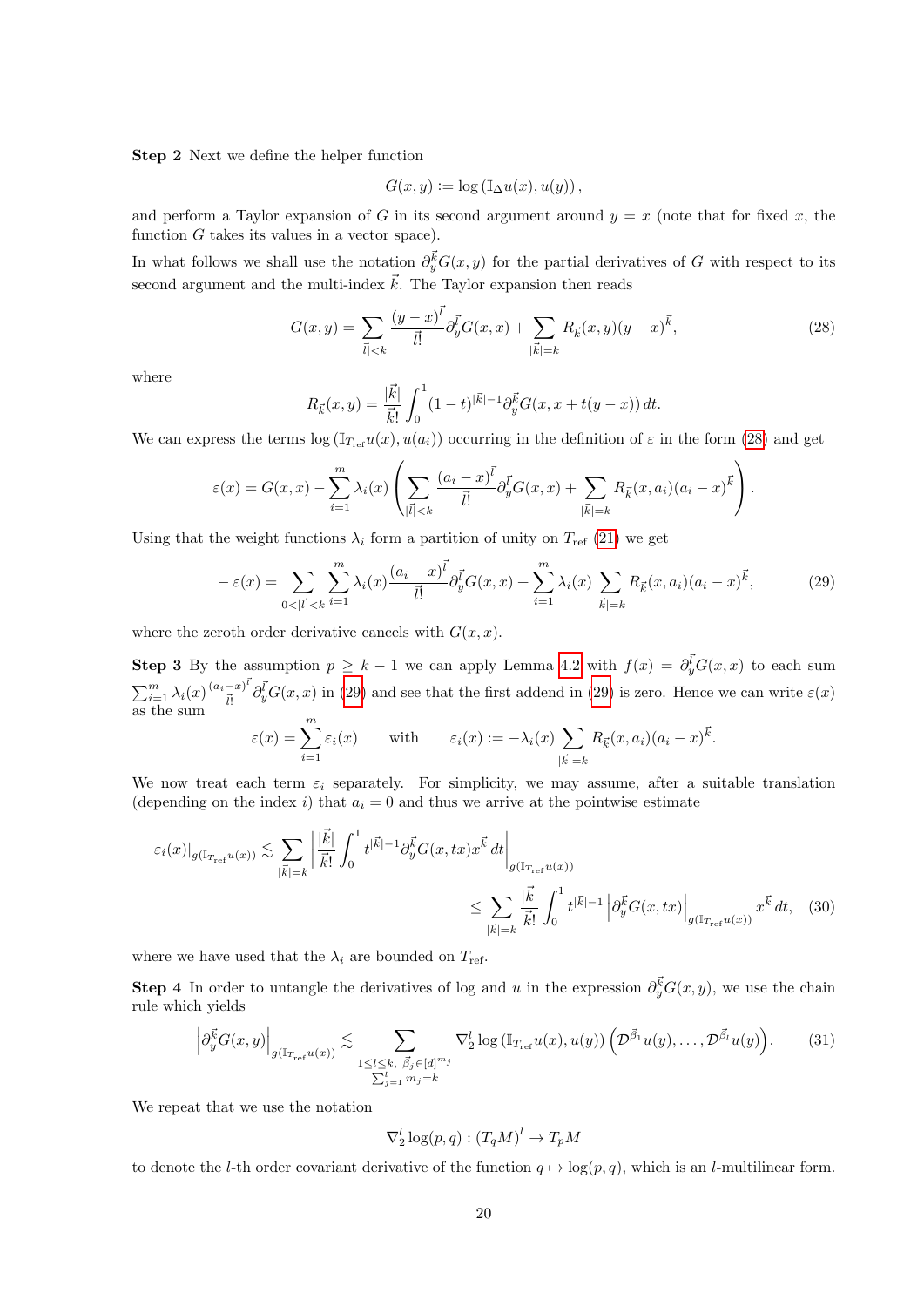<span id="page-21-0"></span>Remark 5.1. We record here that this is the point where the smoothness descriptor  $\Theta$  (defined in Section [2.4\)](#page-8-0) becomes necessary. Indeed, [\(31\)](#page-20-2) already indicates that control over products of covariant derivatives of lower order is required whenever  $\nabla_2^l \log \neq 0$ . Note also that in the linear case we have  $\nabla_2^l \log = 0$  for all  $l > 1$  and therefore the usual Sobolev seminorm  $|\cdot|_{H^k}$  is sufficient to obtain the desired control over terms of the form [\(31\)](#page-20-2). Keeping this in mind it is easy to see that in the linear case our proof yields exactly the expected bounds for the interpolation error in the Sobolev seminorm.

By  $(30)$  we get

$$
\begin{split} \int_{T_{\rm ref}} \left| \varepsilon_i(x) \right|^2_{g\left(\mathbb{I}_{T_{\rm ref}} u(x)\right)} \, dx &\lesssim \int_{T_{\rm ref}} \left( \int_0^1 t^{|\vec{k}|-1} \left| \partial_y^{\vec{k}} G(x,tx) \right|_{g\left(\mathbb{I}_{T_{\rm ref}} u(x)\right)} x^{\vec{k}} \, dt \right)^2 dx \\ &\lesssim \sum_{\substack{1 \leq l \leq k, \\ \sum_{j=1}^l m_j = k}} \int_{T_{\rm ref}} \\ \left( \int_0^1 t^{|\vec{k}|-1} \left| \nabla_2^l \log \left( \mathbb{I}_{T_{\rm ref}} u(x), u(tx) \right) \left( \mathcal{D}^{\vec{\beta}_1} u(tx), \dots, \mathcal{D}^{\vec{\beta}_k} u(tx) \right) \right|_{g\left(\mathbb{I}_{T_{\rm ref}} u(x)\right)} x^{\vec{k}} \, dt \right)^2 dx \\ &\lesssim \sum_{\substack{1 \leq l \leq k, \\ \sum_{j=1}^l m_j = k}} \int_{T_{\rm ref}} \left( \int_0^1 t^{|\vec{k}|-1} H^{\vec{\beta}_1, \dots, \vec{\beta}_l}(x,tx) x^{\vec{\beta}} \, dt \right)^2 dx, \end{split}
$$

where we have put

$$
H^{\vec{\beta}_1,\ldots,\vec{\beta}_l}(x,y) := \left\| \nabla_2^l \log \left( \mathbb{I}_{T_{\text{ref}}} u(x), u(y) \right) \right\| \prod_{j=1}^l \left| \mathcal{D}^{\vec{\beta}_j} u(y) \right|_{g(u(y))}.
$$

<span id="page-21-1"></span>Step 5 In the appendix we have collected a few estimates for remainder terms of Taylor series. We can use Lemma [A.1](#page-37-9) for the functions  $H^{\vec{\beta}_1,\ldots,\vec{\beta}_l}$ , which gives us the bound

$$
\begin{aligned} \int_{T_{\text{ref}}} |\varepsilon_i(x)|^2_{g(\mathbb{I}_{T_{\text{ref}}}u(x))} \, dx &\lesssim \sum_{\substack{1\leq l\leq k,\\ \sum_{j=1}^l m_j = k}} \int_{T_{\text{ref}}} \sup_{x\in T_{\text{ref}}} |H^{\vec{\beta}_1,...,\vec{\beta}_l}(x,y)|^2_{g(u(y))} \, dy \\ &\leq \sup_{\substack{1\leq l\leq k,\\ \sum_{j=1}^l m_j = k}} \sup_{\substack{W \in \mathbb{I}_{T_{\text{ref}}}u(T_{\text{ref}})\\ q\in u(T_{\text{ref}})}} \left\|\nabla^l_2 \log\left(p,q\right)\right\|^2 \sum_{\substack{1\leq l\leq k,\\ \sum_{j=1}^l m_j = k}} \int_{T_{\text{ref}}} \prod_{j=1}^l \left|\mathcal{D}^{\vec{\beta}_j}u(x)\right|^2_{g(u(x))} \, dx \\ &\leq \mathcal{C}^2_{1,u}(T_{\text{ref}}) \dot{\Theta}_{k,T_{\text{ref}}}(u)^2. \end{aligned}
$$

This concludes the first part of the proof.

**Step 6** We now turn to the estimate for the first derivatives. To that end we need to bound the  $L^2$ -norm of  $\frac{D}{dx^{\alpha}}\varepsilon(x)$ . Since the functions  $\lambda_i$  have uniformly bounded first derivatives on  $T_{\text{ref}}$ , by the product rule, we can further reduce the problem to bounding the  $L^2$ -norm of

$$
\frac{D}{dx^{\alpha}}\sum_{|\vec{k}|=k}\frac{|\vec{k}|}{\vec{k}!}\int_{0}^{1}t^{|\vec{k}|-1}\partial_{y}^{\vec{k}}G(x,tx)x^{\vec{k}}dt
$$

for  $\alpha = 1, \ldots, d$ .

Using the chain rule we get

$$
\frac{D}{dx^{\alpha}} \sum_{|\vec{k}|=k} \frac{|\vec{k}|}{\vec{k}!} \int_0^1 t^{|\vec{k}|-1} \partial^{\vec{k}}_y G(x,tx) x^{\vec{k}} dt = \mathcal{I}(x,x) + \mathcal{H}(x),
$$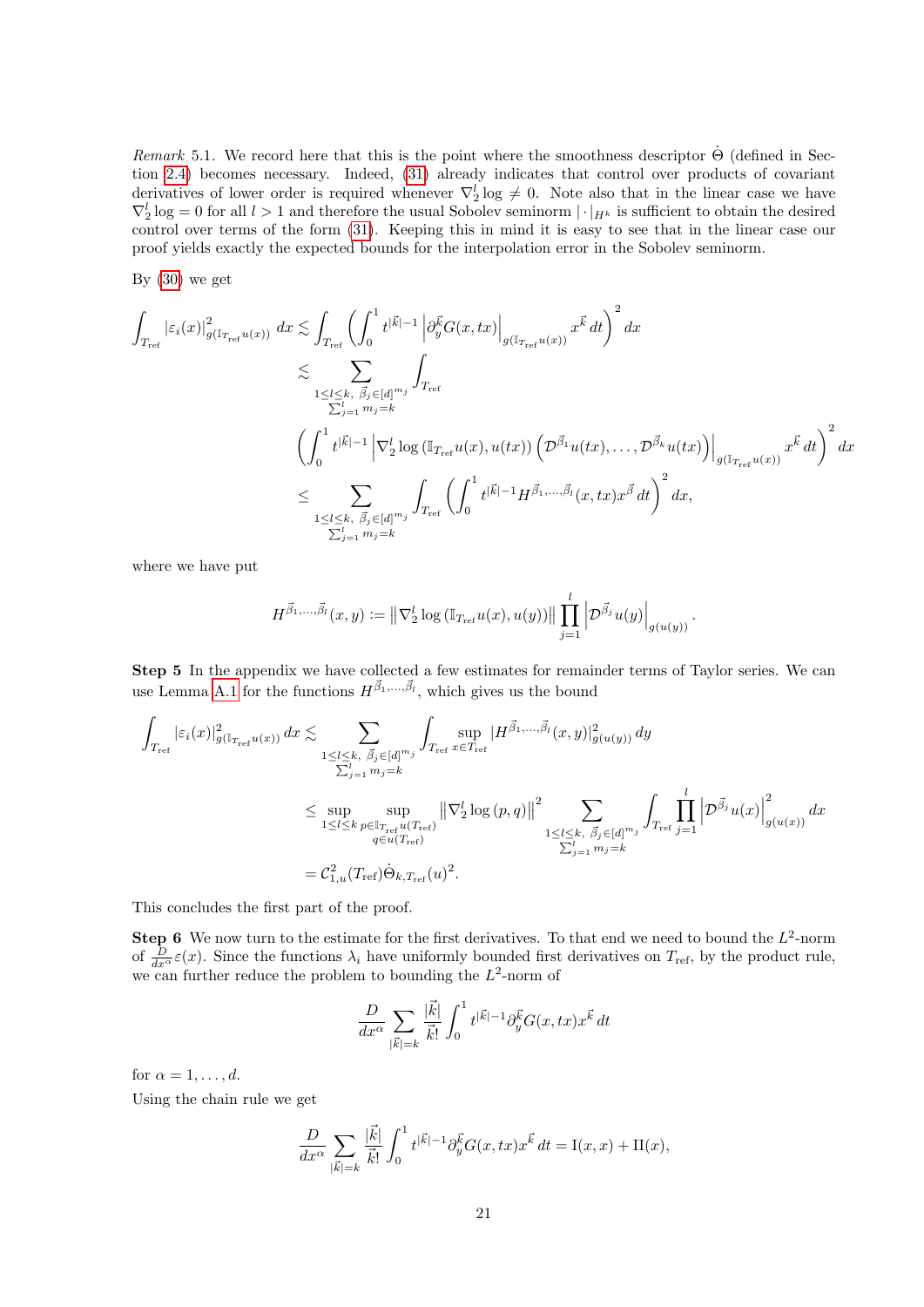with

$$
\mathcal{I}(z,x) := \sum_{|\vec{k}|=k} \frac{d}{dx^{\alpha}} \frac{|\vec{k}|}{\vec{k}!} \int_0^1 t^{|\vec{k}|-1} \partial_y^{\vec{k}} G(z,tx) x^{\vec{k}} dt, \qquad z \in T_{\text{ref}}
$$

and

$$
\mathrm{II}(x) := \sum_{|\vec{k}|=k} \frac{|\vec{k}|}{\vec{k}!} \int_0^1 t^{|\vec{k}|-1} \partial_y^{\vec{k}} \frac{D}{dx^{\alpha}} G(x, z) \bigg|_{z=tx} x^{\vec{k}} dt.
$$

**Step 7** To bound the  $L^2$ -norm of II we may again use Lemma [A.1](#page-37-9) and proceed exactly in the same fashion as for the proof of [\(26\)](#page-19-1) in [Step 5](#page-21-1) above. More precisely, by the chain rule we can bound

$$
\left| \partial_y^{\vec{k}} \frac{D}{dx^{\alpha}} G(x, z) \right|_{z=y} \right|_{g(\mathbb{I}_{T_{\text{ref}} u(x)})} \lesssim
$$
  

$$
\sum_{\substack{1 \leq l \leq k, \ \vec{\beta}_j \in [d]^{m_j} \\ \sum_{j=1}^l m_j = k}} \left| \nabla_2^l \nabla_1 \log \left( \mathbb{I}_{T_{\text{ref}} u}(x), u(y) \right) \left( \frac{d}{dx^{\alpha}} \mathbb{I}_{T_{\text{ref}} u}(x), \mathcal{D}^{\vec{\beta}_1} u(y), \dots, \mathcal{D}^{\vec{\beta}_l} u(y) \right) \right|_{g(\mathbb{I}_{T_{\text{ref}} u}(x))},
$$

where we recall that  $\nabla_1$  denotes the covariant derivative of the vector field  $p \mapsto \log(p, q)$ . Using that  $\mathbb{I}_{T_{ref}}$ u has uniformly bounded derivatives, and arguing exactly as in **[Step 4](#page-20-4)** and **[Step 5](#page-21-1)**, we obtain

$$
\int_{T_{\text{ref}}} |\text{II}(x)|^2_{g(\mathbb{I}_{T_{\text{ref}}}u(x))} dx \lesssim \sup_{1 \leq l \leq k} \sup_{\substack{p \in \mathbb{I}_{T_{\text{ref}}}u(T_{\text{ref}}) \\ q \in u(T_{\text{ref}})}} \left\| \nabla_2^l \nabla_1 \log \left(p, q\right) \right\|^2 \dot{\Theta}_{k, T_{\text{ref}}}(u)^2 = \mathcal{C}_{2, u}^2(T_{\text{ref}}) \dot{\Theta}_{k, T_{\text{ref}}}(u)^2.
$$

**Step 8** The bound for  $I(z, x)$  is more subtle. At first sight it looks as if a bound for  $I(z, x)$  would require derivatives of order  $k + 1$  of u, which may not be available. However, by Lemma [A.2](#page-38-0) applied to the function  $U(\cdot) := G(z, \cdot) : T_{\text{ref}} \to T_{T_{\text{ref}}(z)}M$  for every fixed  $z \in T_{\text{ref}}$ , we can write

$$
I(z,x) = \sum_{|\vec{l}| = k-1} \frac{(-1)^{k-1}}{\vec{l}!} x^{\vec{l}} \partial_y^{\vec{l} + \vec{e}_{\alpha}} G(z,x),
$$

which contains only derivatives of the desired order k. Here, for any  $\alpha \in \{1, \ldots, d\}$ , we use the notation  $\vec{e}_{\alpha} \in \mathbb{N}_0^d$  for the unit vector which is 1 in its  $\alpha$ -th digit and 0 everywhere else.

Now we can proceed as above in [Step 3](#page-20-5) (using Lemma [A.1\)](#page-37-9) to show that

$$
\int_{T_{\text{ref}}} \left| \mathcal{I}(x,x) \right|^2_{g\left(\mathbb{I}_{T_{\text{ref}}} u(x)\right)} dx \lesssim \sup_{\substack{1 \leq l \leq k}} \sup_{\substack{p \in \mathbb{I}_{T_{\text{ref}}} u(T_{\text{ref}}) \\ q \in u(T_{\text{ref}})}} \left\| \nabla_2^l \log\left(p,q\right) \right\|^2 \dot{\Theta}_{k,T_{\text{ref}}}(u)^2
$$

which proves [\(27\)](#page-19-2).

The previous theorem has bounded the interpolation error on the reference element. We now derive an estimate on a general element T.

<span id="page-22-0"></span>**Theorem 5.3.** With the same assumptions on p, k as in Theorem [5.2](#page-19-3) and  $T, \mathcal{F}_T : T \to T_{ref}$  as in Lemma [2.8,](#page-11-2) we have the element-wise estimate

$$
D_{1,2}(\mathbb{I}_T u, u) \lesssim h^{k-1} C_{M,T} \Theta_{k,T}(u),
$$

with

<span id="page-22-1"></span>
$$
C_{M,T}(u) := \mathcal{C}_{1,u}(T) + \mathcal{C}_{2,u}(T). \tag{32}
$$

 $\Box$ 

The implicit constant is independent of M and only depends on the basis functions  $\lambda_i$ .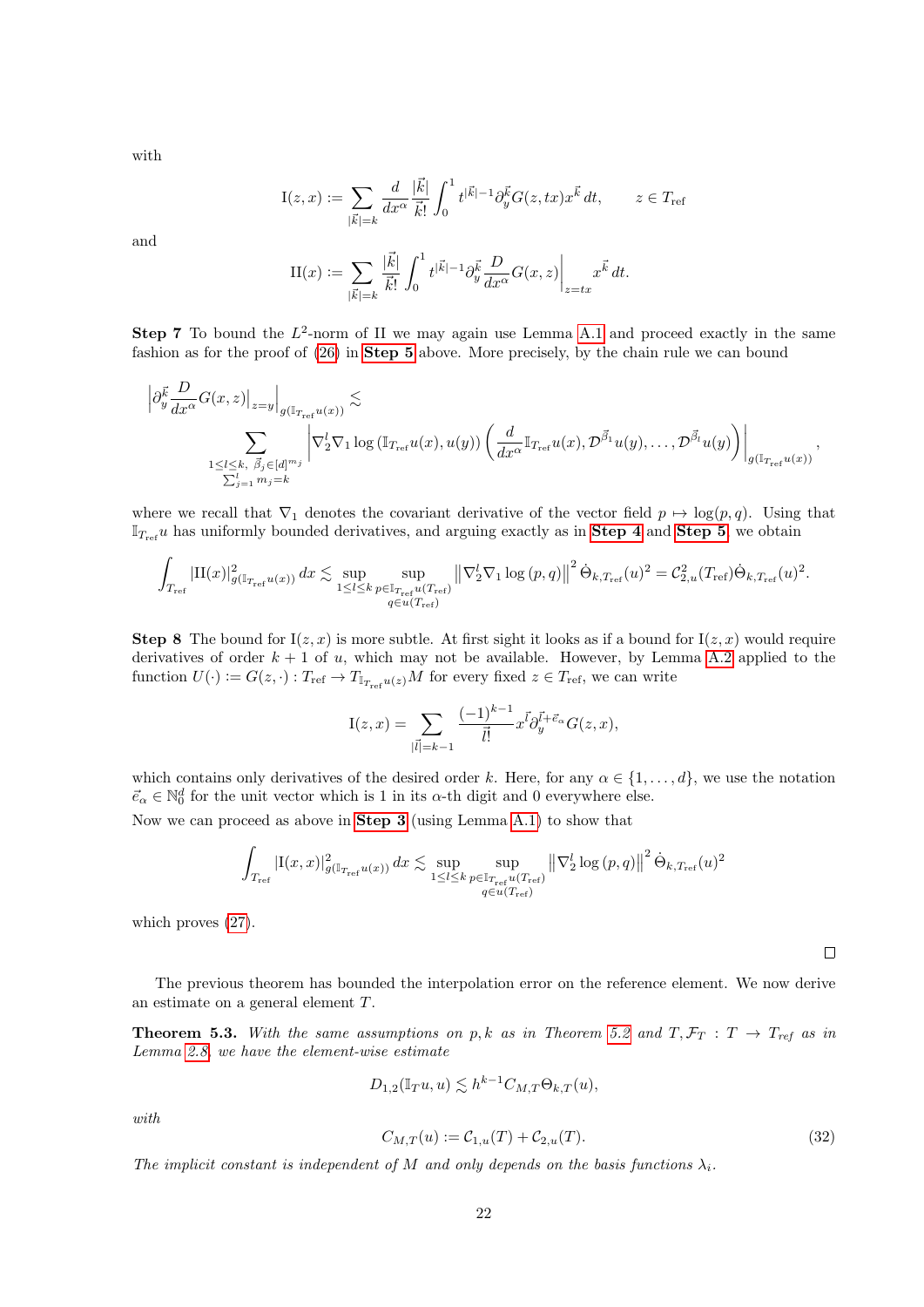Proof. We use the representation

$$
\mathbb{I}_T u = \mathbb{I}_{T_{\text{ref}}}\left(u \circ \mathcal{F}_T^{-1}\right) \circ \mathcal{F}_T.
$$

As a first step we prove the desired estimate for the  $L^2$ -part. Putting  $v := u \circ \mathcal{F}_T^{-1} : T_{\text{ref}} \to M$ ,  $y = \mathcal{F}_T(x)$ , and using [\(15b\)](#page-10-3) we get

$$
\int_{T} |\log(\mathbb{I}_{T}u(x), u(x))|_{g(\mathbb{I}_{T}u(x))}^{2} dx = \int_{T_{\text{ref}}} |\log(\mathbb{I}_{T_{\text{ref}}}v(y), v(y))|_{g(\mathbb{I}_{T_{\text{ref}}}v(y))}^{2} |\det(\nabla \mathcal{F}_{T}(\cdot))|^{-1} \circ \mathcal{F}_{T}^{-1}(y) dy
$$
\n
$$
\leq h^{d} \int_{T_{\text{ref}}} |\log(\mathbb{I}_{T_{\text{ref}}}v(y), v(y))|_{g(\mathbb{I}_{T_{\text{ref}}}v(y))}^{2} dy.
$$

By Theorem [5.2](#page-19-3) we can further estimate

$$
h^d \int_{T_{\text{ref}}} \left| \log(\mathbb{I}_{T_{\text{ref}}} v(y), v(y)) \right|^2_{g(\mathbb{I}_{T_{\text{ref}}} v(y))} dy \lesssim h^d \mathcal{C}_{1,u}(T)^2 \dot{\Theta}_{k,T_{\text{ref}}}(v)^2.
$$

Finally we use Lemma [2.8](#page-11-2) and the definition of  $v$  to arrive at

$$
h^{d}C_{1,u}(T)^{2}\dot{\Theta}_{k,T_{\text{ref}}}(v)^{2} \lesssim h^{2k}C_{1,u}(T)^{2}\Theta_{k,T}(u)^{2}.
$$

Hence we have shown the  $L^2$ -part of the assertion.

We go on to estimate the quantity

$$
\int_T \Big|\frac{D}{dx^\alpha}\log(\mathbb{I}_T u(x),u(x))\Big|^2_{g(\mathbb{I}_T u(x))}dx
$$

for an  $\alpha \in \{1, \ldots, d\}$ . The chain rule yields that

$$
\int_{T} \left| \frac{D}{dx^{\alpha}} \log(\mathbb{I}_{T} u(x), u(x)) \right|_{g(\mathbb{I}_{T} u(x))}^{2} dx
$$
\n
$$
\leq \int_{T} \left[ \left| \frac{D}{dx^{\alpha}} \log(\mathbb{I}_{T_{\text{ref}}} v(\cdot), v(\cdot)) \right|_{g(\mathbb{I}_{T_{\text{ref}}} v(\cdot))}^{2} \circ \mathcal{F}_{T}(x) \right] \cdot \left| \frac{d}{dx^{\alpha}} \mathcal{F}_{T}(x) \right|^{2} dx.
$$

Now we use the scaling assumption [\(15c\)](#page-10-4) for the term  $\left|\frac{d}{dx^{\alpha}}\mathcal{F}_T(x)\right|$  to bound the previous quantity by

$$
h^{-2} \int_T \left| \frac{D}{dx^{\alpha}} \log(\mathbb{I}_{T_{\text{ref}}} v(\cdot), v(\cdot)) \right|_{g(\mathbb{I}_{T_{\text{ref}}} v(\cdot))}^2 \circ \mathcal{F}_T(x) dx.
$$

We can now again use the substitution  $y = \mathcal{F}_T(x)$  and, using [\(15b\)](#page-10-3), get the bound

$$
h^{-2}\int_T\left|\frac{D}{dx^\alpha}\log(\mathbb{I}_{T_{\rm ref}}v(\cdot),v(\cdot))\right|^2_{g(\mathbb{I}_{T_{\rm ref}}v(\cdot))}\circ\mathcal{F}_T(x)\,dx\leq h^{d-2}\int_{T_{\rm ref}}\left|\frac{D}{dx^\alpha}\log(\mathbb{I}_{T_{\rm ref}}v(y),v(y))\right|^2_{g(\mathbb{I}_{T_{\rm ref}}v(y))}dy.
$$

Now we can again invoke Theorem [5.2](#page-19-3) to deduce the estimate

$$
h^{d-2} \int_{T_{\text{ref}}} \bigg| \frac{D}{dx^{\alpha}} \log(\mathbb{I}_{T_{\text{ref}}} v(y), v(y)) \bigg|^2_{g(\mathbb{I}_{T_{\text{ref}}} v(y))} dy \lesssim h^{d-2} \mathcal{C}_{2,u}(T)^2 \dot{\Theta}_{k,T_{\text{ref}}}(v)^2.
$$

Finally, applying Lemma [2.8](#page-11-2) to  $\dot{\Theta}_{k,T_{\text{ref}}}(v)$  yields the desired bound.

### <span id="page-23-0"></span>5.2 Global Interpolation Error Bounds

We now use Theorem [5.3](#page-22-0) to obtain a global approximation result. The necessary grid regularity is formalized in the following definition.

 $\Box$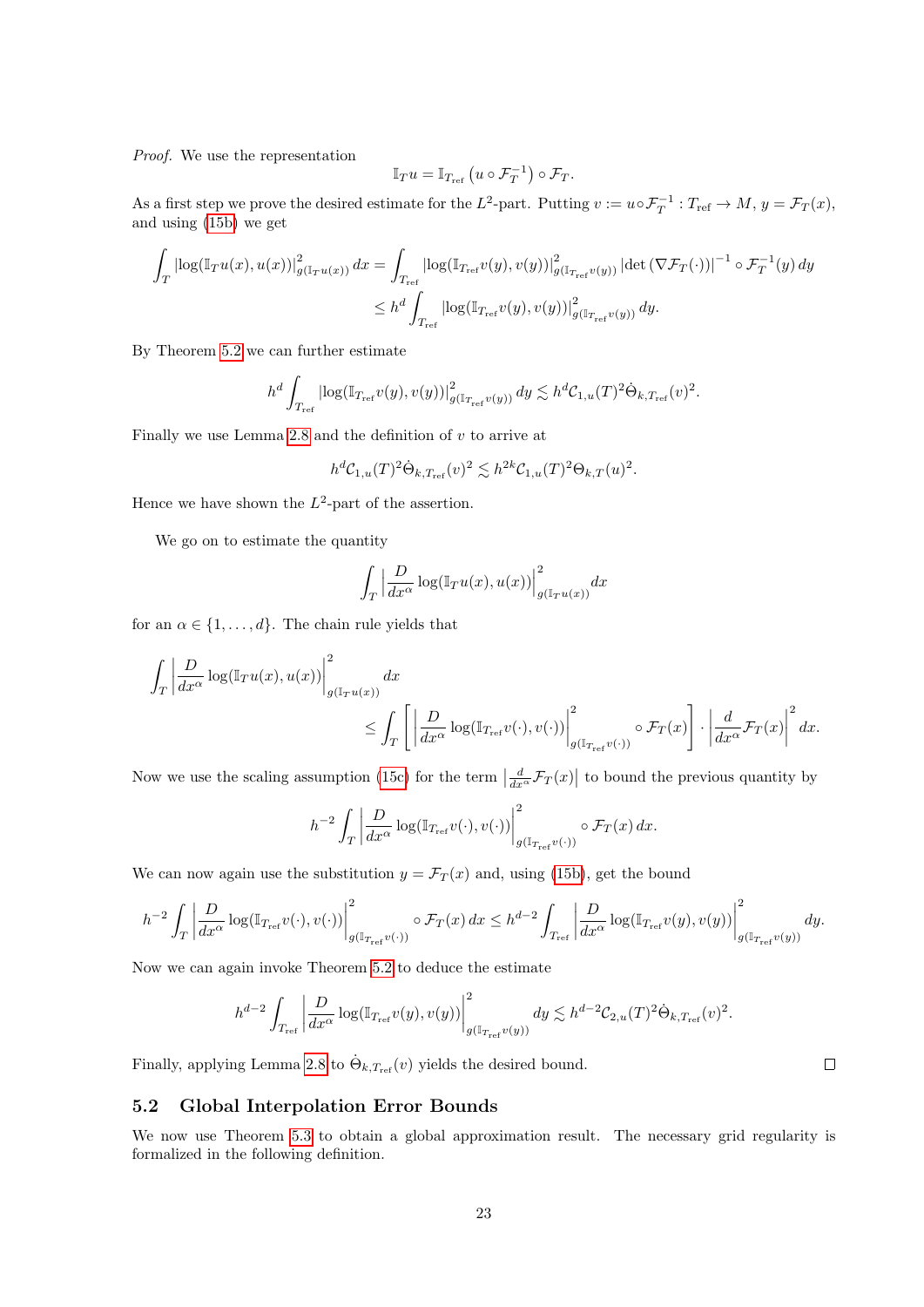**Definition 5.1.** We say that a grid G is of width h if for each element T of G the map  $\mathcal{F}_T$  from T to its reference element scales with  $h$  (of order p, where p is the order of the Lagrange shape functions used in the construction of the GFE spaces).

A particular instance of such grids are shape regular triangulations with element diameters of the order of h. However, the definition also covers more general cases, such as grids where the  $\mathcal{F}_T$  are polynomials.

<span id="page-24-0"></span>**Theorem 5.4.** Let  $\Omega$  be a domain with a conforming grid G of width h, and let  $\mathbb{I}_G$  be the pointwise interpolation operator onto the space of p-th order geodesic finite elements on G. If  $k > d/2$  and  $p \geq k-1$ we have the estimate

<span id="page-24-1"></span>
$$
D_{1,2}(\mathbb{I}_{\mathcal{G}}u, u) \lesssim h^{k-1} C_{M, \mathcal{G}}(u) \Theta_{k, \Omega}(u) \tag{33}
$$

with

$$
C_{M,\mathcal{G}}(u):=\sup_{T\in\mathcal{G}}C_{M,T}(u),
$$

and  $C_{M,T}(u)$  as defined in [\(32\)](#page-22-1). The implicit constants are independent of M and only depend on the shape functions  $\lambda_i$ . For  $h \to 0$  the constant  $C_{M,G}(u)$  approaches the limit

<span id="page-24-2"></span>
$$
\lim_{h \to 0} C_{M,\mathcal{G}}(u) = \sup_{1 \le l \le k} \sup_{q \in u(\Omega)} \left\| \nabla_2^l \log(q, q) \right\| + \sup_{1 \le l \le k} \sup_{q \in u(\Omega)} \left\| \nabla_2^l \nabla_1 \log(q, q) \right\|.
$$
 (34)

*Proof.* The bound [\(33\)](#page-24-1) follows from applying Theorem [5.3](#page-22-0) element-wise and summing up. To show  $(34)$ , note that u is uniformly continuous, because  $k > d/2$ . Therefore, the sets  $u(T)$ ,  $\mathbb{I}_T u(T)$  converge to single points as h goes to zero.  $\Box$ 

The error estimates of Theorem [5.4](#page-24-0) assess the error between a function and its Lagrange interpolant whenever the given function is of smoothness  $k > d/2$ . In particular, in three dimensions our results require that  $u \in W^{k,2}(\Omega,M)$  with  $k > 3/2$ . The same requirement is needed for the linear theory, since as a minimal requirement to define the Lagrange interpolant an embedding into continuous functions is needed.

However, numerical experiments (not detailed here) indicate nevertheless optimal approximation properties of both linear and geodesic finite element spaces even for  $k \leq d/2$ . In the linear setting, this stronger result is proved using the Clément interpolation operator [\[10\]](#page-35-14). A generalization of this technique to nonlinear finite element spaces would be interesting.

Remark 5.2. For the linear case  $M = \mathbb{R}$  we have  $\log(q_1, q_2) = q_2 - q_1$ ,

$$
\nabla_2^l \log(q_1, q_2) = \begin{cases} 1 & \text{if } l = 1 \\ 0 & \text{if } l > 1, \end{cases} \qquad \text{and} \qquad \nabla_2^l \nabla_1 \log(q_1, q_2) = 0 \qquad l \ge 1.
$$

Therefore

$$
C_{M,\mathcal{G}}=1
$$

for any grid  $\mathcal G$  of size  $h$ .

We also remark that the same argument as the one in Theorem [5.4](#page-24-0) also allows to obtain error estimates in terms of

$$
D_{1,\infty}(v,w) := \sup_{x \in \Omega} \log(v(x), w(x)) + \sum_{\alpha=1}^d \sup_{x \in \Omega} \frac{D}{dx^{\alpha}} \log(v(x), w(x))
$$

and  $\Theta_{\infty,k,\Omega}$ . Note that in this case no relation between d and k is required, since pointwise interpolation is defined in  $W^{k,\infty}(\Omega, M)$  for all  $k > 0$ . The proof proceeds as the one for Theorem [5.4,](#page-24-0) except that the remainder terms occurring in the proof of Theorem [5.2](#page-19-3) (e.g., in [Step 2](#page-20-6)) have to be estimated in the  $\infty$ -norm (this is actually simpler than the  $L^2$  norm bounds).

<span id="page-24-3"></span>**Theorem 5.5.** Let  $\Omega$  be a domain with a conforming grid G of width h and let  $p \geq k - 1$ . Then we have the estimates

$$
D_{1,\infty}(\mathbb{I}_{\mathcal{G}}u,u)\lesssim h^{k-1}C_{M,\mathcal{G}}(u)\Theta_{\infty,k,\Omega}(u)
$$

and

$$
\mathrm{dist}_{L^\infty}(\mathbb{I}_{\mathcal{G}}u, u) \lesssim h^k C_{M, \mathcal{G}}(u) \Theta_{\infty, k, \Omega}(u).
$$

The implicit constants are independent of M and only depend on the shape functions  $\lambda_i$ .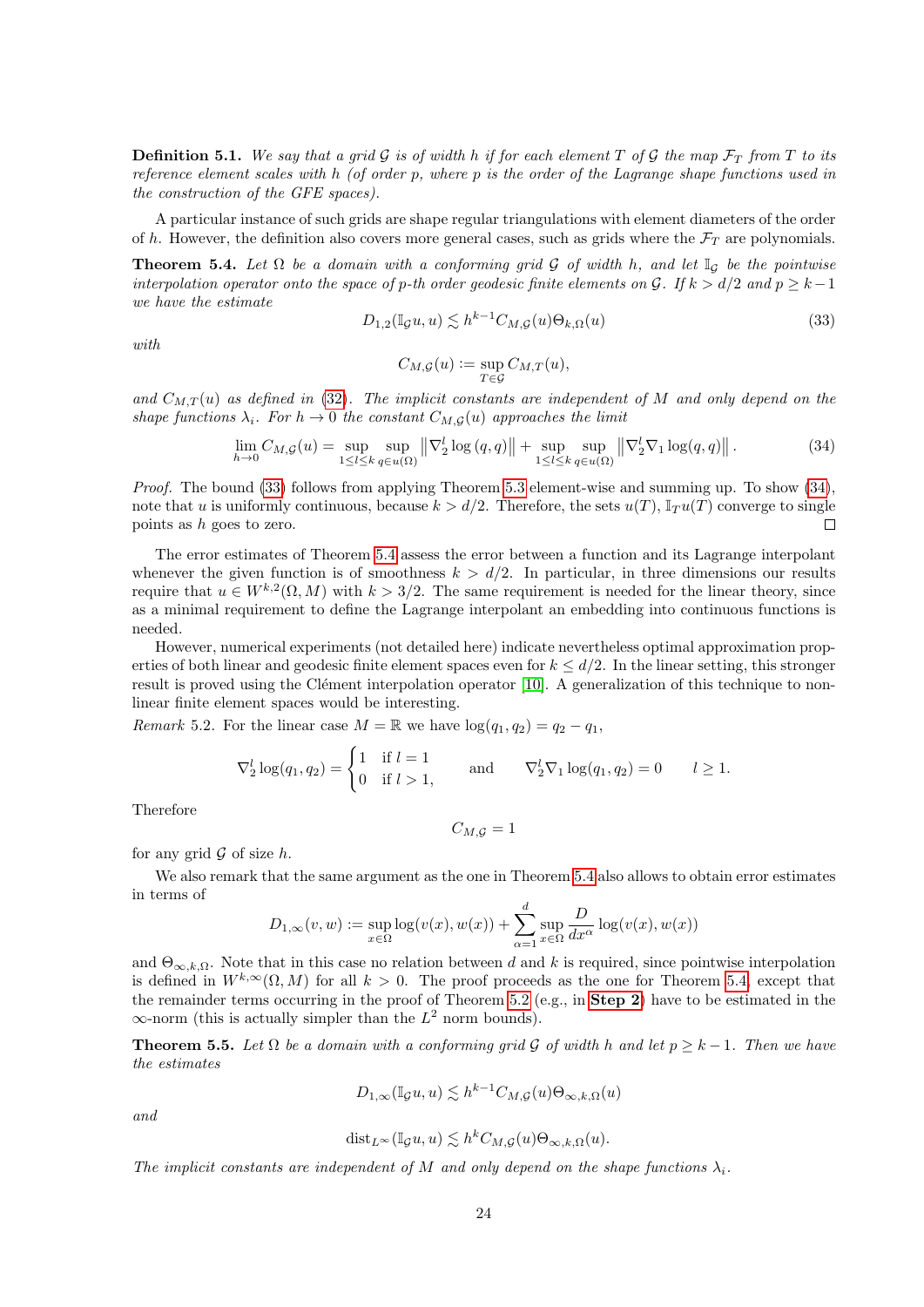Additionally, we obtain the following stability of the pointwise interpolation operator.

<span id="page-25-2"></span>**Corollary 5.1.** There exists a constant  $C_4$  which only depends on M and the shape functions  $\lambda_i$  (but not on h) such that

$$
\Theta_{\infty,1,\Omega}\left(\mathbb{I}_{\mathcal{G}}u\right)\leq C_4\Theta_{\infty,1,\Omega}\left(u\right).
$$

*Proof.* We assume that our manifold M is smoothly embedded into  $\mathbb{R}^N$ . With the ansatz and notation of the proof of Lemma [2.3](#page-6-1) we obtain

$$
\frac{d}{dx^{\alpha}}u(x) = \partial_1 \exp\left(\mathbb{I}_{\mathcal{G}}u(x), \log(\mathbb{I}_{\mathcal{G}}u(x), u(x))\right) \frac{d}{dx^{\alpha}} \mathbb{I}_{\mathcal{G}}u(x) \n+ \partial_2 \exp\left(\mathbb{I}_{\mathcal{G}}u(x), \log(\mathbb{I}_{\mathcal{G}}u(x), u(x))\right) \frac{D}{dx^{\alpha}} \log(\mathbb{I}_{\mathcal{G}}u(x), u(x))
$$

for all  $\alpha \in \{1, \ldots, d\}$ , which implies that

<span id="page-25-0"></span>
$$
\left| \partial_1 \exp \left( \mathbb{I}_{\mathcal{G}} u(x), \log(\mathbb{I}_{\mathcal{G}} u(x), u(x)) \right) \frac{d}{dx^{\alpha}} \mathbb{I}_{\mathcal{G}} u(x) \right| \lesssim \left| \frac{d}{dx^{\alpha}} u(x) \right| + \left| \frac{D}{dx^{\alpha}} \log(\mathbb{I}_{\mathcal{G}} u(x), u(x)) \right| \tag{35}
$$

for all  $\alpha \in \{1, \ldots, d\}$ . Now we use the fact that

$$
\partial_1 \exp\left(\mathbb{I}_{\mathcal{G}}u(x),0\right) \frac{d}{dx^{\alpha}} \mathbb{I}_{\mathcal{G}}u(x) = \frac{d}{dx^{\alpha}} \mathbb{I}_{\mathcal{G}}u(x),
$$

together with the Lipschitz continuity of  $\partial_1 \exp(p, w)$  in w to get that, up to a constant C independent of h,

$$
\left|\partial_1 \exp\left(\mathbb{I}_{\mathcal{G}}u(x), \log(\mathbb{I}_{\mathcal{G}}u(x), u(x))\right) \frac{d}{dx^{\alpha}} \mathbb{I}_{\mathcal{G}}u(x) - \frac{d}{dx^{\alpha}} \mathbb{I}_{\mathcal{G}}u(x)\right| \leq C \left|\log(\mathbb{I}_{\mathcal{G}}u(x), u(x))\right| \left|\frac{d}{dx^{\alpha}} \mathbb{I}_{\mathcal{G}}u(x)\right|.
$$

By Theorem [5.5](#page-24-3) we can further bound

$$
|\log(\mathbb{I}_{\mathcal{G}}u(x),u(x))| \leq \text{dist}_{L^{\infty}}(u,\mathbb{I}_{\mathcal{G}}u) \leq Dh\dot{\Theta}_{\infty,1,\Omega}(u)
$$

with another constant  $D > 0$  independent of h. Putting these estimates together we obtain that

<span id="page-25-1"></span>
$$
\left| \partial_1 \exp \left( \mathbb{I}_{\mathcal{G}} u(x), \log(\mathbb{I}_{\mathcal{G}} u(x), u(x)) \right) \frac{d}{dx^{\alpha}} \mathbb{I}_{\mathcal{G}} u(x) - \frac{d}{dx^{\alpha}} \mathbb{I}_{\mathcal{G}} u(x) \right| \lesssim hCD \left| \frac{d}{dx^{\alpha}} \mathbb{I}_{\mathcal{G}} u(x) \right| \tag{36}
$$

 $\Box$ 

for all  $\alpha \in \{1, \ldots, d\}$ . Putting together [\(35\)](#page-25-0) and [\(36\)](#page-25-1) we obtain

$$
(1 - hCD) \left| \frac{d}{dx^{\alpha}} \mathbb{I}_{\mathcal{G}} u(x) \right| \lesssim \left| \frac{d}{dx^{\alpha}} u(x) \right| + \left| \frac{D}{dx^{\alpha}} \log(\mathbb{I}_{\mathcal{G}} u(x), u(x)) \right|,
$$

which by Theorem [5.5](#page-24-3) implies the desired result.

Remark 5.3. One can generalize these results in terms of the shape functions which are used in the construction for the GFE spaces. Indeed, all approximation error estimates in the present section only use the property that the Lagrange shape functions  $\lambda_i$  are exact on polynomials [\(24\)](#page-16-0). Therefore the same proofs can be used for any such set of shape functions.

#### 5.3 Retraction Pairs

In certain cases it is computationally expensive to compute the exponential or logarithm function of a given manifold. Then, alternative functions can sometimes be used. This idea is formalized by the concept of retraction pairs.

**Definition 5.2** (Grohs [\[23\]](#page-36-17), see also  $[1, 20]$  $[1, 20]$ ). A pair  $(P, Q)$  of smooth functions

$$
P: TM \to M
$$
,  $Q: M \times M \to TM$ 

is called a retraction pair if

$$
P(x, Q(x, y)) = y, \qquad \text{for all } x, y \in M,
$$

and

$$
P(x, 0) = x
$$
,  $\frac{d}{dv}P(x, v)\Big|_{v=0} = \text{Id}$  for all  $x \in M$ .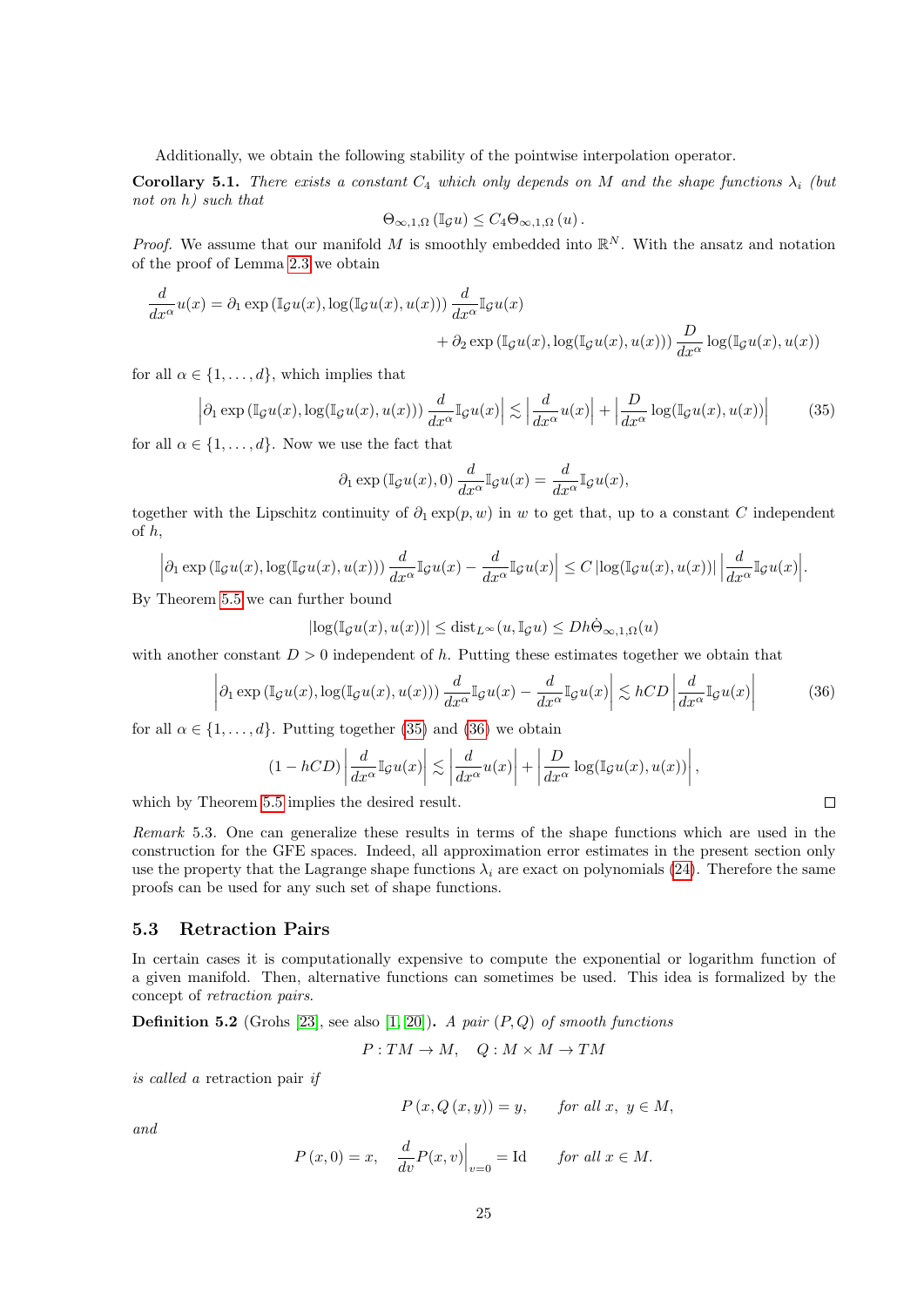

(a) Retraction pair based on exponen-(b) Retraction pair based on closest (c) Retraction pair based on vertical tial map point projection projection

<span id="page-26-2"></span>Figure 1: Different retraction pairs for the circle

In general P may only be defined locally around M, and Q around the diagonal of  $M \times M$ . Certainly, the pair (exp, log) satisfies the above assumptions [\[12\]](#page-35-10), and therefore forms a retraction pair. We refer to [\[1\]](#page-35-15) for examples of retraction pairs for several manifolds of practical interest. To better illustrate the concept of retraction pairs, Figure [1](#page-26-2) shows different pairs for the circle  $S^1$ .

Given a retraction pair  $(P, Q)$ , we can construct generalized geodesic finite elements by using interpolants  $\Upsilon^{(P,Q)}$  based on the first order condition [\(23\)](#page-16-2)

<span id="page-26-3"></span>
$$
\sum_{i=1}^{m} \lambda_i^p(x) Q\left(\Upsilon^{(P,Q)}(v_1, \dots, v_m; x), v_i\right) = 0 \in T_{\Upsilon^{(P,Q)}(v_1, \dots, v_m; x)}M. \tag{37}
$$

The results in [\[23\]](#page-36-17) show that this expression is locally well-defined. We state the following theorem whose correctness can be easily verified by going through the proofs of the results in Section [5.](#page-18-0)

Theorem [5](#page-18-0).6. All approximation results shown in Section 5 remain valid if we replace the definition of the interpolant  $\Upsilon$  by [\(37\)](#page-26-3) with  $(P,Q)$  an arbitrary retraction pair, provided that the function u to be approximated is in  $W^{1,\infty}(\Omega,M)$ .

The details are left to the reader.

## <span id="page-26-1"></span>6 A Priori Error Estimates for Geodesic Finite Elements

We are now in a position to combine the nonlinear Céa Lemma (Theorem [3.3\)](#page-14-0) with the approximation result (Theorem [5.4\)](#page-24-0) to arrive at an a priori error bound for variational problems. For later use we include Dirichlet boundary conditions, and define

$$
H^{\Phi} := \left\{ v \in W^{1,2}(\Omega, M) : u|_{\partial \Omega} = \Phi \right\}
$$

for a given function  $\Phi : \partial\Omega \to M$ . Note, however, that all results in this chapter also hold without Dirichlet conditions if the functional  $\mathfrak J$  has the appropriate ellipticity properties.

We also put

$$
H_{K,L}^u(\Omega,M) := H_K(\Omega,M) \cap H_L^u(\Omega,M),
$$

where  $H_K$ ,  $H_L^u$  are defined as in Theorem [3.3](#page-14-0) for  $u \in C(\Omega, M)$ , and  $K, L > 0$ .

We first show a direct consequence of Theorems [3.3](#page-14-0) and [5.4.](#page-24-0) Then we give an alternative proof showing the same optimal error bounds under weaker assumptions on the approximation space.

<span id="page-26-0"></span>**Theorem 6.1.** Let u be a stationary point of the energy  $\mathfrak{J}: H^{\Phi} \to \mathbb{R}$  w.r.t. variations along geodesic homotopies starting in u, and assume that

$$
u \in H^k(\Omega, M) \cap W^{1,\infty}(\Omega, M)
$$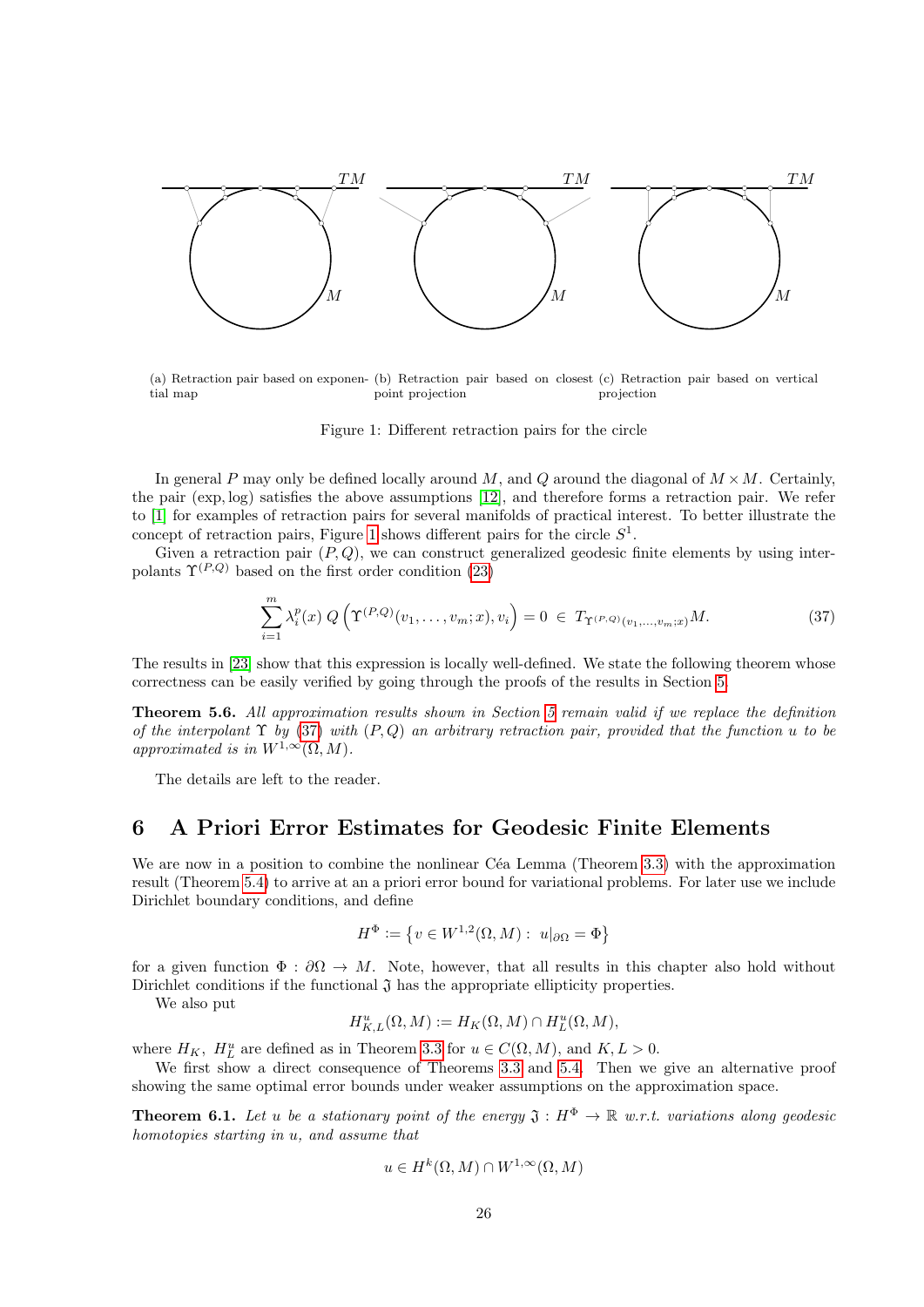for some  $k > d/2$ .

Let  $C_4$  be the constant from Corollary [5.1,](#page-25-2) and pick a second constant

<span id="page-27-1"></span>
$$
K \ge C_4 \Theta_{\infty,1,\Omega}(u). \tag{38}
$$

With this constant K, and  $L > 0$  arbitrary, assume that  $\mathfrak{J}$  is elliptic on  $H_{K,L}^u \cap H^{\Phi}$  along geodesic homotopies that start in u.

Let G be a grid for  $\Omega$  of width h and order p,  $V_{p,G}^M$  a p-th order GFE space as defined in Section [4,](#page-15-0) and set

$$
V^h := V^M_{p,\mathcal{G}} \cap H^u_{K,L} \cap H^{\Phi}.
$$

Assume that  $\Phi$  is such that this space is not empty. Finally, denote

$$
u^h := \operatorname*{arg\,min}_{v^h \in V^h} \mathfrak{J}(v^h).
$$

Then, whenever  $p \geq k-1$ , we have the a priori estimates

$$
||u - uh||W1,2(\Omega, M) \lesssim hk-1CM,\mathcal{G}(u)\Thetak,\Omega(u)
$$

(with respect to some embedding) and

$$
dist_{W^{1,2}}(u, u^h) \lesssim h^{k-1} C_{M, \mathcal{G}}(u) \Theta_{k, \Omega}(u).
$$

In these estimates, the implicit constants only depend on d, the ellipticity constants of  $\mathfrak{J}$  on  $H_{K,L}^u \cap H^{\Phi}$ , the interpolation functions  $\lambda_i$ ,  $i = 1, \ldots, m$ , and the geometry of M.

*Proof.* Consider the p-th order interpolant  $\mathbb{I}_{\mathcal{G}} u \in V_{p,\mathcal{G}}^M$  of u. By the choice [\(38\)](#page-27-1), Corollary [5.1,](#page-25-2) and the assumption on the boundary data, we obtain that  $\mathbb{I}_{\mathcal{G}} u \in H_{K,L}^u \cap H^{\Phi}$ . We can therefore apply the Céa lemma (Theorem [3.3\)](#page-14-0) to get

$$
D_{1,2}(u, u^h) \le C_2^2 \sqrt{\frac{\Lambda}{\lambda}} D_{1,2}(u, \mathbb{I}_{\mathcal{G}} u),
$$

with  $\lambda, \Lambda$  the ellipticity constants, and  $C_2$  depending only on d, the product KL and the curvature of M. By Theorem [5.4,](#page-24-0) the term  $D_{1,2}(u,\mathbb{I}_{\mathcal{G}}u)$  is less than  $h^{k-1}C_{M,\mathcal{G}}\Theta_{k,\Omega}(u)$  times another constant depending only on the  $\lambda_i$ . On the other hand, Lemmas [2.3](#page-6-1) and [2.4](#page-7-4) bound  $D_{1,2}(u, u^h)$  from below by  $||u - u^h||_{W^{1,2}(\Omega,M)}$  and dist<sub>W<sup>1,2</sup></sub>(u, u<sup>h</sup>), respectively. Together the assertion follows.  $\Box$ 

Theorem [6.1](#page-26-0) requires that the discrete solution  $u^h$  is obtained by minimizing the energy  $\mathfrak J$  over the approximation space  $V_{p,Q}^M \cap H_{K,L}^u \cap H^{\Phi}$ . The restriction to  $H_{K,L}^u$  (i.e., the requirement that the first derivatives of all functions in the approximation space are uniformly bounded by  $K$ ) is not usually encountered in the geometrically linear theory. It is problematic because the first derivatives of GFE functions deteriorate with decreasing mesh size (Lemma [4.3\)](#page-17-0). In the next theorem we will show that we can dispense with K provided that  $u \in H^k$  with k sufficiently large. We do not know whether that result also holds without the additional restriction on  $k$ .

<span id="page-27-0"></span>**Theorem 6.2.** Let u be a stationary point of the energy  $\mathfrak{J}: H^{\Phi} \to \mathbb{R}$  w.r.t. variations along geodesic homotopies starting in u, and assume that

$$
u \in H^k(\Omega, M),
$$
  $k > \max\left(3, \frac{3}{2}d\right).$ 

Suppose that  $\mathfrak J$  is elliptic along geodesic homotopies starting in u, with ellipticity constants  $\lambda, \Lambda$ , where, for a geodesic homotopy from u to v, the upper bound  $\Lambda$  may depend on  $\max(\Theta_{1,\infty,\Omega}(u),\Theta_{1,\infty,\Omega}(v)).$ 

Let G be a grid of width h, and  $V_{p,G}^M$  a p-th order GFE space. Denote  $V^h := V_{p,G}^M \cap H_L^u \cap H^{\Phi}$  (assuming again that  $\Phi$  is such that  $V^h$  is not empty) with  $L > 0$  arbitrary (for M compact set  $L = \infty$ ). Define the discrete minimizer

$$
u^h := \argmin_{v^h \in V^h} \mathfrak{J}(v^h).
$$

Then, whenever  $p \geq k-1$ , we have the a priori estimates

$$
||u - uh||_{W^{1,2}(\Omega,M)} \lesssim h^{k-1}C_{M,\mathcal{G}}(u)\Theta_{k,\Omega}(u)
$$

(with respect to some embedding) and

$$
dist_{W^{1,2}}(u, u^h) \lesssim h^{k-1} C_{M, \mathcal{G}}(u) \Theta_{k, \Omega}(u).
$$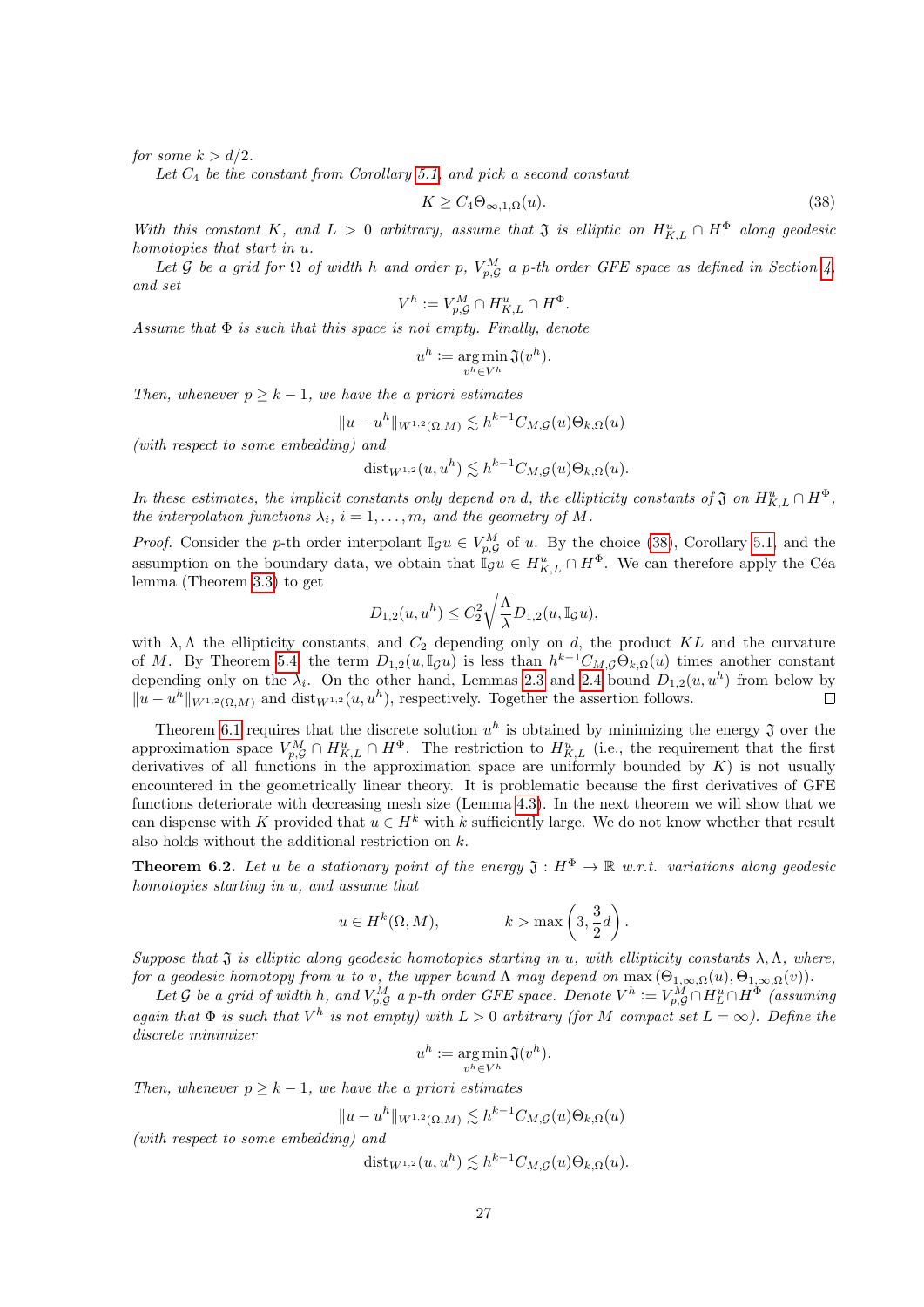*Proof.* For simplicity we will tacitly assume that the manifold M is embedded into  $\mathbb{R}^N$ . We proceed in several steps.

Step 1 Using the argument from the proof of Theorem [3.3](#page-14-0) we can show that

$$
D_{1,2}(u,u^h)^2 \leq \frac{C_2^2}{\lambda} \left( \mathfrak{J}(u^h) - \mathfrak{J}(u) \right) \leq \frac{C_2^2}{\lambda} \left( \mathfrak{J}(\mathbb{I}_{\mathcal{G}} u) - \mathfrak{J}(u) \right) \leq \frac{C_2^2 \Lambda(u,\mathbb{I}_{\mathcal{G}} u)}{\lambda} D_{1,2}(u,\mathbb{I}_{\mathcal{G}} u)^2.
$$

The constant  $C_2$  is the one given in [\(9\)](#page-7-0), and the K appearing there has to be interpreted as an upper bound on  $\Theta_{\infty,1,\Omega}$  on the geodesic homotopy from u to  $u^h$ .

By Lemma [4.3](#page-17-0) we can pick the K such that  $\Theta_{\infty,1,\Omega}(w^h) \lesssim K \lesssim h^{-1}$  for any  $w^h \in V^h$ , where the implicit constant depends on the nodal values of  $w<sup>h</sup>$ . We therefore obtain

$$
D_{1,2}(u,u^h)^2 \lesssim h^{-2} \frac{\Lambda(u,\mathbb{I}\mathcal{G} u)}{\lambda} D_{1,2}(u,\mathbb{I}\mathcal{G} u)^2
$$

for h small.

Now we use that by our smoothness assumptions  $\Theta_{\infty,1,\Omega}(u)$  is finite. Then, by Corollary [5.1](#page-25-2) we get

$$
\Theta_{\infty,1,\Omega}(\mathbb{I}_{\mathcal{G}}u)\lesssim \Theta_{\infty,1,\Omega}(u),
$$

and the constant is independent of h. Therefore also the quantity  $\Lambda(u,\mathbb{I}_{\mathcal{C}}u)$  is uniformly bounded, independent of h. Using additionally Theorem [5.4](#page-24-0) this gives

<span id="page-28-0"></span>
$$
D_{1,2}(u, u^{h}) \lesssim h^{-1} D_{1,2}(u, \mathbb{I}_{\mathcal{G}} u) \lesssim h^{k-2} C_{M, \mathcal{G}} \Theta_{k, \Omega}(u),
$$
\n(39)

where we have omitted the dependence on the ellipticity constants.

Using Lemma [2.3](#page-6-1) we see that that [\(39\)](#page-28-0) implies that in our embedding we have

<span id="page-28-1"></span>
$$
||u - uh||H1 \lesssim hk-2CM,\mathcal{G}\Thetak,\Omega(u).
$$
\n(40)

We need to improve this estimate to the desired order  $k - 1$ .

Step 2 We now put

$$
\lambda_f(t) := \mu\big(\left\{x \in \Omega : |f(x)| > t\right\}\big)
$$

for any measurable function  $f: \Omega \to \mathbb{R}^N$ ,  $t \geq 0$ , and  $\mu$  denoting the Lebesgue measure. This quantity satisfies the well-known Markov inequality

$$
\lambda_f(t)\leq \frac{\|f\|_{L^q}^q}{t^q},\quad t>0,\quad q\in [1,\infty],
$$

see, e.g., [\[19\]](#page-35-17). Together with [\(40\)](#page-28-1) it implies that

<span id="page-28-2"></span>
$$
\lambda_{u-u^h}(h) \lesssim h^{q(k-3)} C_{M,\mathcal{G}} \Theta_{k,\Omega}(u),\tag{41}
$$

whenever  $H^1(\Omega,\mathbb{R}^N)$  is embedded in  $L^q(\Omega,\mathbb{R}^N)$ . For the moment, let us assume that we have such an embedding with  $q \geq 2$ .

Define the set

$$
\Omega_h := \left\{ x \in \Omega : \ |u(x) - u^h(x)| \le h \right\},\
$$

which is well-defined by the smoothness of  $u$ . Equation [\(41\)](#page-28-2) then states that

<span id="page-28-3"></span>
$$
\mu(\Omega \setminus \Omega_h) \lesssim h^{q(k-3)} C_{M,\mathcal{G}} \Theta_{k,\Omega}(u). \tag{42}
$$

**Step 3** Let  $\Gamma(t)$  be the geodesic homotopy connecting u and  $u^h$ . With the Finsler norm  $|\cdot|_{H^1}$  from Definition [2.4](#page-4-1) we can write

$$
|\dot{\Gamma}(t)|^2_{H^1}=|\dot{\Gamma}(t)|^2_{G^b}+|\dot{\Gamma}(t)|^2_{G^u},
$$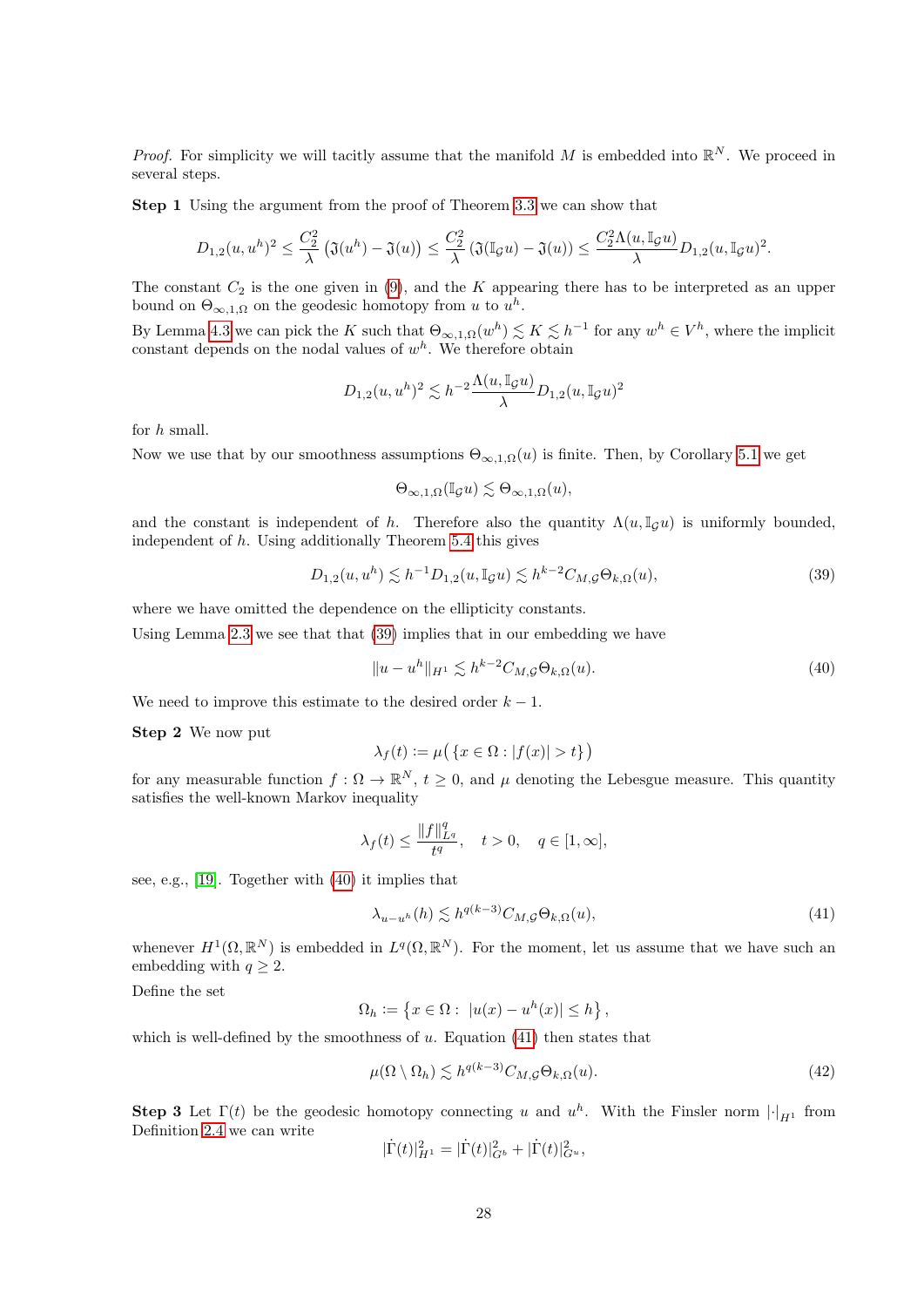where

$$
|\dot\Gamma(t)|^2_{G^b}:=\int_{\Omega_h}|\dot\Gamma(x,t)|^2_g\,dx+\int_{\Omega_h}|\nabla_x\dot\Gamma(x,t)|^2_g\,dx
$$

and

$$
|\dot\Gamma(t)|^2_{G^u}:=\int_{\Omega\backslash\Omega_h}|\dot\Gamma(x,t)|^2_g\,dx+\int_{\Omega\backslash\Omega_h}|\nabla_x\dot\Gamma(x,t)|^2_g\,dx.
$$

Here we have used the shorthand notation  $\left|\nabla_x \dot{\Gamma}(x,t)\right|^2_{q}$  $\frac{1}{g}$  introduced in [\(4\)](#page-4-2). We now bound the two terms separately. First, note that by construction of  $\Omega_h$  we have

$$
\sup_{x \in \Omega_h} \text{dist}(u(x), u^h(x)) \lesssim h,
$$

with a constant that depends only on  $u$  and the geometry of  $M$ . Also, we have

$$
\Theta_{\infty,1,\Omega_h}(u),\ \Theta_{\infty,1,\Omega_h}(u^h)\lesssim h^{-1}.
$$

Lemma [2.5](#page-7-3) implies that

$$
\begin{aligned} |\dot{\Gamma}(0)|_{G^b}^2 &= 2 \int_0^1 (1-t) |\dot{\Gamma}(0)|_{G^b}^2 \, dt \leq \\ &2 \left( \sqrt{2} + 2^{d/2} \|\text{Rm}\|_g C_3 \max(\Theta_{\infty,1,\Omega_h}(u), \Theta_{\infty,1,\Omega_h}(u^h)) \, \text{dist}_{L^\infty}(u|_{\Omega_h}, u^h|_{\Omega_h}) \right)^2 \int_0^1 (1-t) |\dot{\Gamma}(t)|_{G^b}^2 \, dt. \end{aligned}
$$

Since  $\max(\Theta_{\infty,1,\Omega_h}(u),\Theta_{\infty,1,\Omega_h}(u^h)) \lesssim h^{-1}$  and  $\text{dist}_{L^\infty}(u|_{\Omega_h},u^h|_{\Omega_h}) \lesssim h$  we get that

$$
\sqrt{2} + 2^{d/2} \|\text{Rm}\|_{g} C_{3} \max(\Theta_{\infty,1,\Omega_{h}}(u), \Theta_{\infty,1,\Omega_{h}}(u^{h})) \text{dist}_{L^{\infty}}(u|_{\Omega_{h}}, u^{h}|_{\Omega_{h}}) \lesssim 1,
$$

and consequently

<span id="page-29-0"></span>
$$
|\dot{\Gamma}(0)|_{G^b}^2 \lesssim \int_0^1 (1-t)|\dot{\Gamma}(t)|_{G^b}^2 dt \le \int_0^1 (1-t)|\dot{\Gamma}(t)|_{H^1}^2 dt. \tag{43}
$$

By the ellipticity assumption on  $\mathfrak{J}$  it follows that

$$
\int_0^1 (1-t)|\dot{\Gamma}(t)|_{H^1}^2 \leq \lambda^{-1} \left(\mathfrak{J}(u^h) - \mathfrak{J}(u)\right) \lesssim \mathfrak{J}(\mathbb{I}_{\mathcal{G}} u) - \mathfrak{J}(u).
$$

Using the ellipticity of  $\mathfrak J$  a second time we deduce that

$$
\mathfrak{J}(\mathbb{I}_{\mathcal{G}}u)-\mathfrak{J}(u)\lesssim D_{1,2}(u,\mathbb{I}_{\mathcal{G}}u)^2\lesssim h^{2(k-1)},
$$

where we have used Theorem [5.4](#page-24-0) in the last inequality. Using the previous two estimates together with [\(43\)](#page-29-0) yields the bound

<span id="page-29-1"></span>
$$
|\dot{\Gamma}(0)|_{G^b}^2 \lesssim h^{2(k-1)}.
$$
\n(44)

Note that this is the right order of magnitude compared to the suboptimal bound [\(39\)](#page-28-0). The reason for this improvement is that the quantity  $|\Gamma(0)|^2_{G^b}$  is only defined on  $\Omega_h$ , where we have  $dist_{L^\infty}(u^h, u) \leq h$ . Therefore, if we use Lemma [2.5](#page-7-3) in Equation [\(43\)](#page-29-0) with  $K = \max(\Theta_{1,\infty,\Omega}(u), \Theta_{1,\infty,\Omega}(u^h)) \leq h^{-1}$  and  $L = \text{dist}_{\infty}(u^h|_{\Omega_h}, u|_{\Omega_h}) \lesssim h$ , the product KL is uniformly bounded, independent of h. Since the constant  $C_2$  defined in [\(9\)](#page-7-0) only depends on the product KL, we gain one order of magnitude in [\(43\)](#page-29-0).

**Step 4** We still need to control the quantity  $|\dot{\Gamma}(0)|_{G^u}^2$  to get the desired bound for  $D_{1,2}(u,u^h)^2$  $|\dot{\Gamma}(0)|^2_{G^b} + |\dot{\Gamma}(0)|^2_{G^u}$ . This is not difficult. By

<span id="page-29-2"></span>
$$
\sup_{x \in \Omega} |\nabla_x \dot{\Gamma}(x, t)|_g \lesssim h^{-1},
$$
  

$$
|\dot{\Gamma}(t)|_{G^u}^2 \lesssim h^{q(k-3)-2}
$$
 (45)

and [\(42\)](#page-28-3) we have

for all  $t \in [0, 1]$ .

$$
29\quad
$$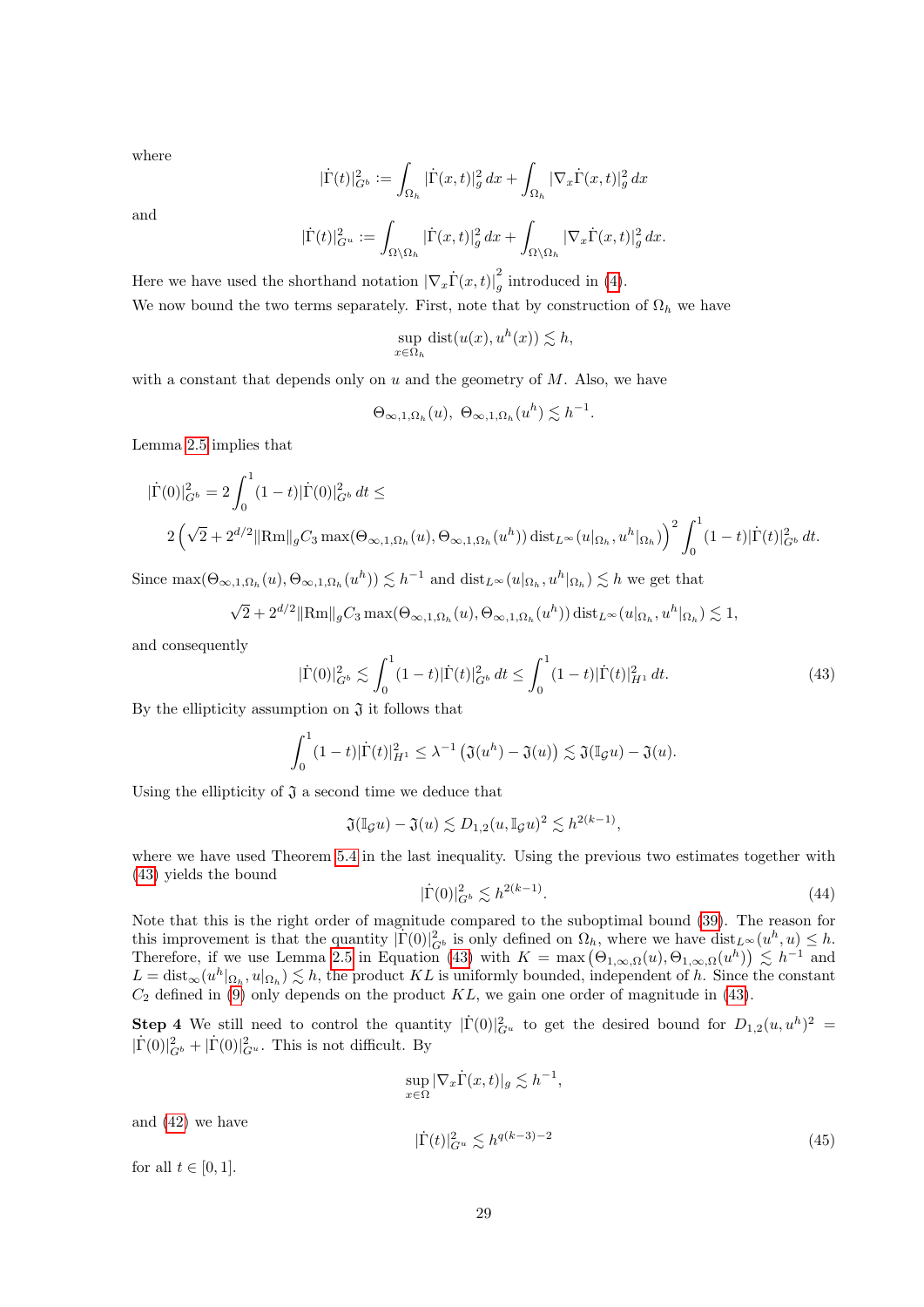Step 5 Putting together Equations [\(44\)](#page-29-1) and [\(45\)](#page-29-2) we arrive at

$$
D_{1,2}(u, u^h)^2 = |\dot{\Gamma}(0)|_{H^1}^2 = |\dot{\Gamma}(0)|_{G^b}^2 + |\dot{\Gamma}(0)|_{G^u}^2 \lesssim h^{\min(2(k-1), q(k-3)-2)},
$$

whenever  $H^1(\Omega,\mathbb{R}^N)$  embeds into  $L^q(\Omega,\mathbb{R}^N)$ . By the Sobolev embedding theorem this holds for all q smaller than  $\frac{2d}{d-2}$  [\[9\]](#page-35-18). Picking k so that

$$
\min(2(k-1), q(k-3) - 2) = 2(k-1)
$$

yields the result.

To summarize, Theorems [6.1](#page-26-0) and [6.2](#page-27-0) both present extensions of linear a priori error estimates for finite elements. In Theorem  $6.1$  we require that the approximation spaces and the solution u possess uniformly bounded derivatives. In contrast, Theorem [6.2](#page-27-0) does not impose restrictions on the approximation spaces, but poses stronger assumptions on the smoothness of  $u$  instead.

## <span id="page-30-0"></span>7 Examples

To illustrate our results we apply them to a few specific examples. We focus on the harmonic energy and related functionals, and leave the study of more general energies to future work.

Let  $\Omega$  be a domain and  $(M, q)$  a Riemannian manifold. As previously we consider Dirichlet problems only. Boundary values are given in form of a function  $\Phi : \partial \Omega \to M$  of sufficient regularity. For such a  $\Phi$ we write  $H^{\Phi}$  for the set of all functions  $v : \Omega \to M$  for which  $v|_{\partial\Omega} = \Phi$  holds in the sense of traces.

Studying the assumptions of Theorems [6.1](#page-26-0) and [6.2](#page-27-0) we recall that we can give optimal a priori discretization error bounds for discrete minimizers of an energy functional  $\mathfrak{J}$  if  $\mathfrak{J}$  is elliptic, and if the minimizer of  $\mathfrak J$  has sufficient smoothness.

### 7.1 Harmonic Maps

The prototypical elliptic functional is the harmonic energy

$$
\mathfrak{J}^{\mathrm{harm}}(v) = \int_{\Omega} |\nabla v(x)|^2_{g(v(x))} dx.
$$

The stationary points of this functional are called harmonic maps, and have been widely studied in the literature (see, e.g., [\[15\]](#page-35-19)).

There are different approaches to showing ellipticity of the harmonic energy. We first use bounds on the second derivatives along geodesic homotopies. Let K be a positive constant, and  $H_K$  as defined in [\(5\)](#page-5-1).

<span id="page-30-1"></span>**Lemma 7.1.** The energy  $\mathfrak{J}^{\text{harm}}$  is elliptic along geodesic homotopies in  $H_K \cap H^{\Phi}$  in the sense of Definition [3.2](#page-13-0) if either

- 1. M has nonpositive sectional curvature, or
- 2. we have  $1 K^2 ||Rm||_qC_1(\Omega) > 0$ ,

where  $C_1(\Omega)$  is the Poincaré constant of  $\Omega$  from Lemma [2.2.](#page-4-3)

*Proof.* Let  $\Gamma$  be a geodesic homotopy in  $H_K \cap H^{\Phi}$ , and set  $f(t) := \mathfrak{J}^{\text{harm}}(\Gamma(t))$ . Lemma X.3.2(ii) in [\[46\]](#page-37-10) tells us that

$$
\frac{d^2}{dt^2} f(t) = 2 \int_{\Omega} \left\langle \nabla \dot{\Gamma}(x, t), \nabla \dot{\Gamma}(x, t) \right\rangle_{g(\Gamma(x, t))} dx \n- 2 \int_{\Omega} \left\langle \text{Rm} \left( \nabla \Gamma(x, t), \dot{\Gamma}(x, t) \right) \dot{\Gamma}(x, t), \nabla \Gamma(x, t) \right\rangle_{g(\Gamma(x, t))} dx.
$$

Now the assertion follows as a direct consequence of the Poincaré inequality in Lemma [2.2.](#page-4-3)

 $\Box$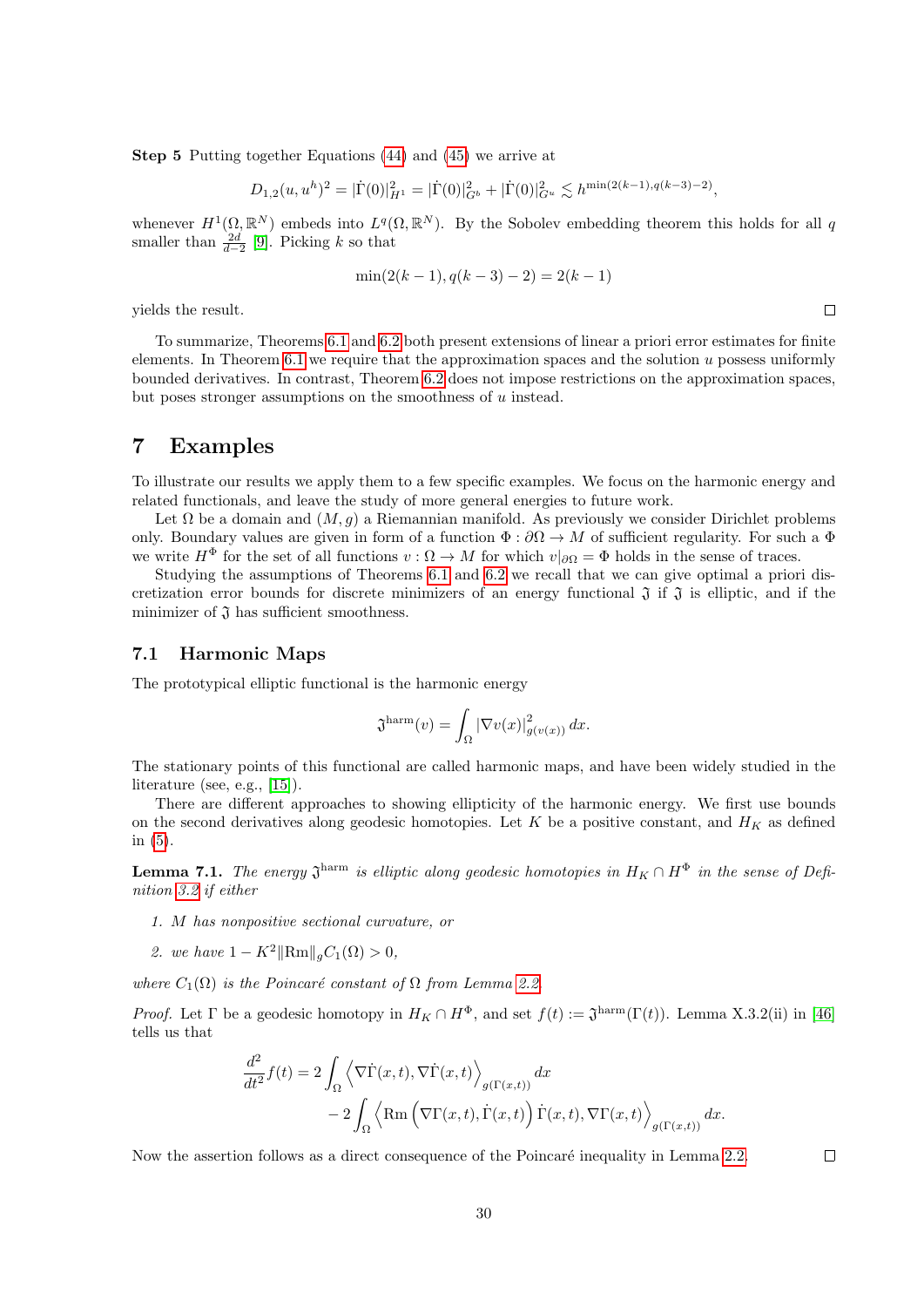Remark 7.1. For positive curvature this ellipticity result is fairly weak. The results in [\[32\]](#page-36-18) may allow improvements.

Alternatively, one can also directly show the  $\lambda$ -convexity of the harmonic energy functional along geodesic homotopies.

**Lemma 7.2.** Let  $M$  be simply connected and have nonpositive sectional curvatures. Then the harmonic energy is  $\lambda$ -convex along geodesic homotopies in  $H^{\Phi}$ , with  $\lambda$  equal to 1/2 times the Poincaré constant of Ω.

*Proof.* Let u, v be functions in  $H^{\Phi}$ , and let  $\Gamma$  be a geodesic homotopy from u to v. Since M is simply connected and has nonpositive curvature it is an NPC-space is the sense of [\[46,](#page-37-10) Sec. X.2.1]. For this setting, it is shown in the proof for [\[46,](#page-37-10) Thm. X.2.2] that

$$
\mathfrak{J}^{\text{harm}}(\Gamma(t)) \le (1-t)\,\mathfrak{J}^{\text{harm}}(u) + t\,\mathfrak{J}^{\text{harm}}(v) - t(1-t)\int_{\Omega} |\nabla \operatorname{dist}(u(x), v(x)|^2 dx).
$$

Since u and v fulfill the same Dirichlet boundary conditions we have dist $(u(x), v(x)) = 0$  on  $\partial\Omega$ . The assertion then follows with the standard Poincaré inequality.  $\Box$ 

Regularity of harmonic maps is a well-studied subject. The following results are derived in [\[15,](#page-35-19) [29,](#page-36-19) [32,](#page-36-18) [33\]](#page-36-20).

<span id="page-31-1"></span>**Lemma 7.3.** A harmonic map  $u : \Omega \to M$  with continuous boundary data is in  $C^{\infty}$ , if one of the following conditions is satisfied:

- 1. M has nonpositive sectional curvature,
- 2.  $d \in \{1, 2\}$ , or
- 3. the image of u is contained in a convex geodesic ball.

We remark that in other cases singularities may develop [\[41\]](#page-36-21).

Using the preliminaries above and Theorem [6.2](#page-27-0) we are able to prove the following convergence theorem for harmonic maps.

<span id="page-31-0"></span>**Theorem 7.1.** Let u be a local minimizer of  $\mathfrak{J}^{\text{harm}}$  on  $H_K \cap H^{\Phi}$  for a constant  $K > 0$  and continuous boundary data  $\Phi$ . Also, let  $u^h$  be the corresponding minimizer in a p-th order GFE space generated by a grid of width h and order p, and resolving the boundary conditions. If M has positive sectional curvature suppose that  $1 - K^2 \|\text{Rm}\|_q C_1(\Omega) > 0$  and that either  $d \in \{1,2\}$  or that the image of u is contained in a convex geodesic ball of  $M$  (for  $M$  with nonpositive sectional curvature no assumptions are needed). Then

$$
||u - u^h||_{W^{1,2}(\Omega,M)} \lesssim h^p ||u||_{H^{p+1}}^{p+1}
$$

(in an embedding), and

dist
$$
(u, u^h)_{W^{1,2}} \lesssim h^p ||u||_{H^{p+1}}^{p+1}.
$$

*Proof.* By Lemma [7.3,](#page-31-1) u is smooth enough for the smoothness descriptor  $\Theta_{p+1,\Omega}(u)$  to be finite, and by Lemma [7.1](#page-30-1) the harmonic energy  $\mathfrak{J}^{\text{harm}}$  is elliptic. Hence Theorem [6.2](#page-27-0) yields bounds in terms of the smoothness descriptor  $\Theta_{p+1,\Omega}(u)$ , which we bound in turn with Lemma [2.7.](#page-9-1) П

Remark 7.2. In Theorem [7.1](#page-31-0) we have assumed that the boundary data can be represented exactly in the GFE approximation space. This may not always be the case, but a simple approximation argument shows that the same result holds if  $u^h$  is interpolating smooth boundary data.

Theorem [7.1](#page-31-0) is confirmed by numerical studies in [\[44\]](#page-36-10) for  $M = S^2$ . In [\[43\]](#page-36-9), the same optimal orders were observed for  $p = 1$ , even though the assumptions of Lemma [7.3](#page-31-1) did not hold there.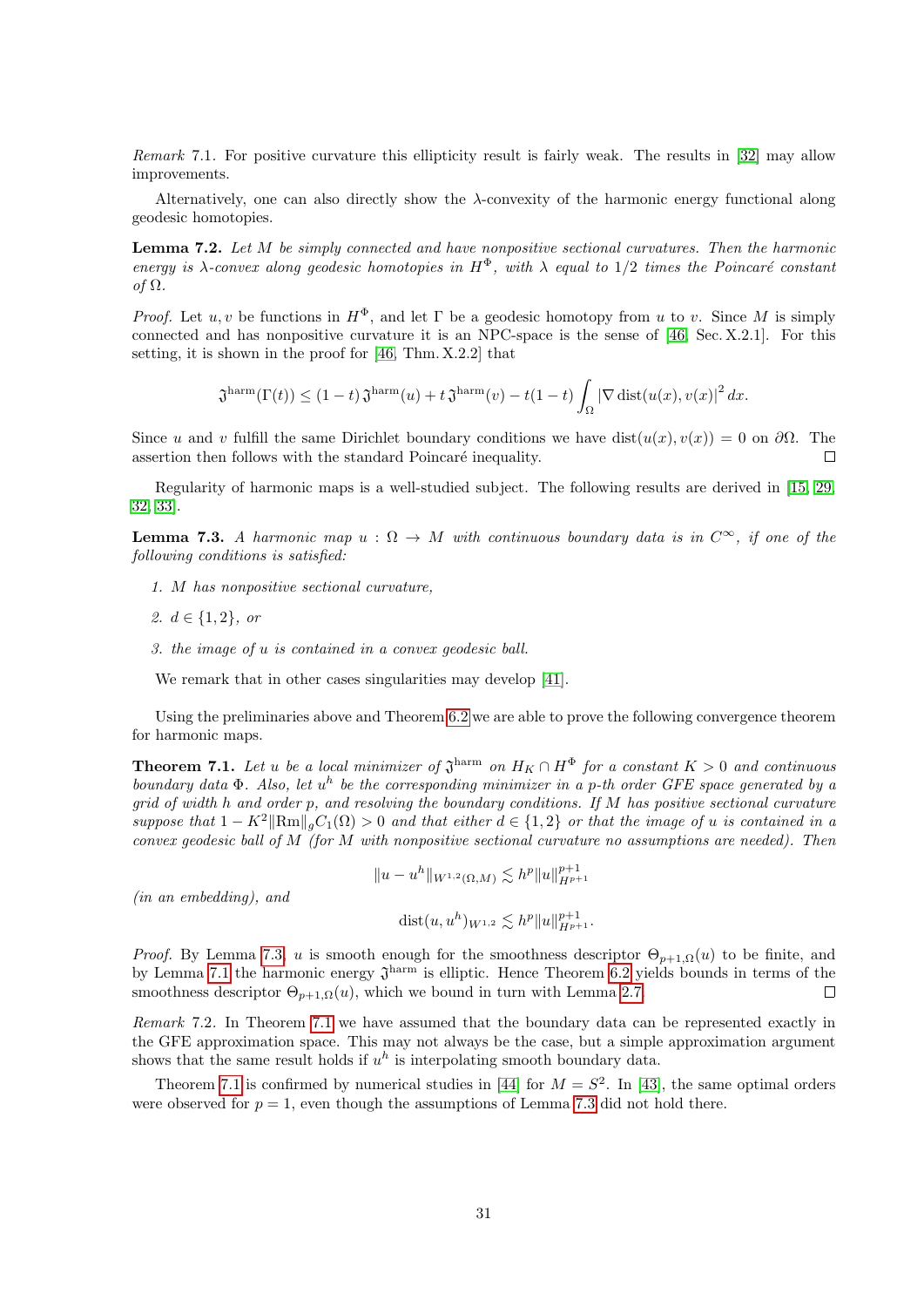<span id="page-32-0"></span>Remark 7.3. In [\[6\]](#page-35-3) harmonic maps into spheres  $S^2 \in \mathbb{R}^3$  are approximated by minimizing the harmonic energy over piecewise affine finite elements with nodal values on the sphere. It is shown that for  $h \to 0$ there exists a subsequence of discrete solutions (more precisely stationary points of the discrete optimization problems) which converges weakly to a harmonic map. This holds even for non-regular solutions and without any ellipticity assumption, which is in contrast to our own results. The latter always assume a certain smoothness of the solution, but, on the other hand, allow to obtain not just weak convergence of a subsequence but strong convergence with optimal rates. We consider it an interesting question whether we can use the approach of Bartels [\[6\]](#page-35-3) to prove weak convergence of sequences of GFE approximations when the solution is not smooth and/or the harmonic energy is not elliptic.

#### 7.2 Generalizations

We can generalize the discretization error bounds for harmonic maps in a few simple ways. We show only the ellipticity of the different functionals. Together with regularity results available from the literature, optimal discretization error bounds then follow by Theorem [6.2.](#page-27-0)

#### 7.2.1 F-Harmonic Maps

F-harmonic maps are stationary points of the energy

$$
\mathfrak{J}^F(v) := \int_{\Omega} F\Big(x, |\nabla v(x)|^2_{g(v(x))}\Big) dx,
$$

with a function  $F: \Omega \times \mathbb{R}^+ \to \mathbb{R}$ . Such energies generalize harmonic maps and include, e.g., p-harmonic maps and exponentially harmonic maps [\[5\]](#page-35-20). For notational simplicity we will suppress the dependence of F on x in the following results. The proofs for this case easily carry over to the x-dependent case.

The following result follows from direct calculations.

<span id="page-32-1"></span>Lemma 7.4. Denote

$$
f(t) := \mathfrak{J}^F(\Gamma(t)),
$$

where  $\Gamma$  is a geodesic homotopy. Then we have

$$
\frac{d^2}{dt^2} f(t) = 2 \int_{\Omega} F' \left( \left| \nabla \Gamma(x,t) \right|_{g(\Gamma(x,t))}^2 \right) \left\langle \nabla \dot{\Gamma}(x,t), \nabla \dot{\Gamma}(x,t) \right\rangle_{g(\Gamma(x,t))} dx \n- 2 \int_{\Omega} F' \left( \left| \nabla \Gamma(x,t) \right|_{g(\Gamma(x,t))}^2 \right) \left\langle \operatorname{Rm} \left( \nabla \Gamma(x,t), \dot{\Gamma}(x,t) \right) \dot{\Gamma}(x,t), \nabla \Gamma(x,t) \right\rangle_{g(\Gamma(x,t))} dx \n+ 4 \int_{\Omega} F'' \left( \left| \nabla \Gamma(x,t) \right|_{g(\Gamma(x,t))}^2 \right) \left\langle \nabla \dot{\Gamma}(x,t), \nabla \Gamma(x,t) \right\rangle_{g(\Gamma(x,t))}^2 dx.
$$

Based on this we can prove the following ellipticity result.

**Lemma 7.5.** Assume that there are constants  $w_2$ ,  $w'_2$ ,  $w'_3$  such that

$$
w_2' \ge F'(y) \ge w_2 > 0, \quad w_3' \ge F''(y) \ge 0 \quad \forall y \in \mathbb{R}^+,
$$

<span id="page-32-2"></span>and either

- 1. M has nonpositive sectional curvature, or
- <span id="page-32-3"></span>2.  $w_2 - w_2' K^2 \|\text{Rm}\|_g C_1(\Omega) > 0,$

where  $C_1(\Omega)$  is the Poincaré constant of  $\Omega$  from Lemma [2.2.](#page-4-3) Then the energy  $\mathfrak{J}^F$  is elliptic along geodesic homotopies in  $H_K \cap H^{\Phi}$  in the sense of Definition [3.2.](#page-13-0)

*Proof.* Let  $M$  have nonpositive sectional curvature. Then, using Lemma [7.4,](#page-32-1) we have

$$
\frac{d^2}{dt^2} f(t) \ge 2 \int_{\Omega} F' \left( \left| \nabla \Gamma(x, t) \right|_{g(\Gamma(x, t))}^2 \right) \left\langle \nabla \dot{\Gamma}(x, t), \nabla \dot{\Gamma}(x, t) \right\rangle_{g(\Gamma(x, t))} dx
$$
  
\n
$$
\ge 2w_2 \int_{\Omega} \left\langle \nabla \dot{\Gamma}(x, t), \nabla \dot{\Gamma}(x, t) \right\rangle_{g(\Gamma(x, t))} dx
$$
  
\n
$$
\ge \frac{2w_2}{1 + C_1(\Omega)} |\dot{\Gamma}(t)|_{H^1},
$$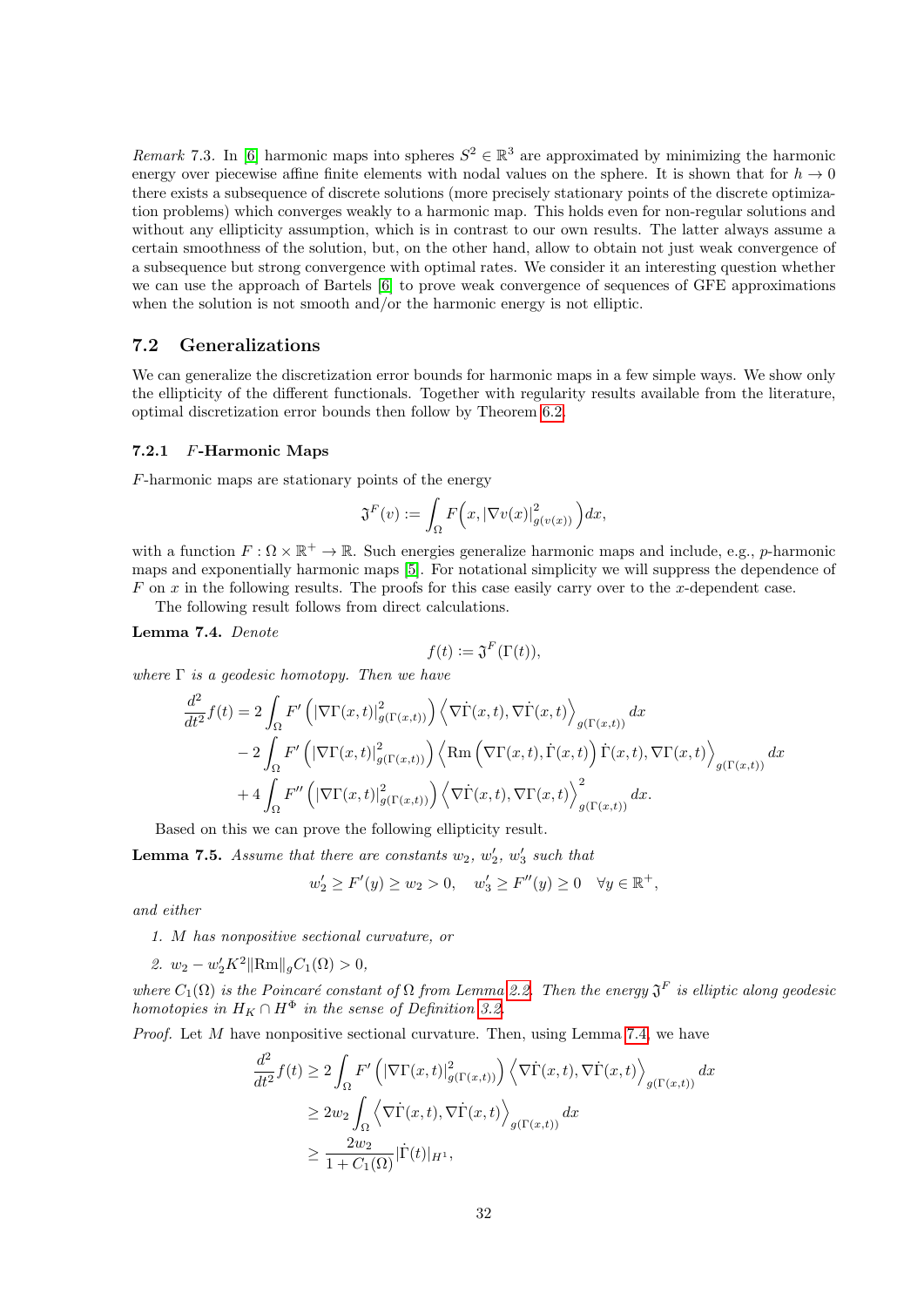where  $C_1(\Omega)$  is the Poincaré constant of  $\Omega$  from Lemma [2.2.](#page-4-3) On the other hand, again by Lemma [7.4,](#page-32-1) we have

$$
\frac{d^2}{dt^2}f(t) \le 2w'_2 \int_{\Omega} \left( \left| \nabla \dot{\Gamma}(x,t) \right|_{g(\Gamma(x,t))}^2 + K^2 \|\text{Rm}\|_{g} \left| \dot{\Gamma}(x,t) \right|_{g(\Gamma(x,t))}^2 \right) dx \n+ 4w'_3 K^2 \int_{\Omega} \left| \nabla \dot{\Gamma}(x,t) \right|_{g(\Gamma(x,t))}^2 dx.
$$

In summary we have ellipticity with  $\lambda = \frac{2w_2}{1+C_1(\Omega)}$  and  $\Lambda = \max(2w_2' + 4w_3'K^2, 2w_2'K^2 \|\mathbf{Rm}\|_g)$ . This proves [1.](#page-32-2) For the proof of the result under Assumption [2](#page-32-3) we estimate

$$
\frac{d^2}{dt^2} f(t) \ge 2 \int_{\Omega} \left( w_2 |\nabla \dot{\Gamma}(x, t)|_{g(\Gamma(x, t))}^2 - w_2' K^2 ||\text{Rm}||_g |\dot{\Gamma}(x, t)|_{g(\Gamma(x, t))}^2 \right) dx
$$
  
\n
$$
\ge 2(w_2 - w_2' K^2 ||\text{Rm}||_g C_1(\Omega)) \int_{\Omega} |\nabla \dot{\Gamma}(x, t)|_{g(\Gamma(x, t))}^2 dx
$$
  
\n
$$
\ge 2 \frac{w_2 - w_2' K^2 ||\text{Rm}||_g C_1(\Omega)}{1 + C_1(\Omega)} |\dot{\Gamma}(t)|_{H^1}^2.
$$

We get ellipticity with  $\lambda = 2 \frac{w_2 - w_2' K^2 \|\text{Rm}\|_g C_1(\Omega)}{1 + C_1(\Omega)}$  and  $\Lambda = \max\left(2w_2' + 4w_3' K^2, 2w_2' K^2 \|\text{Rm}\|_g\right)$ .  $\Box$ 

#### 7.2.2 Harmonic Maps with Potential

We can also generalize the harmonic energy by adding a source term with potential  $G : \Omega \times M \to \mathbb{R}$ . We arrive at

$$
\mathfrak{J}^{\text{harm},G}(v) = \mathfrak{J}^{\text{harm}}(v) + \int_{\Omega} G(x,v(x)) dx,
$$

see [\[17\]](#page-35-21).

Again, for simplicity, in the following we will suppress the dependence of  $G$  on its first variable  $x$  and assume that  $G: M \to \mathbb{R}$ . The second derivative of  $\mathfrak{J}^{\text{harm},G}$  along a geodesic homotopy  $\Gamma$  splits in the same terms as above for the harmonic energy, plus the Hessian of G. Note that for a point  $q \in M$ , the Hessian Hess  $G: T_qM \times T_qM \to R$  is

$$
\text{Hess}(G)(v, w) := \left\langle \left. \frac{D}{dt} \operatorname{grad} G(\gamma(s)) \right|_{s=0}, w \right\rangle_{g(q)}, \quad \forall v, w \in T_qM.
$$

where  $\gamma : \{-\epsilon, \epsilon\} \to M$  is a differentiable path such that  $\gamma(0) = q$  and  $\dot{\gamma}(0) = v$ .

**Lemma 7.6.** With  $\Gamma$  a geodesic homotopy and  $f(t) := \mathfrak{J}^{\text{harm},G}(\Gamma(t))$  with  $G : M \to \mathbb{R}$  we have

$$
\frac{d^2}{dt^2}f(t) = 2\int_{\Omega} \left\langle \nabla \dot{\Gamma}, \nabla \dot{\Gamma} \right\rangle^2 dx - 2\int_{\Omega} \left\langle Rm(\nabla \Gamma, \dot{\Gamma})\dot{\Gamma}, \nabla \Gamma \right\rangle dx + \int_{\Omega} \text{Hess}(G)(\dot{\Gamma}, \dot{\Gamma}) dx.
$$

The potential G influences the ellipticity of  $\mathfrak{J}^{\text{harm},G}$  in the following way.

**Corollary 7.1.** The energy  $\mathfrak{J}^{\text{harm},G}:H_K\cap H^{\Phi}\to\mathbb{R}$  is elliptic along geodesic homotopies if either

- 1. M has nonpositive sectional curvature, and Hess G is positive semidefinite, or
- 2. we have

$$
1 - K^{2} \|\text{Rm}\|_{g}C_{1}(\Omega) + \inf_{v \in TM} \frac{\text{Hess}(G)(v, v)}{|v|_{g}^{2}} > 0.
$$

Hence  $\mathfrak{J}^{\text{harm},G}$  can be elliptic even if  $\mathfrak{J}^{\text{harm}}$  by itself is not, provided that Hess G is sufficiently positive definite.

For various results related to the smoothness of harmonic maps with potential we refer to [\[17\]](#page-35-21).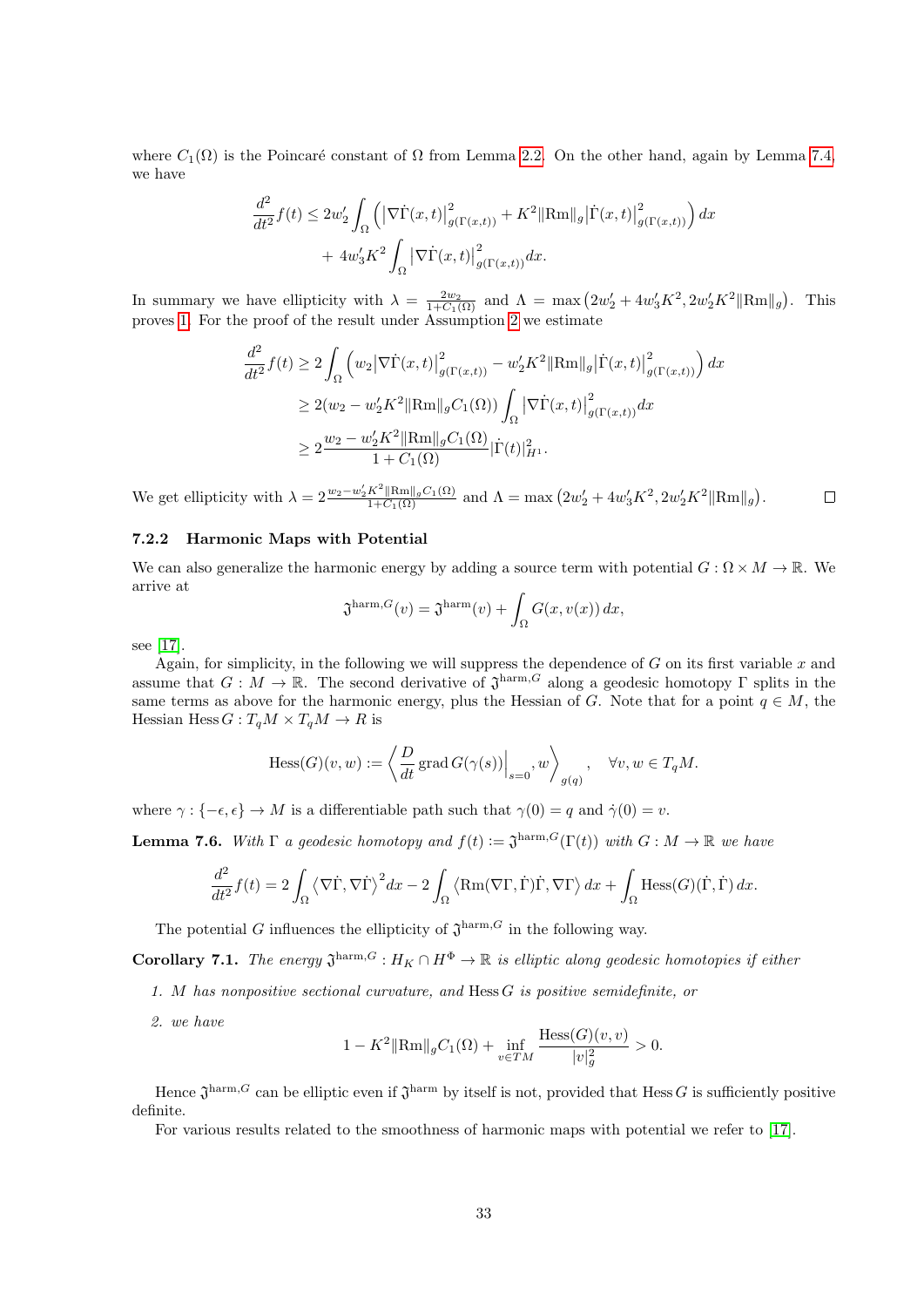#### 7.2.3 Tikhonov Regularization

As a special case of the above, we can choose the source term to be the distance from a given function  $w: \Omega \to M$ 

$$
\mathfrak{J}^w(v) := \mathfrak{J}^{\mathrm{harm}}(v) + \int_{\Omega} \mathrm{dist}(v(x), w(x))^2 \mu(dx).
$$

It is useful for applications to allow the source term to be integrated with respect to a general positive measure  $\mu$ , which may be discrete. Minimizing such an energy  $\mathfrak{J}^w$  can be useful in smoothing, denoising or motion planning [\[54\]](#page-37-11). For  $d = 1$  (by defining  $\mu$  to be a discrete measure and using boundedness of point evaluations in  $H^1$  for  $d=1$ ) the framework includes a point-fitting energy

$$
\mathfrak{J}^{\text{harm}}(v) + \sum_{i=1}^{N} \text{dist}(v(x_i), p_i)^2
$$

for interpolation points  $x_i \in \Omega$  and point values  $p_i \in M$ .

In the case of nonpositive curvature, ellipticity can be established easily.

**Lemma 7.7.** Assume that M has nonpositive sectional curvature. Then the energy  $\mathfrak{J}^w$ :  $H_K \cap H^{\Phi} \to \mathbb{R}$ is elliptic along geodesic homotopies.

*Proof.* This is a simple consequence of the ellipticity of  $\mathfrak{J}^{\text{harm}}$ , together with the fact that for a geodesic  $\gamma(t)$  in M, we have that

$$
\frac{d^2}{dt^2}\text{dist}(\gamma(t),p)^2 \ge 0
$$

for all points  $p \in M$  if M has nonpositive curvature [\[51\]](#page-37-12). Therefore, the functional  $\mathfrak{J}^w$  is coercive for any choice of w.  $\Box$ 

Observe that the ellipticity of the functional  $\mathfrak{J}^w$  holds even without Dirichlet boundary conditions. If M has positive curvature, additional restrictions regarding the diameter of the image  $u(\Omega)$  apply.

## 8 Conclusion

We have provided a generalization of the classical finite element theory to manifold-valued problems by establishing appropriate manifold-valued generalizations of the classical Céa-Lemma and interpolation error bounds for geodesic finite element (GFE) spaces. Along the way we have introduced a number of new technical tools for dealing with the analysis of manifold-valued functions which we expect to be useful beyond this paper. One example application of our theory are high-order numerical schemes for the computation of harmonic maps into manifolds.

Many issues remain for future work. Aside from natural issues such as for instance the investigation of the effects of variational crimes in the spirit of Strang [\[50\]](#page-37-13), we mention a more thorough study of ellipticity properties for several geometric energies of interest, among them a finer study of the harmonic energy with positively curved target spaces, or the Cosserat energies studied in [\[38,](#page-36-0) [42\]](#page-36-8). Additionally, convexity properties of the energies on the approximation spaces are of interest, because they influence the convergence speed of numerical solvers. Further it will be interesting to study weak convergence properties of GFE discretizations for non-elliptic energies and/or nonsmooth solutions, generalizing results of [\[6\]](#page-35-3). Finally we mention further extensions of linear finite element-based methods such as e.g., nonconforming variants of geodesic finite elements and temporal discretizations for nonstationary problems.

## Acknowledgments

The work of Philipp Grohs was supported by the Swiss National Fund (SNF) under grant number 140635. He would like to thank Markus Hansen, Christian Lubich, Markus Sprecher, Johannes Wallner and Max Wardetzky for useful discussions.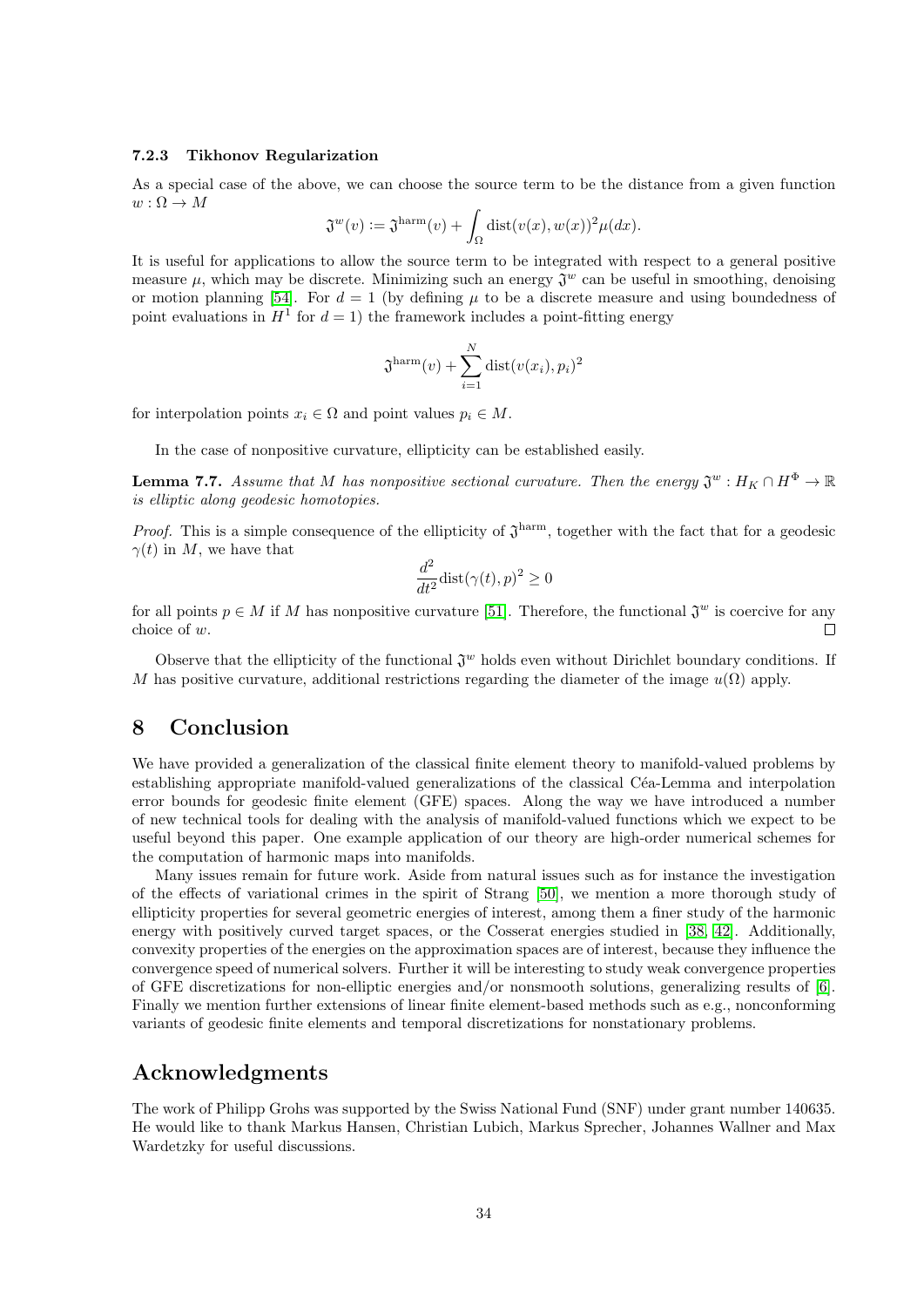# References

- <span id="page-35-15"></span>[1] P. Absil, R. Mahony, and R. Sepulchre. Optimization algorithms on matrix manifolds. Princeton University Press, 2009.
- <span id="page-35-0"></span>[2] F. Alouges. A new algorithm for computing liquid crystal stable configurations: the harmonic mapping case. SIAM Journal on Numerical Analysis, 34(5):1708–1726, 1997.
- <span id="page-35-12"></span>[3] L. Ambrosio, N. Gigli, and G. Savaré. Gradient Flows in Metric Spaces and in the Space of Probability Measures. Birkhäuser, 2008.
- <span id="page-35-9"></span>[4] D. Amsallem and C. Farhat. An online method for interpolating linear parametric reduced-order models. SIAM Journal on Scientific Computing, 33(5):2169–2198, 2011.
- <span id="page-35-20"></span>[5] M. Ara. Geometry of F-harmonic maps. Kodai Mathematical Journal, 22(2):243–263, 1999.
- <span id="page-35-3"></span>[6] S. Bartels. Stability and convergence of finite-element approximation schemes for harmonic maps. SIAM Journal on Numerical Analysis, 43(1):220–238, 2005.
- <span id="page-35-2"></span>[7] S. Bartels and A. Prohl. Constraint preserving implicit finite element discretization of harmonic map flow into spheres. Math. Comp., 76(260):1847–1859, 2007.
- <span id="page-35-11"></span>[8] J. Céa. Approximation variationnelle des problemes aux limites. Ann. Inst. Fourier (Grenoble), 14 (2):345–444, 1964.
- <span id="page-35-18"></span>[9] P. Ciarlet. The Finite Element Method for Elliptic Problems. SIAM, 2002.
- <span id="page-35-14"></span>[10] P. Clément. Approximation by finite element function using local regularization. RAIRO Anal. Numer., 2:77–84, 1975.
- <span id="page-35-5"></span>[11] M. Crisfield and G. Jeleni´c. Objectivity of strain measures in the geometrically exact threedimensional beam theory and its finite-element implementation. Proc. R. Soc. Lond. A, 455:1125– 1147, 1999.
- <span id="page-35-10"></span>[12] M. Do Carmo. Riemannian geometry. Birkhäuser Boston, 1992.
- <span id="page-35-6"></span>[13] N. Dyn, P. Grohs, and J. Wallner. Approximation order of interpolatory nonlinear subdivision schemes. Journal of computational and applied mathematics, 233(7):1697–1703, 2010.
- <span id="page-35-1"></span>[14] J. Eells and J. Sampson. Harmonic mappings of Riemannian manifolds. American Journal of Mathematics, 86(1):109–160, 1964.
- <span id="page-35-19"></span>[15] J. Eels and L. Lemaire. A report on harmonic maps. Bull. London Math. Soc., 10(1):1–68, 1978.
- <span id="page-35-13"></span>[16] H. I. Eliasson. Geometry of manifolds of maps. J. Differential Geometry, 1:169–194, 1967.
- <span id="page-35-21"></span>[17] A. Fardoun and A. Ratto. Harmonic maps with potential. Calculus of Variations and Partial Differential Equations, 5(2):183–197, 1997.
- <span id="page-35-4"></span>[18] P. T. Fletcher and S. Joshi. Riemannian geometry for the statistical analysis of diffusion tensor data. Signal Processing, 87(2):250–262, 2007.
- <span id="page-35-17"></span>[19] L. Grafakos. Classical and Modern Fourier Analysis. Pearson Education, Inc., 2004.
- <span id="page-35-16"></span>[20] P. Grohs. Smoothness equivalence properties of univariate subdivision schemes and their projection analogues. Numerische Mathematik, 113(2):163–180, 2009.
- <span id="page-35-7"></span>[21] P. Grohs. A general proximity analysis of nonlinear subdivision schemes. SIAM Journal on Mathematical Analysis, 42(2):729–750, 2010.
- <span id="page-35-8"></span>[22] P. Grohs. Approximation order from stability for nonlinear subdivision schemes. Journal of Approximation Theory, 162(5):1085–1094, 2010.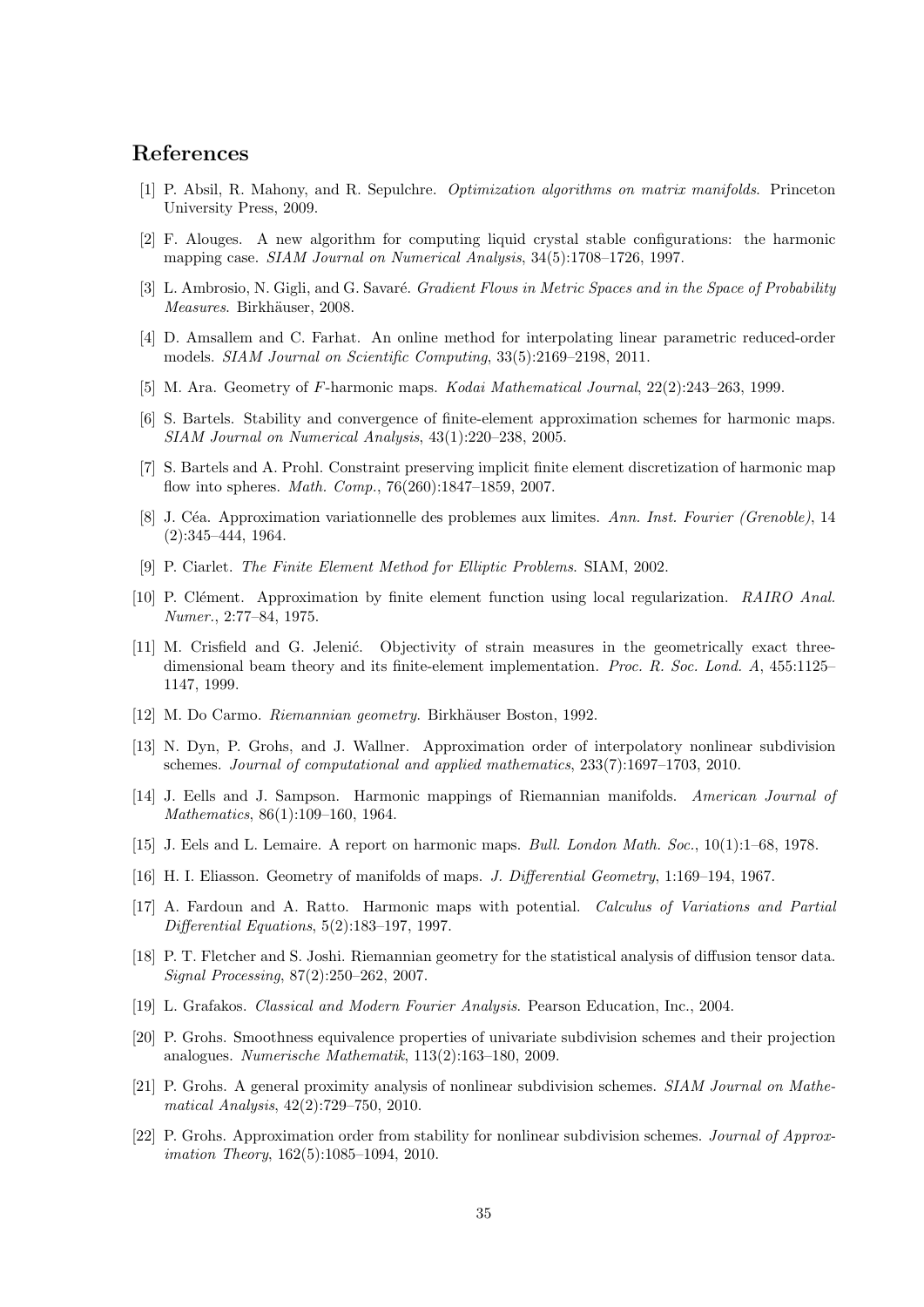- <span id="page-36-17"></span>[23] P. Grohs. Geometric multiscale decompositions of dynamic low-rank matrices. 2012. SAM report  $2012/03$ , Seminar for Applied Mathematics, ETH Zürich.
- <span id="page-36-11"></span>[24] P. Grohs. Quasi-interpolation in Riemannian manifolds. IMA Journal of Numerical Analysis, 2012. doi: http://dx.doi.org/10.1093/imanum/drs026.
- <span id="page-36-7"></span>[25] P. Grohs and J. Wallner. Interpolatory wavelets for manifold-valued data. Applied and Computational Harmonic Analysis, 27(3):325–333, 2009.
- <span id="page-36-14"></span>[26] P. Hajlasz. Sobolev mappings between manifolds and metric spaces. Sobolev Spaces In Mathematics I, pages 185–222, 2009.
- <span id="page-36-15"></span>[27] F. Hang and F. Lin. Topology of Sobolev mappings, II. Acta mathematica, 191(1):55–107, 2003.
- <span id="page-36-1"></span>[28] R. Hardt, D. Kinderlehrer, and F. Lin. Existence and partial regularity of static liquid crystal configurations. Communications in mathematical physics, 105(4):547–570, 1986.
- <span id="page-36-19"></span>[29] F. Hélein. Régularité des applications faiblement harmoniques entre une surface et une variété riemannienne. CR Acad. Sci. Paris Sér. I Math, 312, 1991.
- <span id="page-36-2"></span>[30] M. Hofer and H. Pottmann. Energy-minimizing splines in manifolds. In ACM Transactions on Graphics (TOG), volume 23, pages 284–293. ACM, 2004.
- <span id="page-36-3"></span>[31] V. Ivancevic. Symplectic rotational geometry in human biomechanics. SIAM review, 46(3):455-474, 2004.
- <span id="page-36-18"></span>[32] W. Jäger and H. Kaul. Uniqueness and stability of harmonic maps and their Jacobi fields. Manuscripta Mathematica, 28(1):269–291, 1979.
- <span id="page-36-20"></span>[33] J. Jost. Riemannian geometry and geometric analysis. Springer, 2011.
- <span id="page-36-16"></span>[34] H. Karcher. Mollifier smoothing and Riemannian center of mass. Communications on Pure and Applied Mathematics, 30:509–541, 1977.
- <span id="page-36-6"></span>[35] W. Müller. Numerische Analyse und Parallele Simulation von nichtlinearen Cosserat-Modellen. PhD thesis, Karlsruher Institut für Technologie, 2009.
- <span id="page-36-5"></span>[36] I. Münch. Ein geometrisch und materiell nichtlineares Cosserat-Model — Theorie, Numerik und Anwendungsmöglichkeiten. PhD thesis, Universität Karlsruhe, 2007.
- <span id="page-36-12"></span>[37] J. Nash. The imbedding problem for Riemannian manifolds. Annals of Mathematics, 63(1):20–63, 1956.
- <span id="page-36-0"></span>[38] P. Neff. A geometrically exact Cosserat shell-model including size effects, avoiding degeneracy in the thin shell limit. Existence of minimizers for zero Cosserat couple modulus. Math. Mod. Meth. Appl. Sci., 17(3):363-392, 2007.
- <span id="page-36-13"></span>[39] R. S. Palais. Foundations of global non-linear analysis, volume 196. Benjamin New York, 1968.
- <span id="page-36-4"></span>[40] I. U. Rahman, I. Drori, V. C. Stodden, D. L. Donoho, and P. Schröder. Multiscale representations for manifold-valued data. *Multiscale Modeling*  $\mathcal{C}'$  Simulation, 4(4):1201–1232, 2005.
- <span id="page-36-21"></span>[41] T. Rivière. Everywhere discontinuous harmonic maps into spheres. Acta Mathematica, 175(2): 197–226, 1995.
- <span id="page-36-8"></span>[42] O. Sander. Geodesic finite elements for Cosserat rods. Int. J. Num. Meth. Eng., 82(13):1645–1670, 2010.
- <span id="page-36-9"></span>[43] O. Sander. Geodesic finite elements on simplicial grids. Int. J. Num. Meth. Eng., 92(12):999–1025, 2012.
- <span id="page-36-10"></span>[44] O. Sander. Geodesic finite elements of higher order. 2013. IGPM Preprint 356, RWTH Aachen.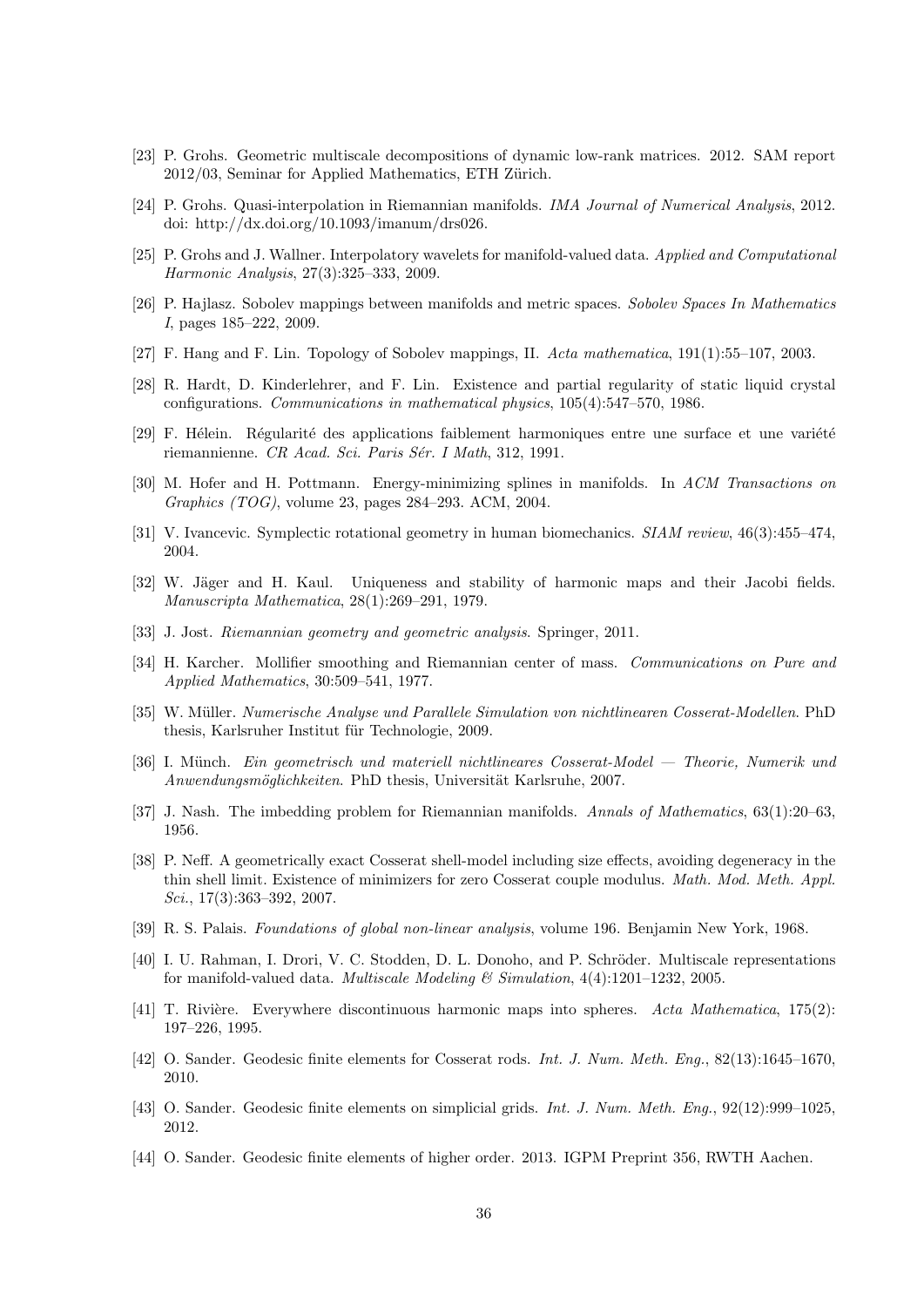- <span id="page-37-8"></span>[45] R. Schoen and K. Uhlenbeck. A regularity theory for harmonic maps. J. Differential Geom., 17(2): 307–335, 1982.
- <span id="page-37-10"></span>[46] R. Schoen and S.-T. Yau. Lectures on Harmonic Maps. International Press of Boston, 1997.
- <span id="page-37-0"></span>[47] J. Simo and D. Fox. On a stress resultant geometrically exact shell model. Part I: Formulation and optimal parametrization. Comput. Methods Appl. Mech. Engrg., 72:267–304, 1989.
- <span id="page-37-4"></span>[48] J. Simo and L. Vu-Quoc. A three-dimensional finite-strain rod model. Part II: Computational aspects. Comput. Methods Appl. Mech. Engrg., 58(1):79–116, 1986.
- <span id="page-37-5"></span>[49] J. Simo, D. Fox, and M. Rifai. On a stress resultant geometrically exact shell model. Part III: Computational aspects of the nonlinear theory. Comput. Methods Appl. Mech. Engrg., 79(1):21–70, 1990.
- <span id="page-37-13"></span>[50] G. Strang. Variational crimes in the finite element method. In The mathematical foundations of the finite element method with applications to partial differential equations, pages 689–710. Univ. Maryland, Academic Press, New York, 1972.
- <span id="page-37-12"></span>[51] K. Sturm. Probability measures on metric spaces of nonpositive curvature. Contemporary mathematics, 338:357–390, 2003.
- <span id="page-37-1"></span>[52] B. Tang, G. Sapiro, and V. Caselles. Diffusion of general data on non-flat manifolds via harmonic maps theory: The direction diffusion case. International Journal of Computer Vision, 36(2):149–161, 2000.
- <span id="page-37-2"></span>[53] B. Tang, G. Sapiro, and V. Caselles. Color image enhancement via chromaticity diffusion. Image Processing, IEEE Transactions on, 10(5):701–707, 2001.
- <span id="page-37-11"></span>[54] G. Wahba. Spline models for observational data, volume 59. SIAM, 1990.
- <span id="page-37-6"></span>[55] A. Weinmann. Interpolatory multiscale representation for functions between manifolds. SIAM Journal on Mathematical Analysis, 44(1):162–191, 2012.
- <span id="page-37-3"></span>[56] P. Wriggers and F. Gruttmann. Thin shells with finite rotations formulated in Biot stresses: Theory and finite element formulation. Int. J. Num. Meth. Engrg., 36:2049–2071, 1993.
- <span id="page-37-7"></span>[57] G. Xie and T. P.-Y. Yu. Approximation order equivalence properties of manifold-valued data subdivision schemes. IMA Journal of Numerical Analysis, 32(2):687–700, 2012.

# A Taylor Series Remainder Estimates

In this appendix we prove two technical results about certain remainder terms in Taylor series expansions. They are used in the proof of the interpolation error bound in Section [5.1.](#page-19-0)

<span id="page-37-9"></span>**Lemma A.1.** For a function  $H(x, y) : T_{ref} \times T_{ref} \to \mathbb{R}$  and a multi-index  $\vec{k}$  with  $|\vec{k}| > d/2$  we have the inequality

$$
\left\| \int_0^1 t^{|\vec{k}| - 1} x^{\vec{k}} H(x, tx) dt \right\|_{L^2(T_{ref})} \lesssim \left\| \sup_{z \in T_{ref}} |H(z, x)| \right\|_{L^2(T_{ref})},
$$

where the integration in the  $L^2$ -norms above occur in the variable x. The implicit constant only depends on the diameter of  $T_{ref}$ .

*Proof.* We only treat the case  $d = 2$ , the general case being similar. Also, for simplicity we assume that  $T_{\text{ref}}$  is contained in the unit ball. Using polar coordinates  $(x_1, x_2) = rs_\varphi := r(\cos(\varphi), \sin(\varphi))$  and the substitution  $\tau = rt$ , we can write

$$
\int_0^1 t^{|\vec{k}|-1} x^{\vec{k}} H(x,tx) dt = \int_0^1 t^{|\vec{k}|-1} r^{|\vec{k}|} s_{\varphi}^{\vec{k}} H(x, tr s_{\varphi}) dt = \int_0^r \tau^{|\vec{k}|-1} s_{\varphi}^{\vec{k}} H(x, \tau s_{\varphi}) d\tau.
$$